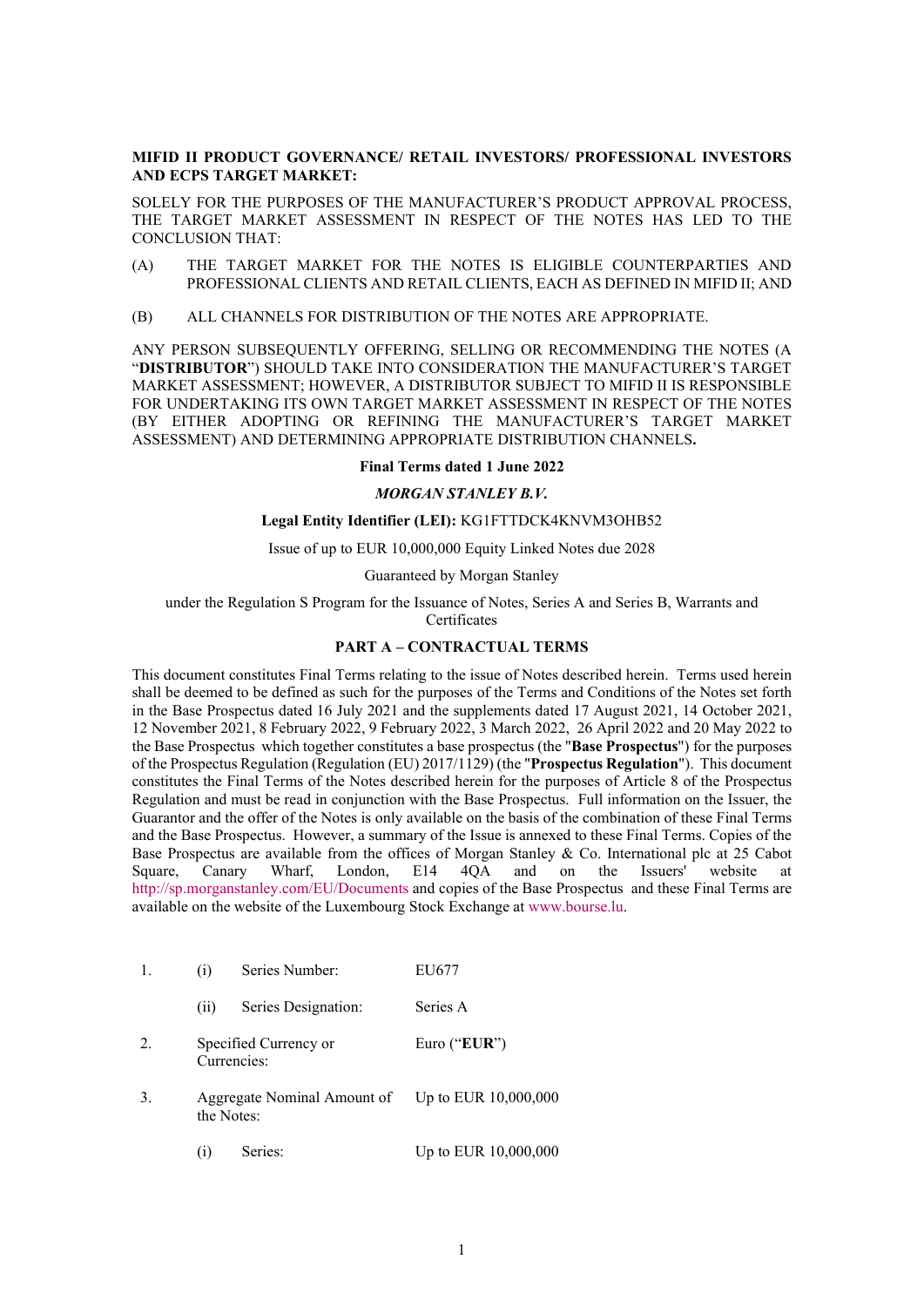|     | Tranche:<br>(ii)                                                    |                                                                | Up to EUR 10,000,000                                              |  |
|-----|---------------------------------------------------------------------|----------------------------------------------------------------|-------------------------------------------------------------------|--|
| 4.  | <b>Issue Price</b>                                                  |                                                                | 100 per cent. of par per Note                                     |  |
| 5.  | (i)<br>Specified<br>Denominations (Par):                            |                                                                | EUR 1,000                                                         |  |
|     | (ii)                                                                | <b>Calculation Amount:</b>                                     | <b>EUR 1,000</b>                                                  |  |
| 6.  | (i)                                                                 | Issue Date:                                                    | 14 July 2022                                                      |  |
|     | (ii)                                                                | Trade Date:                                                    | 11 July 2022                                                      |  |
|     | (iii)                                                               | Interest<br><b>Commencement Date</b>                           | Not Applicable                                                    |  |
|     | (iv)                                                                | Strike Date:                                                   | 14 July 2022                                                      |  |
|     | (v)                                                                 | Determination Date:                                            | 14 July 2028                                                      |  |
| 7.  |                                                                     | Maturity Date:                                                 | Scheduled Maturity Date is 21 July 2028                           |  |
| 8.  |                                                                     | Specified Day(s):                                              | Applicable<br>5 Business Days                                     |  |
| 9.  | Supplementary<br>(i)<br>Provisions<br>Belgian<br>for<br>Securities: |                                                                | Not Applicable                                                    |  |
|     | (ii)<br>Amount:                                                     | Minimum                                                        | Redemption Not Applicable                                         |  |
| 10. |                                                                     | Interest Basis:                                                | Equity-Linked Interest                                            |  |
|     |                                                                     |                                                                | (further particulars specified below)                             |  |
| 11. |                                                                     | Redemption/Payment Basis:                                      | Equity-Linked Redemption<br>(further particulars specified below) |  |
| 12. |                                                                     | Put/Call Options:                                              |                                                                   |  |
|     | (i)                                                                 | Redemption<br>the<br>at<br>option of the Issuer:               | Not Applicable                                                    |  |
|     |                                                                     | Condition<br>(General<br>16.5)                                 |                                                                   |  |
|     | (ii)                                                                | Redemption<br>the<br>at<br>option<br>of<br>the<br>Noteholders: | Not Applicable                                                    |  |
|     |                                                                     | Condition<br>(General<br>16.7)                                 |                                                                   |  |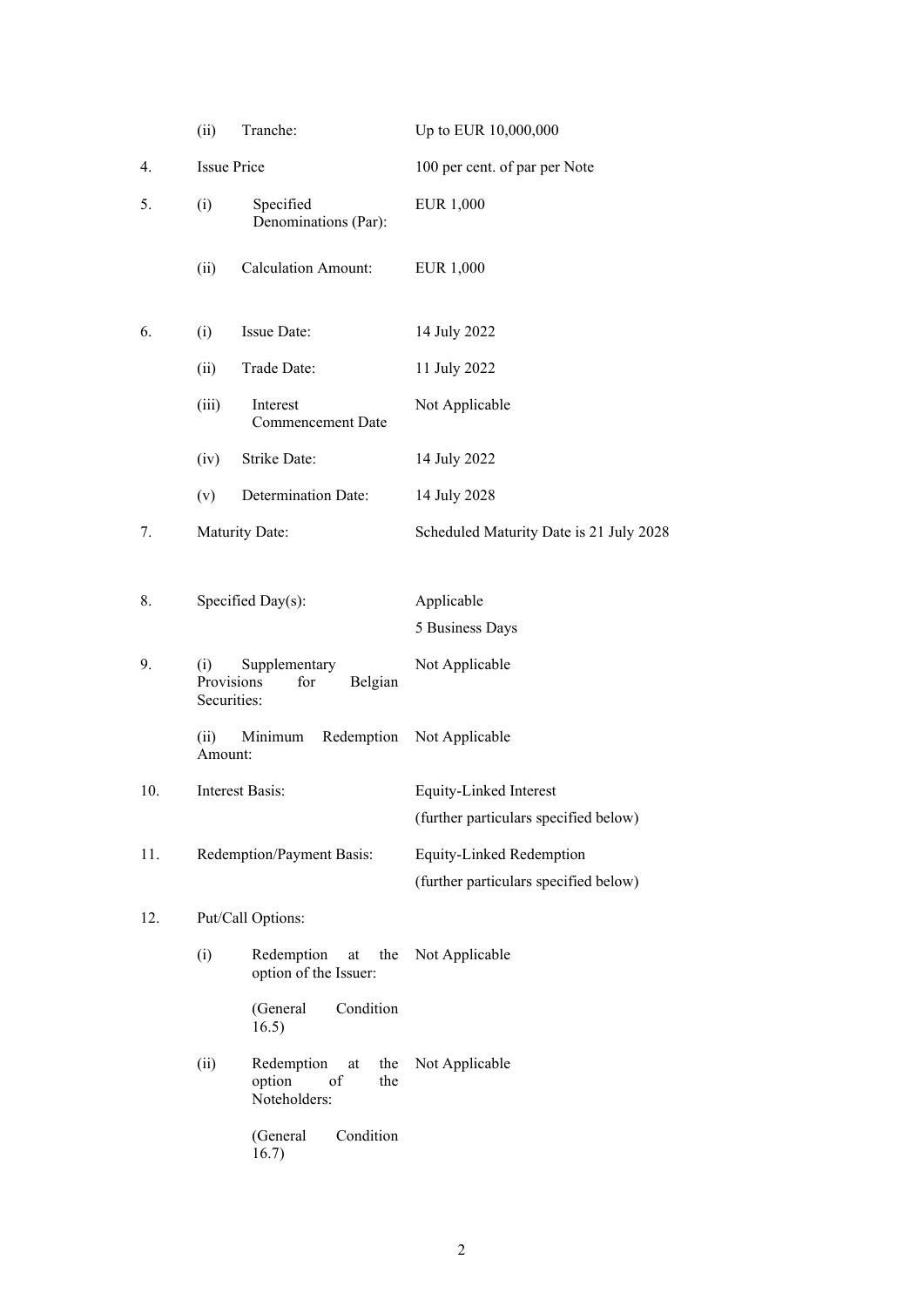| 13. | Method of distribution:                                                                                                        |                                                                                                                                                                                       | Non-syndicated |                                                                                                      |                           |
|-----|--------------------------------------------------------------------------------------------------------------------------------|---------------------------------------------------------------------------------------------------------------------------------------------------------------------------------------|----------------|------------------------------------------------------------------------------------------------------|---------------------------|
|     |                                                                                                                                | PROVISIONS RELATING TO INTEREST (IF ANY) PAYABLE                                                                                                                                      |                |                                                                                                      |                           |
| 14. | Linked Interest Provisions:<br><b>Relevant Underlying</b>                                                                      |                                                                                                                                                                                       | Applicable     |                                                                                                      |                           |
|     |                                                                                                                                | (General Conditions 6.10 and 8)                                                                                                                                                       |                |                                                                                                      |                           |
| (A) | Equity-Linked Interest Notes:<br>Share-Linked Interest<br>Single<br>Basket-Linked<br>Notes,<br>Share<br><b>Interest Notes:</b> |                                                                                                                                                                                       | Applicable     |                                                                                                      |                           |
|     |                                                                                                                                | (General Condition 9)                                                                                                                                                                 |                |                                                                                                      |                           |
|     | (i)                                                                                                                            | Whether the Notes relate<br>to a single share or a<br>basket of shares (each, a<br>"Share"):                                                                                          |                | Share Basket-Linked Interest Notes                                                                   |                           |
|     | (a) Scheduled Trading<br>Days<br>and<br><b>Disrupted Days:</b>                                                                 |                                                                                                                                                                                       |                | Common Scheduled Trading Days and Individual<br>Disrupted Days: Applicable                           |                           |
|     | (ii)                                                                                                                           | identity<br>of<br>The<br>the<br>relevant issuer(s) (each an<br>Issuer"),<br>"Underlying<br>class of the Share and<br>ISINs or other security<br>identification code for the<br>Share: | Shares:        |                                                                                                      |                           |
|     |                                                                                                                                |                                                                                                                                                                                       |                | <b>Underlying Issuer</b>                                                                             | <b>Bloomberg</b><br>Code  |
|     |                                                                                                                                |                                                                                                                                                                                       |                | ArcelorMittal SA                                                                                     | MT NA<br>Equity           |
|     |                                                                                                                                |                                                                                                                                                                                       |                | <b>SSAB AB</b>                                                                                       | <b>SSABA SS</b><br>Equity |
|     | (iii)                                                                                                                          | Partial Lookthrough ADR Not Applicable<br>Provisions:                                                                                                                                 |                |                                                                                                      |                           |
|     | (iv)                                                                                                                           | Full Lookthrough ADR Not Applicable<br>Provisions:                                                                                                                                    |                |                                                                                                      |                           |
|     | (v)                                                                                                                            | $Exchange(s)$ :                                                                                                                                                                       |                | As specified in General Condition 9.9 (Definitions<br>applicable to Equity-Linked Notes)             |                           |
|     | (vi)                                                                                                                           | Related Exchange(s):                                                                                                                                                                  | All Exchanges  |                                                                                                      |                           |
|     | (vii)                                                                                                                          | Determination<br>Agent<br>responsible<br>for<br>calculating<br>Interest<br>Amount:                                                                                                    |                | Morgan Stanley & Co. International plc                                                               |                           |
|     |                                                                                                                                | (viii) Determination Time:                                                                                                                                                            |                | As per General Condition 9.9 (Definitions applicable to<br>Equity-Linked Notes)                      |                           |
|     | (ix)                                                                                                                           | <b>Additional Disruption</b><br>Event $(s)$ :                                                                                                                                         |                | Change in Law, Hedging Disruption, Loss of Stock<br>Borrow and Increased Cost of Hedging shall apply |                           |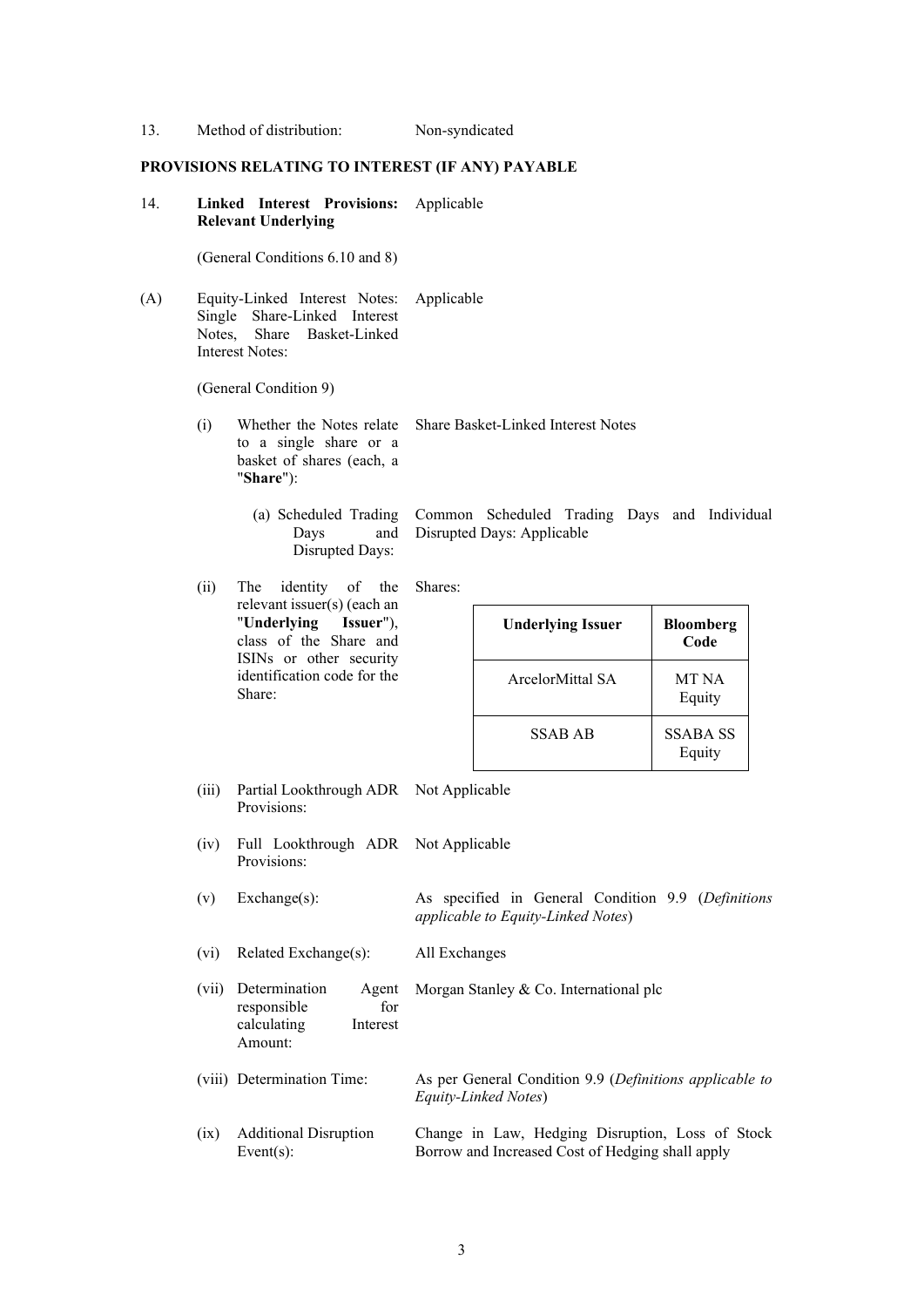(General Condition 9.6)

|     | Correction Cut Off Time:<br>(x)                                                                                          | within one Settlement Cycle after the original publication |  |
|-----|--------------------------------------------------------------------------------------------------------------------------|------------------------------------------------------------|--|
|     | (General Condition<br>9.3(b)                                                                                             | and prior to the relevant Interest Payment Date            |  |
|     | Weighting for each Share<br>$(x_i)$<br>comprised in the Basket:                                                          | Not Applicable                                             |  |
| (B) | Equity-Linked Interest Notes:<br>Single Index-Linked Interest<br>Notes/Index<br>Basket-Linked<br><b>Interest Notes:</b>  | Not Applicable                                             |  |
|     | (General Condition 9)                                                                                                    |                                                            |  |
| (C) | <b>Equity-Linked Interest Notes:</b><br>Single ETF-Linked Interest<br>Notes, ETF Basket Linked<br><b>Interest Notes:</b> | Not Applicable                                             |  |
| (D) | <b>Commodity-Linked Interest</b> Not Applicable<br><b>Notes</b>                                                          |                                                            |  |
|     | (General Condition 10)                                                                                                   |                                                            |  |
| (E) | Linked Interest Not Applicable<br>Currency<br><b>Notes</b>                                                               |                                                            |  |
|     | (General Condition 11)                                                                                                   |                                                            |  |
| (F) | <b>Inflation-Linked</b><br><b>Notes</b>                                                                                  | <b>Interest</b> Not Applicable                             |  |
|     | (General Condition 12)                                                                                                   |                                                            |  |
| (G) | <b>Fund-Linked Interest Notes</b>                                                                                        | Not Applicable                                             |  |
|     | (General Condition 13)                                                                                                   |                                                            |  |
| (H) | Contract-Linked Not Applicable<br><b>Futures</b><br><b>Interest Notes</b>                                                |                                                            |  |
|     | (General Condition 15)                                                                                                   |                                                            |  |
| 15. | Linked Interest Provisions:<br><b>Interest Terms</b>                                                                     | Applicable                                                 |  |
|     | (General Condition 6.10 and<br>Section 3 of the Additional<br>Conditions)                                                |                                                            |  |
| (A) | Autocallable<br>(No)<br><b>Notes</b><br>Coupon):                                                                         | Not Applicable                                             |  |
|     | (Paragraph 1.1 of Section 3 of<br>the Additional Conditions)                                                             |                                                            |  |
| (B) | Autocallable Notes (Regular Not Applicable<br>Coupon):                                                                   |                                                            |  |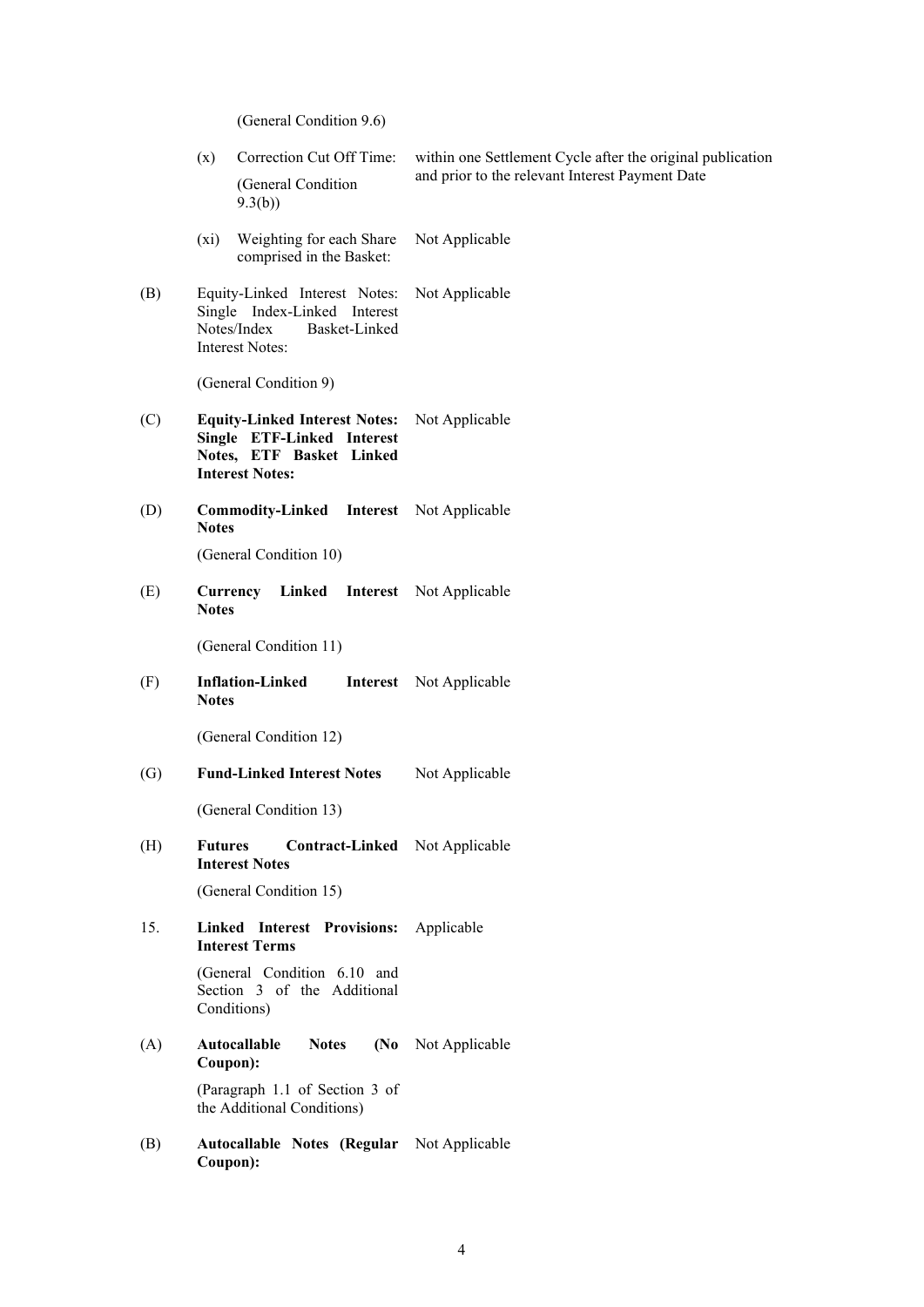|     |         | (Paragraph 1.2 of Section 3 of<br>the Additional Conditions)        |                                                                                                                                                                                                                                                                                                                                           |  |
|-----|---------|---------------------------------------------------------------------|-------------------------------------------------------------------------------------------------------------------------------------------------------------------------------------------------------------------------------------------------------------------------------------------------------------------------------------------|--|
| (C) |         | Autocallable Notes (Barrier<br><b>Conditional Coupon):</b>          | Applicable                                                                                                                                                                                                                                                                                                                                |  |
|     |         | (Paragraph 1.3 of Section 3 of<br>the Additional Conditions)        |                                                                                                                                                                                                                                                                                                                                           |  |
|     | (i)     | <b>Interest Payment Dates:</b>                                      | 23 January 2023, 21 July 2023, 22 January 2024, 22 July<br>2024, 21 January 2025, 21 July 2025, 21 January 2026, 21<br>July 2026, 21 January 2027, 21 July 2027, 21 January<br>2028 and 21 July 2028                                                                                                                                      |  |
|     |         |                                                                     | adjusted in accordance with the Business Day Convention<br>specified below                                                                                                                                                                                                                                                                |  |
|     | (ii)    | Barrier<br>Memory<br>Conditional Coupon:                            | Applicable                                                                                                                                                                                                                                                                                                                                |  |
|     | (iii)   | Interest<br>Amount<br>1S<br>payable if Knock-in<br>Value as of:     | the relevant Interest Determination Date is greater than or<br>equal to the relevant Coupon Barrier Value                                                                                                                                                                                                                                 |  |
|     | (iv)    | Knock-in Value:                                                     | Worst Performance is applicable                                                                                                                                                                                                                                                                                                           |  |
|     | (v)     | Coupon Rate:                                                        | A percentage rate to be determined by the Determination<br>Agent before the Issue Date and notified to the<br>Noteholders not more than 15 Business Days thereafter by<br>www.alexandria.fi/FI4000523535,<br>publication<br>on<br>indicatively 6.75 per cent. provided that such percentage<br>rate shall be not less than 6.00 per cent. |  |
|     | (vi)    | Coupon Barrier Value:                                               | 70 per cent. of Initial Reference Value                                                                                                                                                                                                                                                                                                   |  |
|     | (vii)   | Interest Determination<br>Date(s):                                  | 16 January 2023, 14 July 2023, 15 January 2024, 15 July<br>2024, 14 January 2025, 14 July 2025, 14 January 2026, 14<br>July 2026, 14 January 2027, 14 July 2027, 14 January<br>2028 and 14 July 2028                                                                                                                                      |  |
|     | (viii)  | Barrier<br>Date(s):                                                 | Observation Not Applicable                                                                                                                                                                                                                                                                                                                |  |
|     | (ix)    | Barrier<br>Observation<br>Period:                                   | Not Applicable                                                                                                                                                                                                                                                                                                                            |  |
|     | (x)     | <b>Business Day</b><br>Convention:                                  | Following Business Day Convention                                                                                                                                                                                                                                                                                                         |  |
|     | $(x_i)$ | <b>Reset Initial Reference</b><br>Value:                            | Not Applicable                                                                                                                                                                                                                                                                                                                            |  |
|     | (xii)   | Initial Reference<br>Value:                                         | Determined in accordance with the Value Determination<br>Terms specified below                                                                                                                                                                                                                                                            |  |
|     | (xiii)  | <b>Value Determination</b><br>Terms for Initial<br>Reference Value: | Closing Value                                                                                                                                                                                                                                                                                                                             |  |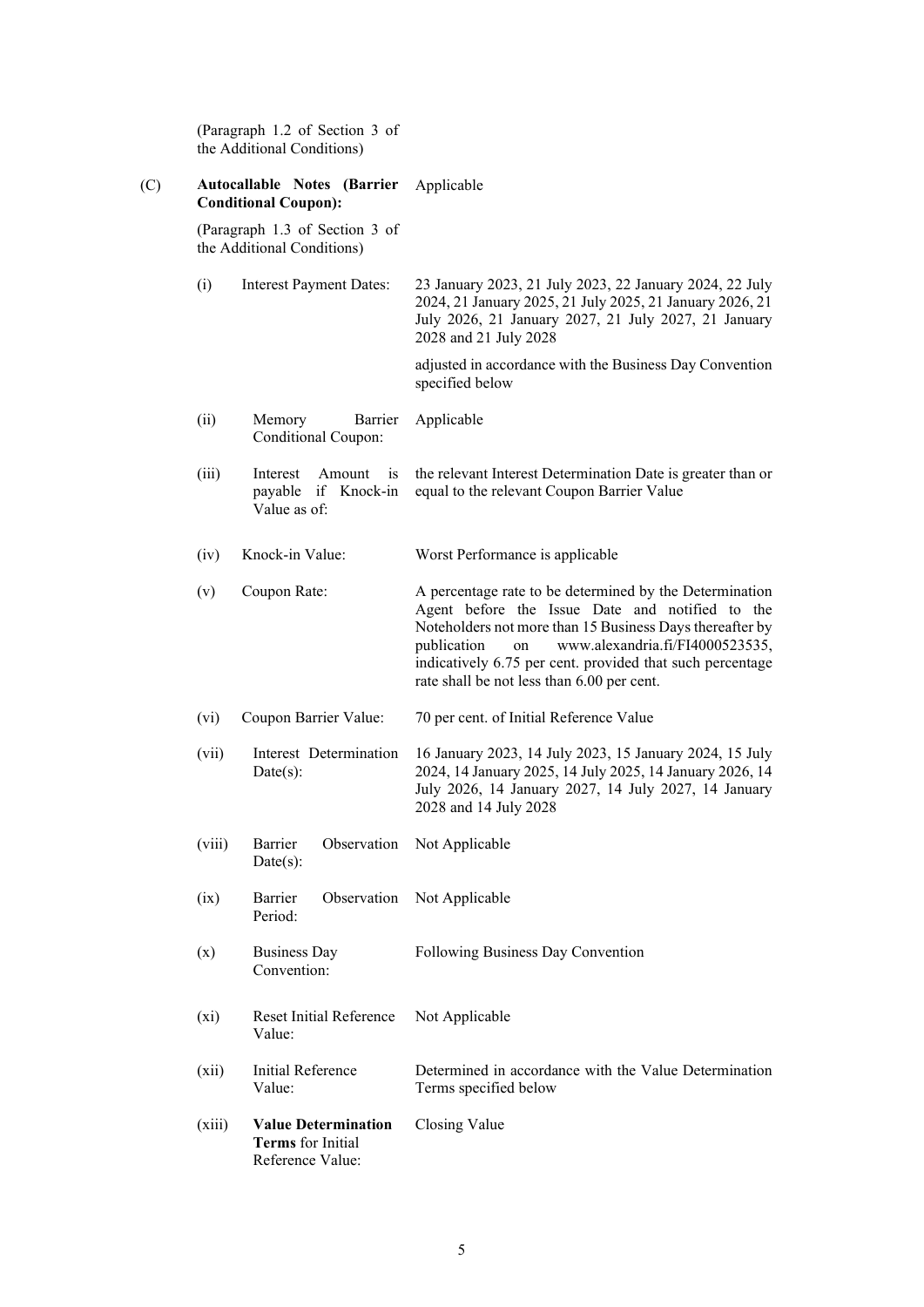(Section 7 of the Additional Conditions)

(xiv) **Value Determination Terms** for Final Reference Value: Not Applicable

> (Section 7 of the Additional Conditions)

(xv) **Value Determination Terms** for Relevant Underlying Value: Closing Value

> (Section 7 of the Additional Conditions)

#### **(D) Autocallable Notes (Memory Double Barrier Conditional Coupon):** Not Applicable

(Paragraph 1.4 of Section 3 of the Additional Conditions)

## **(E) Autocallable Notes (Mixto**  Not Applicable **Coupon)**

(Paragraph 1.5 of Section 3 of the Additional Conditions)

## **(F) Linked Interest Provisions:**  Not Applicable **Performance Determination Terms for Knock-in Value**

(for determining Relevant Underlying Performance, where used for determining the Knockin Value)

(Section 8 of the Additional Conditions)

## **(I) Performance Determination**  Not Applicable **Terms for Notes linked to a Single Underlying:**

(for determining "Relevant Underlying Performance")

# **(II) Performance Determination**  Not Applicable **Terms for Notes linked to a Relevant Underlying which is a Basket:**

(for determining "Relevant Underlying Performance")

(Section 8 of the Additional Conditions)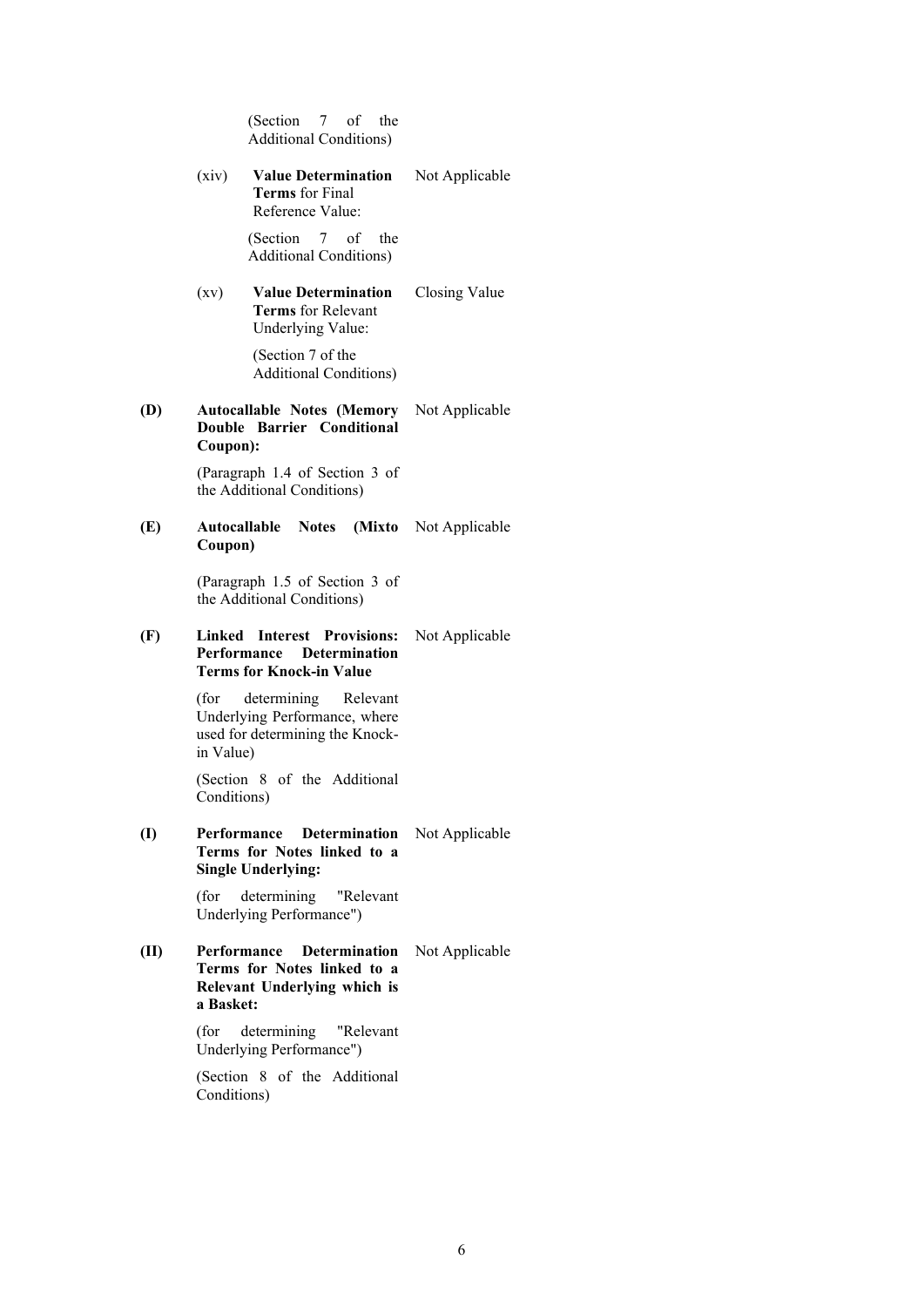# **PROVISIONS RELATING TO REDEMPTION**

| 16. | <b>Call Option</b> |                                                                                                                                                    | Not Applicable                                                             |                                                       |                           |  |
|-----|--------------------|----------------------------------------------------------------------------------------------------------------------------------------------------|----------------------------------------------------------------------------|-------------------------------------------------------|---------------------------|--|
|     |                    | (General Condition 16.5)                                                                                                                           |                                                                            |                                                       |                           |  |
| 17. | <b>Put Option</b>  |                                                                                                                                                    | Not Applicable                                                             |                                                       |                           |  |
|     |                    | (General Condition 16.7)                                                                                                                           |                                                                            |                                                       |                           |  |
| 18. | each Note          | Final Redemption Amount of As determined in accordance with paragraph 20 (Linked                                                                   |                                                                            | Redemption Provisions: Final Redemption Amount) below |                           |  |
|     |                    | (General Condition 16.1)                                                                                                                           |                                                                            |                                                       |                           |  |
|     | (i)                | Final Bonus:                                                                                                                                       | Not Applicable                                                             |                                                       |                           |  |
|     | (ii)               | Final Bonus Amount:                                                                                                                                | Not Applicable                                                             |                                                       |                           |  |
| 19. |                    | <b>Linked Redemption Provisions:</b><br><b>Relevant Underlying</b>                                                                                 |                                                                            |                                                       |                           |  |
|     |                    | (General Conditions 9 and 16)                                                                                                                      |                                                                            |                                                       |                           |  |
| (A) |                    | <b>Equity-Linked Redemption</b><br><b>Notes: Single Share-Linked</b><br><b>Redemption Notes/Share</b><br><b>Basket-Linked Redemption</b><br>Notes: |                                                                            | Applicable                                            |                           |  |
|     |                    | (General Condition 9)                                                                                                                              |                                                                            | Share Basket-Linked Redemption Notes                  |                           |  |
|     | (i)                | Whether the Notes relate<br>to a single share or a<br>basket of shares (each, a<br>"Share"):                                                       |                                                                            |                                                       |                           |  |
|     |                    | Scheduled<br>Trading<br>(a)<br>Days<br>and<br><b>Disrupted Days:</b>                                                                               | Common Scheduled Trading Days and Individual Disrupted<br>Days: Applicable |                                                       |                           |  |
|     | (ii)               | identity<br>of<br>the<br>The<br>relevant issuer(s) (each an                                                                                        | Shares:                                                                    |                                                       |                           |  |
|     |                    | "Underlying<br>Issuer"),<br>class of the Share and<br>ISINs or other security<br>identification code for the<br>Share:                             |                                                                            | <b>Underlying Issuer</b>                              | <b>Bloomberg</b><br>Code  |  |
|     |                    |                                                                                                                                                    |                                                                            | ArcelorMittal SA                                      | MT NA<br>Equity           |  |
|     |                    |                                                                                                                                                    |                                                                            | <b>SSAB AB</b>                                        | <b>SSABA SS</b><br>Equity |  |
|     | (iii)              | Partial Lookthrough ADR<br>Provisions:                                                                                                             | Not Applicable                                                             |                                                       |                           |  |
|     | (iv)               | Full Lookthrough ADR Not Applicable<br>Provisions:                                                                                                 |                                                                            |                                                       |                           |  |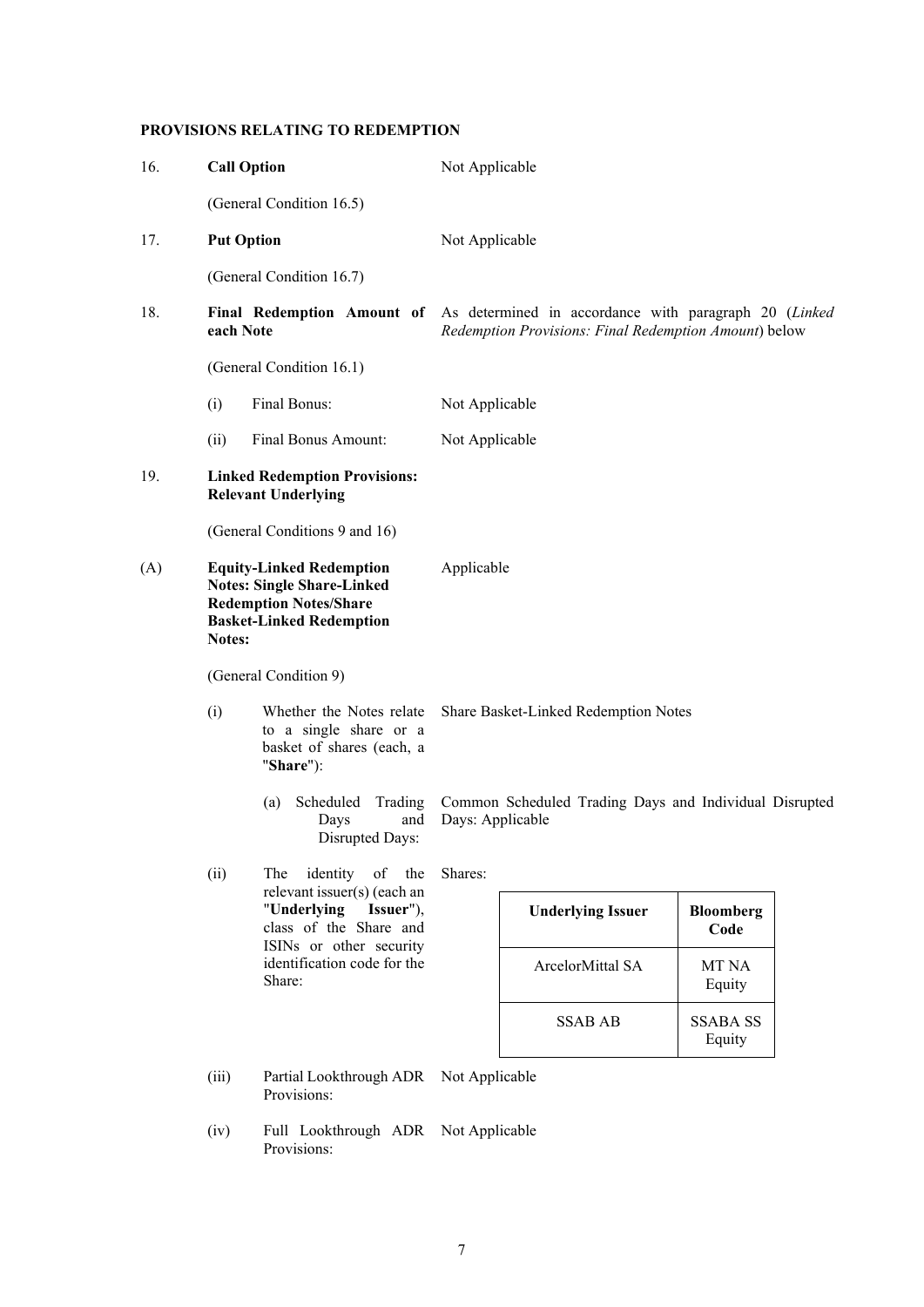|                   | (v)                                                                                                                                                | Exchange(s):                                                                                                                                 |                                                    | As specified in General Condition 9.9 (Definitions applicable<br>to Equity-Linked Notes)             |
|-------------------|----------------------------------------------------------------------------------------------------------------------------------------------------|----------------------------------------------------------------------------------------------------------------------------------------------|----------------------------------------------------|------------------------------------------------------------------------------------------------------|
|                   | (vi)                                                                                                                                               | Related Exchange(s):                                                                                                                         |                                                    | All Exchanges                                                                                        |
|                   | (vii)                                                                                                                                              | Determination<br>responsible<br>calculating<br>Redemption Amount:                                                                            | Agent<br>for<br>the<br>Final                       | Morgan Stanley & Co. International plc                                                               |
|                   | (viii)                                                                                                                                             | Determination Time:                                                                                                                          |                                                    | As per General Condition 9.9                                                                         |
|                   | (ix)                                                                                                                                               | Additional<br>Event $(s)$ :                                                                                                                  | Disruption                                         | Change in Law, Hedging Disruption, Loss of Stock Borrow and<br>Increased Cost of Hedging shall apply |
|                   |                                                                                                                                                    | (General Condition 9.6)                                                                                                                      |                                                    |                                                                                                      |
|                   | (x)                                                                                                                                                |                                                                                                                                              | Correction Cut Off Time:                           | within one Settlement Cycle after the original publication and                                       |
|                   |                                                                                                                                                    | (General<br>9.3(b)                                                                                                                           | Condition                                          | prior to the relevant Interest Payment Date                                                          |
|                   | $(x_i)$                                                                                                                                            |                                                                                                                                              | Weighting for each Share<br>comprising the Basket: | Not Applicable                                                                                       |
| (B)               | <b>Equity-Linked Redemption</b><br><b>Notes: Single Index-Linked</b><br><b>Redemption Notes/Index</b><br><b>Basket-Linked Redemption</b><br>Notes: |                                                                                                                                              |                                                    | Not Applicable                                                                                       |
|                   |                                                                                                                                                    | (General Condition 9)                                                                                                                        |                                                    |                                                                                                      |
| (C)               |                                                                                                                                                    | <b>Equity-Linked Redemption</b><br><b>Notes: Single ETF-Linked</b><br><b>Redemption Notes/ETF Basket-</b><br><b>Linked Redemption Notes:</b> |                                                    | Not Applicable                                                                                       |
|                   |                                                                                                                                                    | (General Condition 9)                                                                                                                        |                                                    |                                                                                                      |
| (D)               | <b>Notes</b>                                                                                                                                       |                                                                                                                                              |                                                    | <b>Commodity-Linked Redemption</b> Not Applicable                                                    |
|                   |                                                                                                                                                    | (General Condition 10)                                                                                                                       |                                                    |                                                                                                      |
| (E)               | <b>Notes</b>                                                                                                                                       | <b>Currency-Linked</b>                                                                                                                       |                                                    | <b>Redemption</b> Not Applicable                                                                     |
|                   |                                                                                                                                                    | (General Condition 11)                                                                                                                       |                                                    |                                                                                                      |
| (F)               | <b>Provisions</b>                                                                                                                                  | <b>Inflation-Linked</b>                                                                                                                      |                                                    | <b>Redemption</b> Not Applicable                                                                     |
|                   |                                                                                                                                                    | (General Condition 12)                                                                                                                       |                                                    |                                                                                                      |
| $\left( G\right)$ | <b>Provisions</b>                                                                                                                                  | <b>Fund-Linked</b>                                                                                                                           |                                                    | <b>Redemption</b> Not Applicable                                                                     |
|                   |                                                                                                                                                    | (General Condition 13)                                                                                                                       |                                                    |                                                                                                      |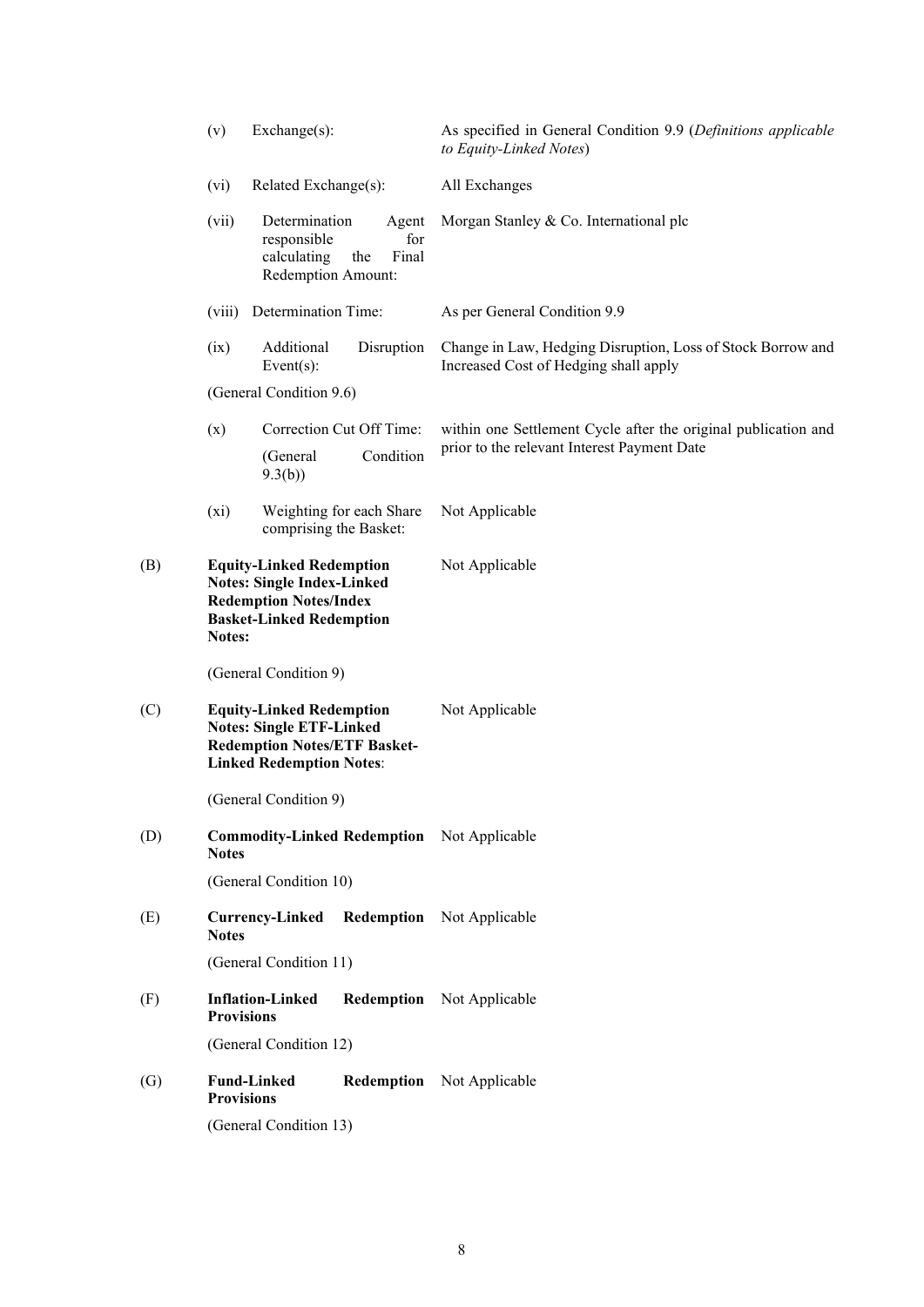| (H) |       | <b>Futures Contract-Linked</b><br><b>Redemption Provisions</b>                              | Not Applicable                                                                                                                                                                                 |  |  |  |
|-----|-------|---------------------------------------------------------------------------------------------|------------------------------------------------------------------------------------------------------------------------------------------------------------------------------------------------|--|--|--|
|     |       | (General Condition 15)                                                                      |                                                                                                                                                                                                |  |  |  |
| 20. |       | <b>Linked Redemption Provisions:</b><br><b>Final Redemption Amount</b>                      |                                                                                                                                                                                                |  |  |  |
|     |       | (General Condition 16 and Section<br>3 of the Additional Conditions)                        |                                                                                                                                                                                                |  |  |  |
|     | (i)   | Autocallable<br>Notes<br>(Fixed Redemption):                                                | Not Applicable                                                                                                                                                                                 |  |  |  |
|     |       | (Paragraph 3.1 of Section<br>of the<br>Additional<br>3<br>Conditions)                       |                                                                                                                                                                                                |  |  |  |
|     | (ii)  | Autocallable<br><b>Notes</b><br>(Capitalised<br>Non-<br>Memory Redemption):                 | Not Applicable                                                                                                                                                                                 |  |  |  |
|     |       | (Paragraph 3.2 of Section<br>of the<br>Additional<br>3<br>Conditions)                       |                                                                                                                                                                                                |  |  |  |
|     | (iii) | Autocallable<br>Notes<br>(Capitalised<br>Memory<br>Redemption):                             | Not Applicable                                                                                                                                                                                 |  |  |  |
|     |       | (Paragraph 3.3 of Section<br>of the<br>Additional<br>3<br>Conditions)                       |                                                                                                                                                                                                |  |  |  |
|     | (iv)  | Autocallable<br>Notes<br>Performance<br>(Basic<br>Linked Redemption):                       | Not Applicable                                                                                                                                                                                 |  |  |  |
|     |       | (Paragraph 3.4 of Section<br>of the<br>Additional<br>3<br>Conditions)                       |                                                                                                                                                                                                |  |  |  |
|     | (v)   | Autocallable<br>Notes<br>(Single)<br>Barrier<br>Final<br>Redemption):                       | Applicable                                                                                                                                                                                     |  |  |  |
|     |       | (Paragraph 3.5 of Section<br>Additional<br>of the<br>3<br>Conditions)                       |                                                                                                                                                                                                |  |  |  |
|     |       | Knock-in Value:                                                                             | Worst Performance is applicable                                                                                                                                                                |  |  |  |
|     |       | Elections<br>for<br>Paragraph 3.5(a)<br>of Section 3 of<br>Additional<br>the<br>Conditions: | If the Determination Agent determines that the Knock-in Value<br>as of the Determination Date is greater than or equal to the Final<br>Redemption Barrier Value, Fixed Redemption shall apply. |  |  |  |
|     |       | Final<br>Redemption<br>Barrier Value:                                                       | 50 per cent of Initial Reference Value                                                                                                                                                         |  |  |  |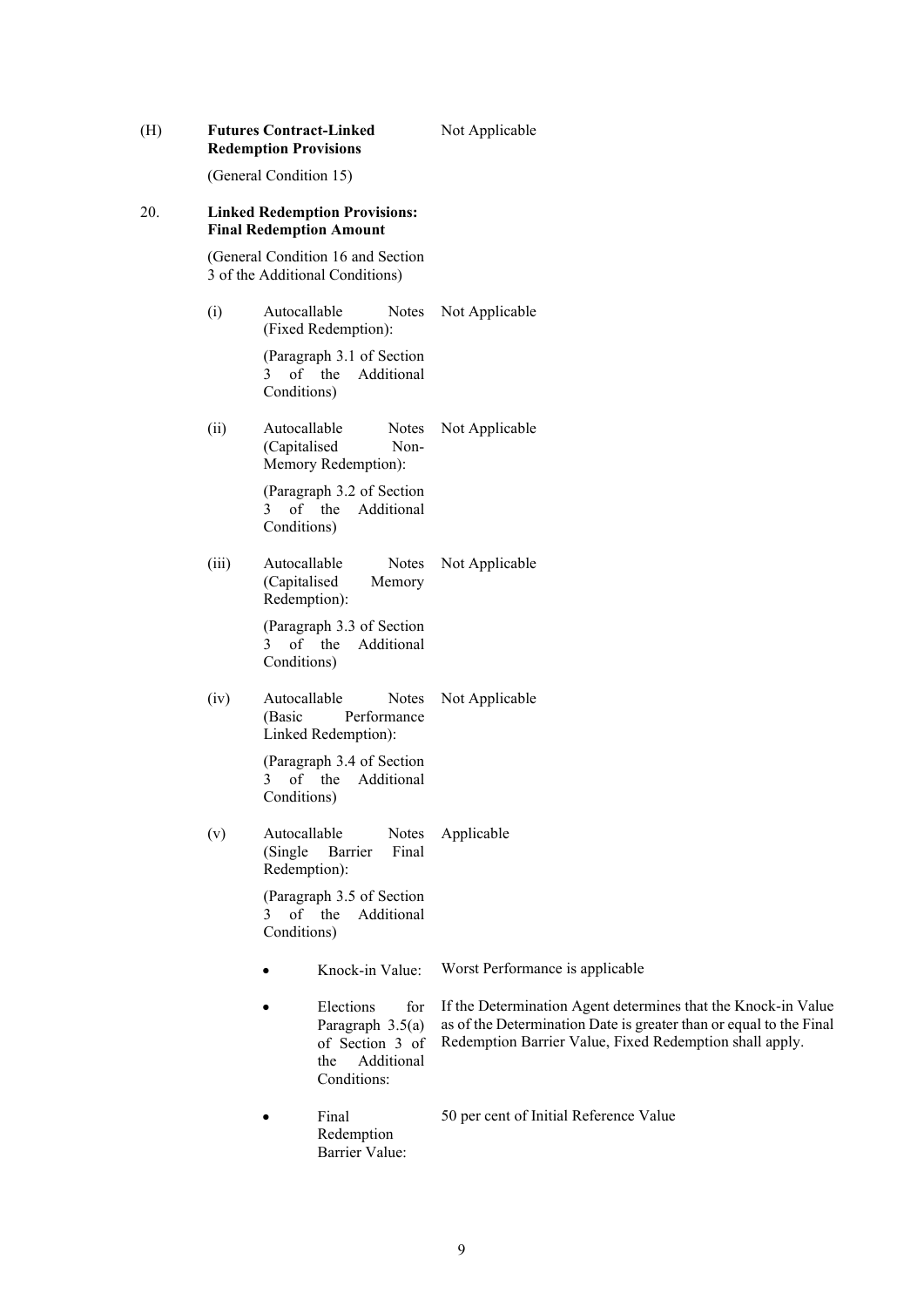|        | ٠                             | Final<br>Redemption<br>Rate:                                                                | Not Applicable                                  |
|--------|-------------------------------|---------------------------------------------------------------------------------------------|-------------------------------------------------|
|        |                               | Specified Rate 1:                                                                           | 100 per cent.                                   |
|        |                               | Physical<br>Settlement:                                                                     | Not Applicable                                  |
|        |                               | Elections<br>for<br>Paragraph 3.5(b)<br>of Section 3 of<br>Additional<br>the<br>Conditions: | Worst-of Basket Performance-Linked Redemption 1 |
|        |                               | Specified Rate 2:                                                                           | Not Applicable                                  |
|        |                               | Participation<br>Rate:                                                                      | 100 per cent.                                   |
|        |                               | Elections<br>for<br>Paragraph 3.5(c)<br>of Section 3 of<br>Additional<br>the<br>Conditions: | Not Applicable                                  |
| (vi)   | $1$ :                         | Autocallable Notes (Dual<br>Barrier Final Redemption                                        | Not Applicable                                  |
|        | 3 <sup>1</sup><br>Conditions) | (Paragraph 3.6 of Section<br>of the<br>Additional                                           |                                                 |
| (vii)  | $2)$ :                        | Autocallable Notes (Dual<br>Barrier Final Redemption                                        | Not Applicable                                  |
|        | 3<br>Conditions)              | (Paragraph 3.7 of Section<br>of the<br>Additional                                           |                                                 |
| (viii) | 3):                           | Autocallable Notes (Dual<br><b>Barrier Final Redemption</b>                                 | Not Applicable                                  |
|        | 3<br>Conditions)              | (Paragraph 3.8 of Section<br>of the<br>Additional                                           |                                                 |
| (vi)   | $4)$ :                        | Autocallable Notes (Dual<br><b>Barrier Final Redemption</b>                                 | Not Applicable                                  |
|        | 3<br>Conditions)              | (Paragraph 3.9 of Section<br>of the<br>Additional                                           |                                                 |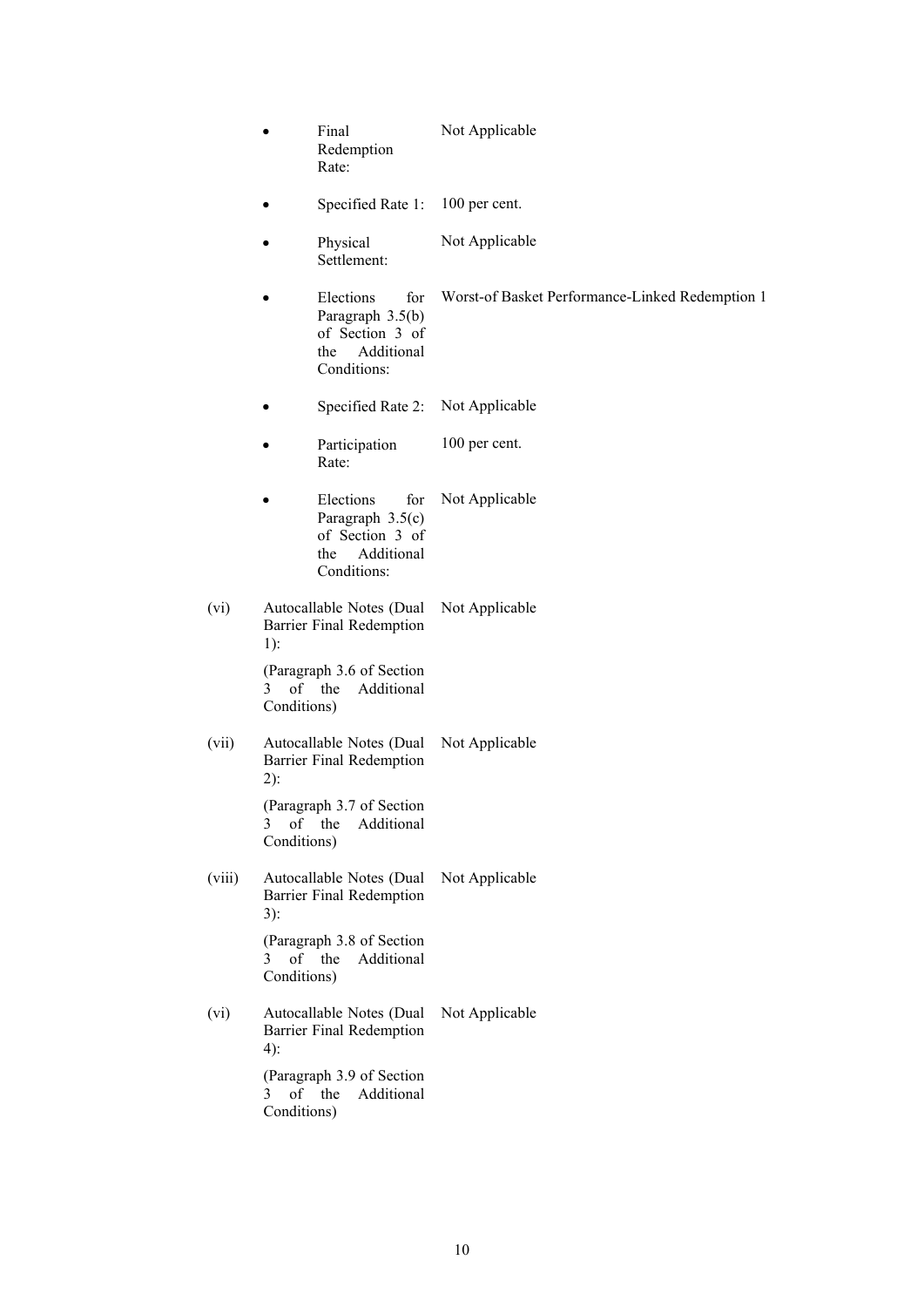| (ix)               | Autocallable<br>Notes<br>(Performance<br>Linked<br>Redemption):                                                           | Not Applicable                                                                 |
|--------------------|---------------------------------------------------------------------------------------------------------------------------|--------------------------------------------------------------------------------|
|                    | of<br>(Paragraph<br>3.11<br>3<br>of<br>Section<br>the<br><b>Additional Conditions)</b>                                    |                                                                                |
| (x)                | Autocallable<br>Notes<br>(Mixto Redemption):                                                                              | Not Applicable                                                                 |
|                    | of<br>(Paragraph<br>3.12<br>Section<br>3<br>of<br>the<br><b>Additional Conditions)</b>                                    |                                                                                |
| $(x_i)$            | Autocallable<br>Notes<br>(Participation<br>and<br>Performance-Linked<br>Redemption):                                      | Not Applicable                                                                 |
|                    | 3.13<br>of<br>(Paragraph<br>Section<br>3<br>of<br>the<br><b>Additional Conditions)</b>                                    |                                                                                |
| (xii)              | Determination Date:                                                                                                       | 14 July 2028                                                                   |
| (xiii)             | Final Redemption<br>Observation Date(s):                                                                                  | Not Applicable                                                                 |
| (xiv)              | Barrier<br>Observation<br>Period:                                                                                         | Not Applicable                                                                 |
| $\left( xy\right)$ | Reset Initial Reference<br>Value:                                                                                         | Not Applicable                                                                 |
| (xvi)              | Initial Reference Value:                                                                                                  | Determined in accordance with the Value Determination Terms<br>specified below |
| (xvi)              | <b>Determination</b><br>Value<br>for<br><b>Terms</b><br>Initial<br>Reference Value as of<br><b>Strike Date:</b>           | Closing Value                                                                  |
|                    | (Section<br>7<br>of<br>the<br><b>Additional Conditions)</b>                                                               |                                                                                |
| (xvii)             | Determination<br>Value<br>for<br>Final<br><b>Terms</b><br>Reference Value as of the<br><b>Determination Date</b>          | Closing Value                                                                  |
| (xviii)            | Determination<br>Value<br><b>Terms</b><br>for<br>Relevant<br>Underlying Value as of<br>the relevant date<br>or<br>period: | Closing Value                                                                  |
|                    | (Section<br>of<br>7<br>the<br><b>Additional Conditions)</b>                                                               |                                                                                |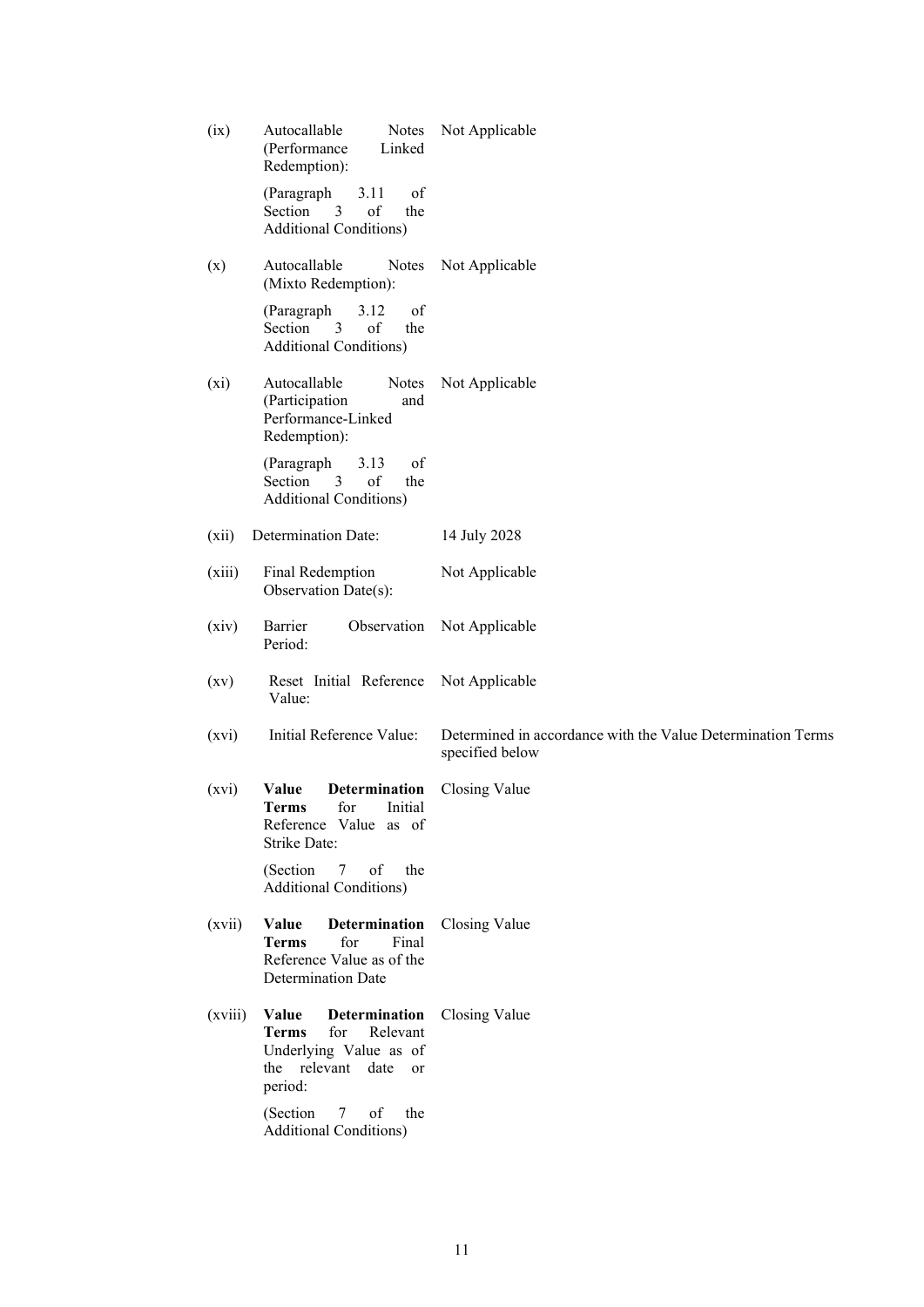| (A) | Performance Determination<br>Terms for Notes linked to a<br><b>Single Underlying:</b>                                                                                    | Not Applicable                                                                                                                                                                                                        |
|-----|--------------------------------------------------------------------------------------------------------------------------------------------------------------------------|-----------------------------------------------------------------------------------------------------------------------------------------------------------------------------------------------------------------------|
|     | (for purposes of determining<br>Final Redemption Amount in<br>accordance with all provisions<br>except Paragraph 2.8(b) of<br>Section 5 of the Additional<br>Conditions) |                                                                                                                                                                                                                       |
| (B) | Performance<br>Determination<br>Terms for Notes linked to a<br>Relevant Underlying which is a<br><b>Basket:</b>                                                          | Not Applicable                                                                                                                                                                                                        |
|     | (for<br>determining<br>"Relevant<br>Underlying Performance")                                                                                                             |                                                                                                                                                                                                                       |
|     | (Section 8 of the Additional<br>Conditions)                                                                                                                              |                                                                                                                                                                                                                       |
| (A) | Performance<br><b>Determination</b><br>Terms for Notes linked to a<br><b>Single Underlying:</b>                                                                          | Not Applicable                                                                                                                                                                                                        |
|     | determining<br>(for<br>"Relevant<br>Underlying Performance")                                                                                                             |                                                                                                                                                                                                                       |
| (B) | Performance<br><b>Determination</b><br>Terms for Notes linked to a<br>Relevant Underlying which is a<br><b>Basket:</b>                                                   | Not Applicable                                                                                                                                                                                                        |
|     | (for<br>determining<br>"Relevant<br>Underlying Performance")                                                                                                             |                                                                                                                                                                                                                       |
|     | (Section 8 of the Additional<br>Conditions)                                                                                                                              |                                                                                                                                                                                                                       |
| 21. | <b>Early Redemption</b>                                                                                                                                                  |                                                                                                                                                                                                                       |
| (A) | <b>Autocallable Notes (Autocall</b><br>1):                                                                                                                               | Applicable. Fixed Redemption applies.                                                                                                                                                                                 |
|     | (Paragraph 2.1 of Section 3 of<br>the Additional Conditions)                                                                                                             |                                                                                                                                                                                                                       |
|     | Knock-in Value:<br>(i)                                                                                                                                                   | Worst Performance is applicable                                                                                                                                                                                       |
|     | Automatic Early<br>(ii)<br>Redemption Event<br>occurs if:                                                                                                                | the Knock-in Value as of the relevant Automatic Early<br>Redemption Determination Date is greater than or equal<br>to the Autocall Barrier Value in respect of such Automatic<br>Early Redemption Determination Date. |
|     | Automatic<br>(iii)<br>Early<br>Redemption<br>Determination<br>Date(s):                                                                                                   | 14 July 2023, 15 January 2024, 15 July 2024, 14 January<br>2025, 14 July 2025, 14 January 2026, 14 July 2026, 14<br>January 2027, 14 July 2027, 14 January 2028 and 14 July<br>2028                                   |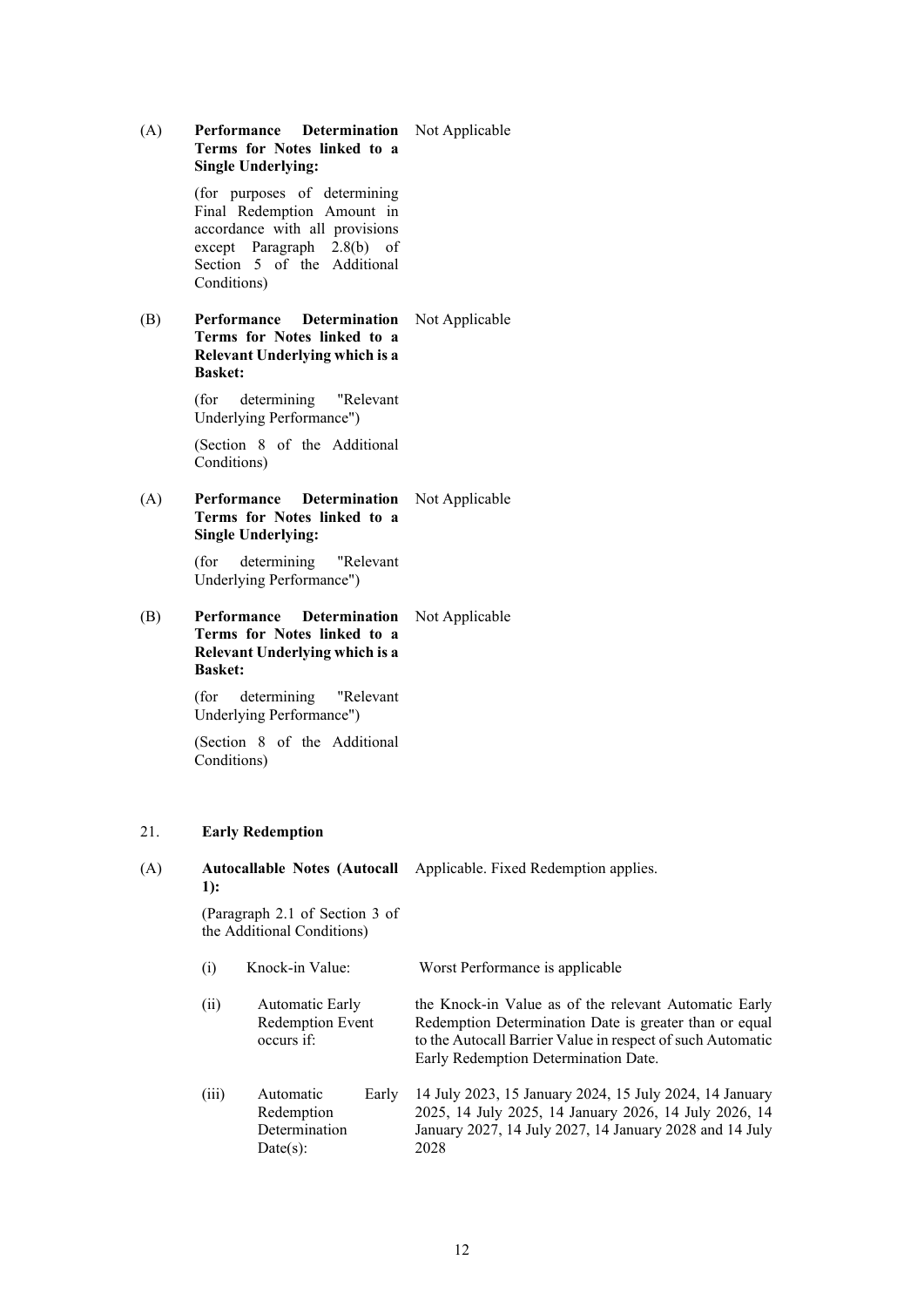| (iv)    | Barrier<br>Observation<br>$Date(s)$ :                                                                                                                 | Not Applicable                                                                                                                                                                                                                |
|---------|-------------------------------------------------------------------------------------------------------------------------------------------------------|-------------------------------------------------------------------------------------------------------------------------------------------------------------------------------------------------------------------------------|
| (vi)    | <b>Automatic Early</b><br>Redemption Date(s):                                                                                                         | Scheduled Automatic Early Redemption Dates are<br>21 July 2023, 22 January 2024, 22 July 2024, 21 January<br>2025, 21 July 2025, 21 January 2026, 21 July 2026, 21<br>January 2027, 21 July 2027, 21 January 2028 and 21 July |
| (vii)   | Automatic Early<br>Redemption Specified<br>$Day(s)$ :                                                                                                 | 2028<br>Not Applicable                                                                                                                                                                                                        |
| (viii)  | Autocall Barrier Value:                                                                                                                               | 100 per cent. of the Initial Reference Value                                                                                                                                                                                  |
| (ix)    | Automatic Early<br>Redemption Rate:                                                                                                                   | Not Applicable                                                                                                                                                                                                                |
| (x)     | Specified Rate:                                                                                                                                       | 100 per cent.                                                                                                                                                                                                                 |
| $(x_i)$ | Reset Initial<br>Reference Value:                                                                                                                     | Not Applicable                                                                                                                                                                                                                |
| (xii)   | <b>Initial Reference</b><br>Value:                                                                                                                    | Determined in accordance with the Value Determination<br>Terms specified below                                                                                                                                                |
| (xiii)  | <b>Value Determination</b><br><b>Terms</b> for Initial<br>Reference Value as of<br><b>Strike Date:</b>                                                | Closing Value                                                                                                                                                                                                                 |
|         | (Section)<br>the<br>$7\degree$<br>of<br><b>Additional Conditions)</b>                                                                                 |                                                                                                                                                                                                                               |
| (xiv)   | <b>Value Determination</b><br>for<br><b>Terms</b><br>Final<br>determining<br>Reference<br>Value<br>(Autocall):                                        | Closing Value                                                                                                                                                                                                                 |
|         | Value<br><b>Determinati</b><br>on Terms for<br>Relevant<br>Underlying<br>Value as of<br>the<br>relevant<br>date<br>or<br>period:<br>(Section 7 of the | Closing Value                                                                                                                                                                                                                 |
|         | <b>Additional Conditions)</b>                                                                                                                         |                                                                                                                                                                                                                               |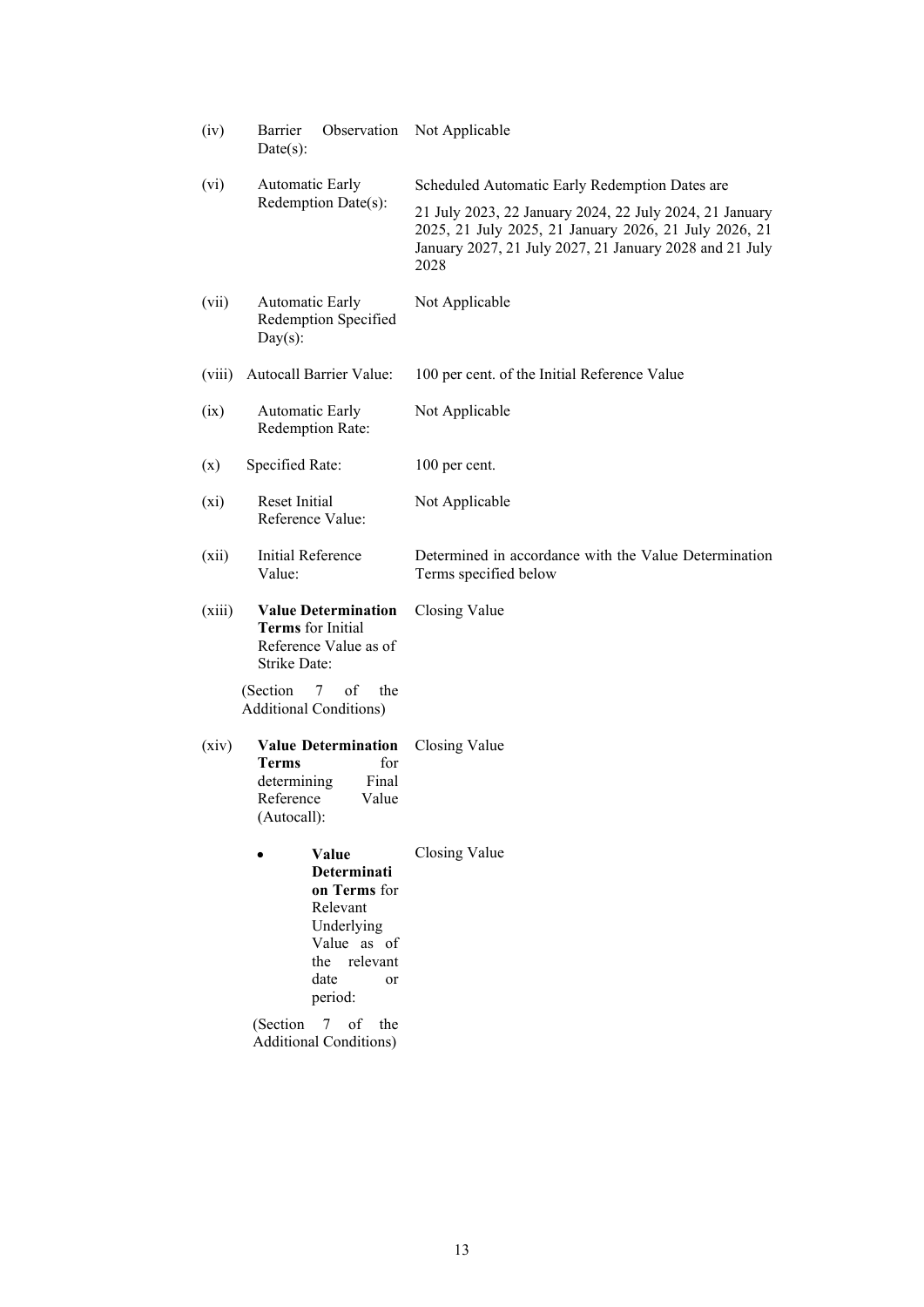(B) **Autocallable Notes (Autocall**  Not Applicable **2):** (Paragraph 2.2 of Section 3 of the Additional Conditions) (C) **Autocallable Notes (Autocall**  Not Applicable **3):** (Paragraph 2.3 of Section 3 of the Additional Conditions) (D) **Autocallable Notes (Autocall**  Not Applicable **4):** (Paragraph 2.4 of Section 3 of the Additional Conditions) (E) **Autocallable Notes (Autocall**  Not Applicable **5):** (Paragraph 2.5 of Section 3 of the Additional Conditions) (F) **Autocallable Notes (Autocall**  Not Applicable **6):** (Paragraph 2.6 of Section 3 of the Additional Conditions) (G) (i) **Early Redemption Amount upon Event of Default**  (General Condition 21): Qualified Financial Institution Determination. The Determination Agent will determine the amount a Qualified Financial Institution would charge to assume all of the Issuer's payment and other obligations with respect to such Notes as if no such Event of Default had occurred or to undertake obligations that would have the effect of preserving the economic equivalent of any payment by the Issuer to the Noteholder with respect to the Notes. (ii) **Early Redemption Amount** (Tax) upon<br>redemption pursuant to **redemption pursuant to Condition 16.3 (***Tax Redemption – MSI plc and MSBV Notes***).** Early Redemption Amount (Tax) – Fair Market Value **(H) Inconvertibility Provisions:** Event Not Applicable

(General Condition 33)

# **GENERAL PROVISIONS APPLICABLE TO THE NOTES**

| 22. | Form of Notes:        | <b>Finnish Notes</b> |
|-----|-----------------------|----------------------|
|     | (General Condition 3) |                      |

23. Additional Business Centre(s) or TARGET, Helsinkiother special provisions relating to Payment Dates: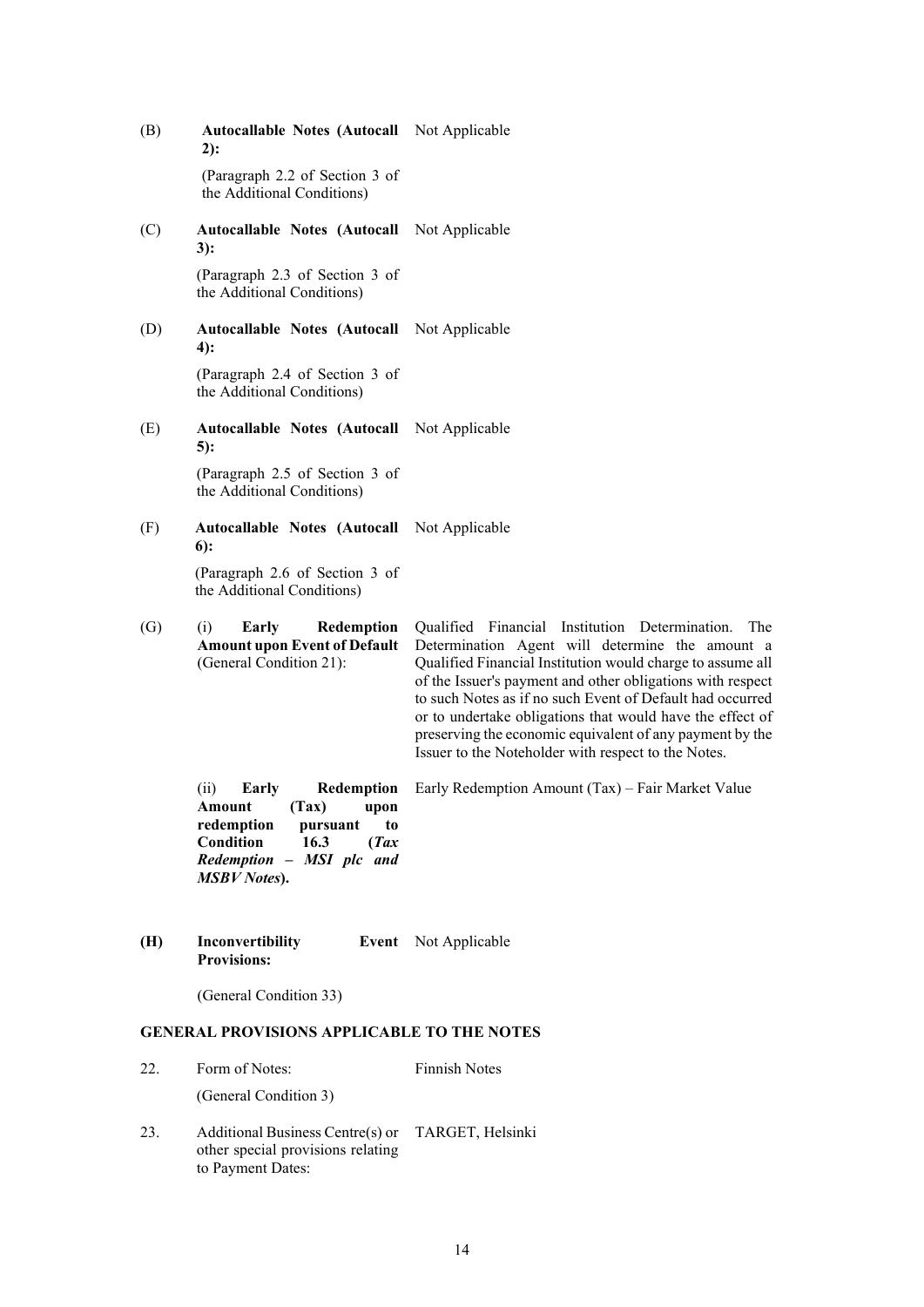| 24. | Record Date:                                                                           | The Record Date is one Business Day before the relevant<br>due date for payment                        |
|-----|----------------------------------------------------------------------------------------|--------------------------------------------------------------------------------------------------------|
| 25. | Redenomination,<br>renominalisation<br>and<br>reconventioning provisions:              | Not Applicable                                                                                         |
| 26. | Taxation:                                                                              |                                                                                                        |
|     | (i)<br>General Condition 20.1:                                                         | "Additional Amounts" is Not Applicable                                                                 |
|     | General Condition 20.3:<br>(ii)                                                        | Implementation of Financial Transaction Tax Event is<br>Applicable                                     |
| 27. | CNY Centre:                                                                            | Not Applicable                                                                                         |
| 28. | Illegality and Regulatory Event:                                                       |                                                                                                        |
|     | (General Condition 22)                                                                 |                                                                                                        |
| 29. | Illegality and Regulatory Event<br>(General Condition 22):                             | Applicable                                                                                             |
| 30. | Early Redemption Amount<br>(Illegality and Regulatory<br>Event):                       | Early Redemption Amount (Illegality and Regulatory<br>Event) – Fair Market Value                       |
| 31. | Index Cancellation or<br>Administrator/Benchmark<br>Event (General Condition<br>9.2(b) | Not Applicable                                                                                         |
| 32. | Redemption for Index<br>Adjustment Event:                                              | Not Applicable                                                                                         |
|     | (General Condition 9.2(d))                                                             |                                                                                                        |
| 33. | Merger Event or Tender Offer:<br>(General Condition 9.4(a))                            | Merger Event Settlement Amount - Fair Market Value<br>shall apply                                      |
|     |                                                                                        | Tender Offer Settlement Amount – Fair Market Value<br>shall apply                                      |
| 34. | Nationalisation, Insolvency and<br>Delisting:                                          | Early Redemption Amount (Nationalisation, Insolvency<br>and Delisting) - Fair Market Value shall apply |
|     | (General Condition 9.4(b))                                                             |                                                                                                        |
| 35. | <b>Extraordinary ETF Events:</b>                                                       | Not Applicable                                                                                         |
|     | (General Condition 9.5)                                                                |                                                                                                        |
| 36. | <b>Additional Disruption Events:</b>                                                   | Early Redemption Amount (Additional Disruption Event)                                                  |
|     | (General Condition 9.6)                                                                | - Fair Market Value shall apply                                                                        |
| 37. | Partial Lookthrough Depositary<br>Receipt Provisions:                                  | Not Applicable                                                                                         |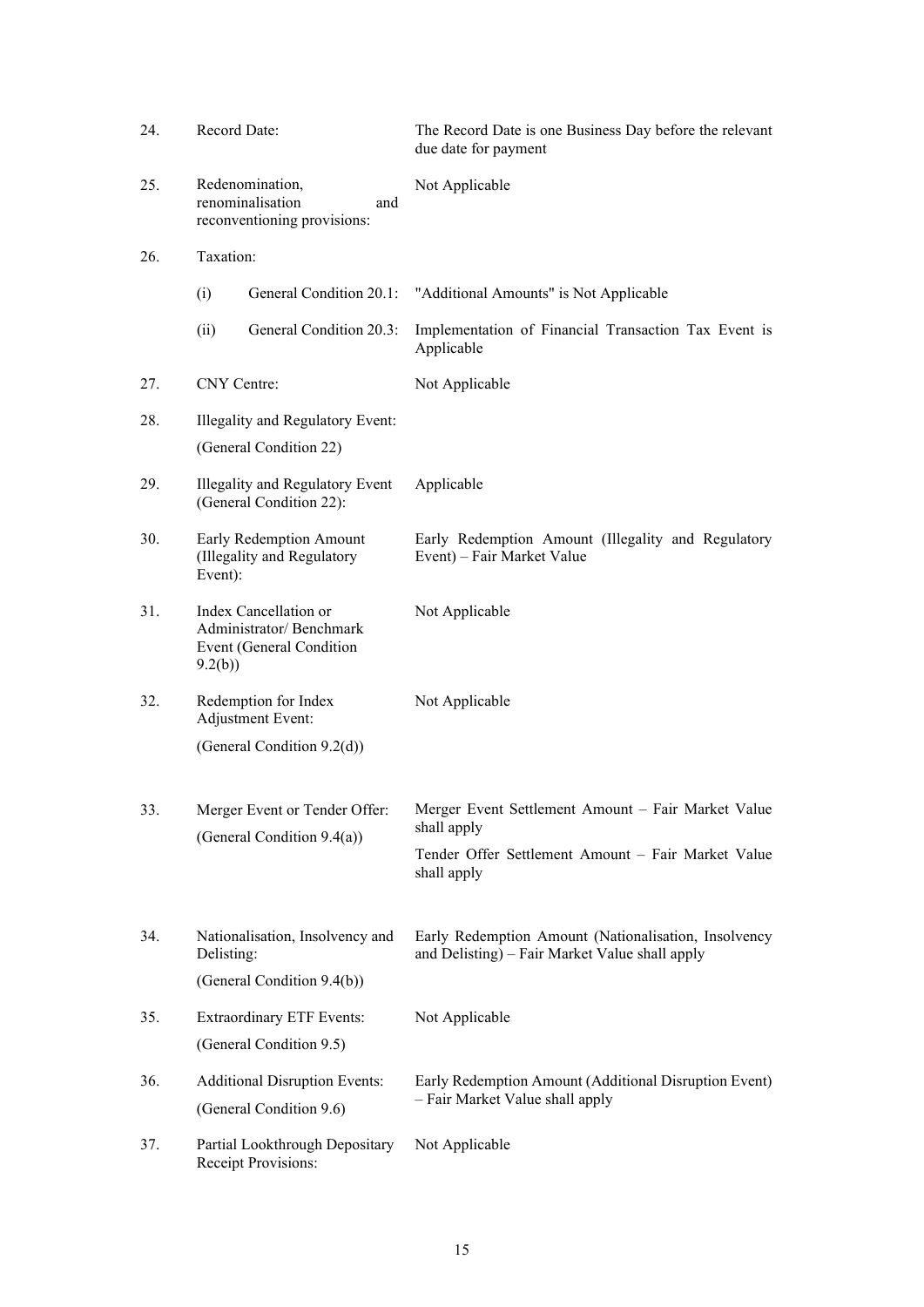(General Condition 9.7)

| 38. | Full Lookthrough Depositary<br>Receipt Provisions:                                                     | Not Applicable |
|-----|--------------------------------------------------------------------------------------------------------|----------------|
|     | (General Condition 9.8)                                                                                |                |
| 39. | Administrator/Benchmark<br>Events (General Condition<br>10.4)                                          | Not Applicable |
| 40. | <b>Commodity Disruption Events</b><br>(General Condition 10.6)                                         | Not Applicable |
| 41. | Commodity Index Cancellation<br>or Administrator/Benchmark<br>Event Date (General Condition<br>10.7(b) | Not Applicable |
| 42. | Redemption for Commodity<br>Index Adjustment Event<br>(General Condition 10.7(d))                      | Not Applicable |
| 43. | <b>Additional Disruption Events:</b>                                                                   | Not Applicable |
|     | (General Condition 10.8)                                                                               |                |
| 44. | Administrator/Benchmark<br>Events (General Condition<br>11.5)                                          | Not Applicable |
| 45. | <b>Additional Disruption Events:</b>                                                                   | Not Applicable |
|     | (General Condition 11.6)                                                                               |                |
| 46. | <b>Cessation of Publication</b><br>(General Condition 12.2)                                            | Not Applicable |
| 47. | <b>Additional Disruption Events:</b>                                                                   | Not Applicable |
|     | (General Condition 12.7)                                                                               |                |
| 48. | <b>CNY</b> Disruption Events:                                                                          | Not Applicable |
|     | (General Condition 34)                                                                                 |                |
| 49. | Substitution of Issuer or Applicable<br>Guarantor with non<br>Morgan<br>Stanley Group entities:        |                |
|     | (General Condition 35.2)                                                                               |                |
| 50. | FX <sub>Final</sub> Determination Date:                                                                | Not Applicable |
| 51. | FX <sub>Initial</sub> Determination Date:                                                              | Not Applicable |
|     | <b>DISTRIBUTION</b>                                                                                    |                |

| (i) | If syndicated, names Not Applicable |     |  |
|-----|-------------------------------------|-----|--|
|     | and addresses of                    |     |  |
|     | Managers                            | and |  |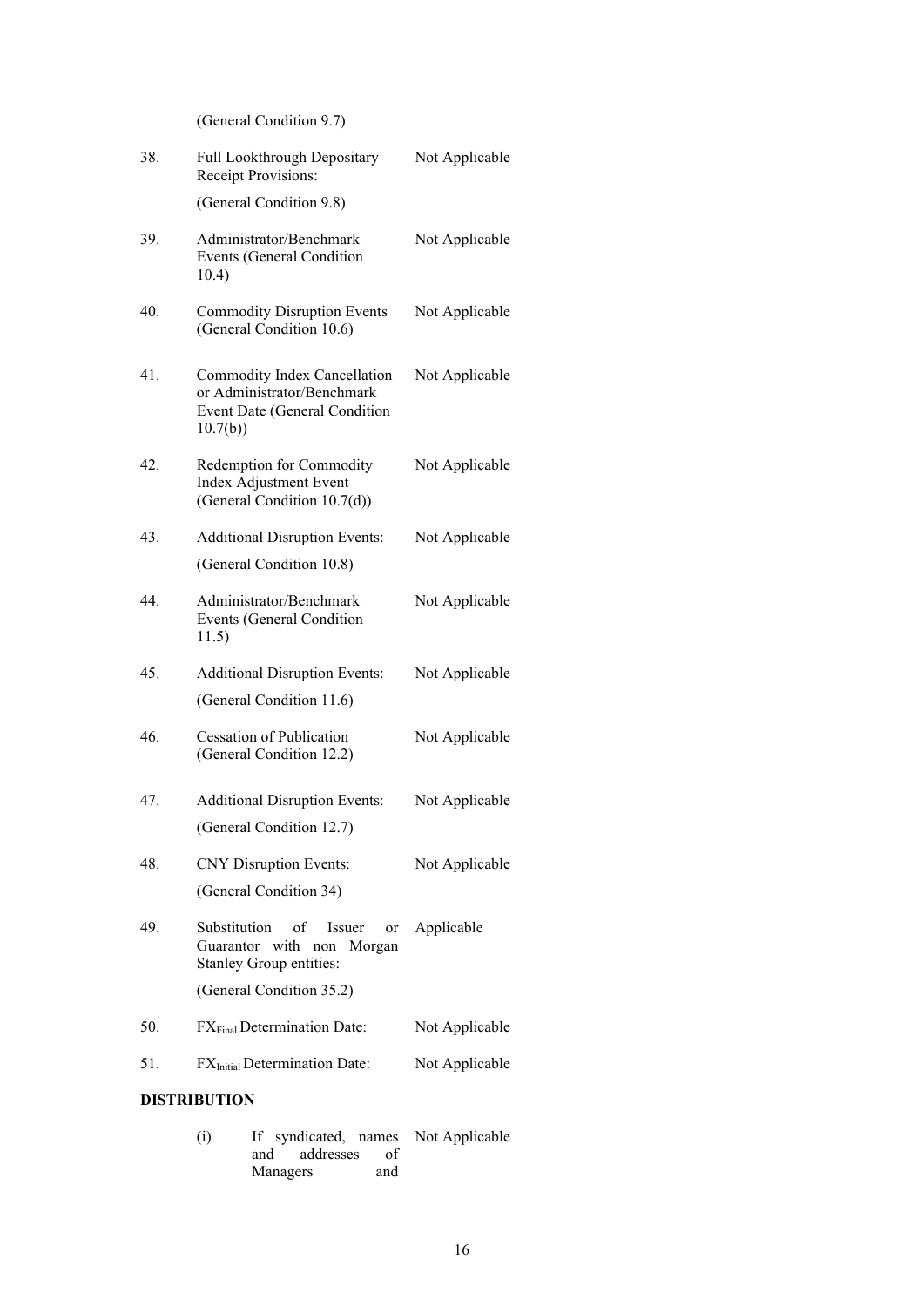|     |                      | underwriting<br>commitments:<br>and<br>names and addresses of<br>the entities agreeing to<br>place the issue without<br>a firm commitment or<br>on a "best efforts" basis<br>if such entities are not<br>the<br>the<br>same<br><b>as</b><br>Managers.) |                                                                                                                                                                                                                                                                                                                                             |
|-----|----------------------|--------------------------------------------------------------------------------------------------------------------------------------------------------------------------------------------------------------------------------------------------------|---------------------------------------------------------------------------------------------------------------------------------------------------------------------------------------------------------------------------------------------------------------------------------------------------------------------------------------------|
|     | (ii)                 | Date of Subscription<br>Agreement:                                                                                                                                                                                                                     | Not Applicable                                                                                                                                                                                                                                                                                                                              |
|     | (iii)                | Stabilising Manager(s) Not Applicable<br>(if any):                                                                                                                                                                                                     |                                                                                                                                                                                                                                                                                                                                             |
| 52. |                      | If non-syndicated, name and Not Applicable<br>address of dealer:                                                                                                                                                                                       |                                                                                                                                                                                                                                                                                                                                             |
| 53. | Period:              | Non-exempt Offer and Offer                                                                                                                                                                                                                             | An offer of the Notes may be made by Alexandria<br>Pankkiiriliike Oyj other than pursuant to Article $1(4)$ of<br>the Prospectus Regulation in Finland ("Public Offer<br>Jurisdiction") during the period from, and including, 1<br>June 2022 to, and including, 30 June 2022 ("Offer<br>Period"). See further paragraph 7 of Part B below. |
| 54. |                      | Swiss Non-exempt Offer and<br>Swiss Offer Period                                                                                                                                                                                                       | Not Applicable                                                                                                                                                                                                                                                                                                                              |
| 55. | Total<br>concession: | commission<br>and                                                                                                                                                                                                                                      | In connection with the offer and sale of the Notes, Morgan<br>Stanley & Co. International plc will pay Alexandria<br>Pankkiiriliike Oyj a fee amount equal to a maximum of<br>5% of the Aggregate Nominal Amount.                                                                                                                           |

# **United States Taxation**

**This discussion is limited to the U.S. federal tax issues addressed below. Additional issues may exist that are not addressed in this discussion and that could affect the federal tax treatment of an investment in the Notes. Investors should seek their own advice based upon their particular circumstances from an independent tax advisor.**

A non-U.S. investor should review carefully the section entitled "*United States Federal Taxation*" in the Base Prospectus.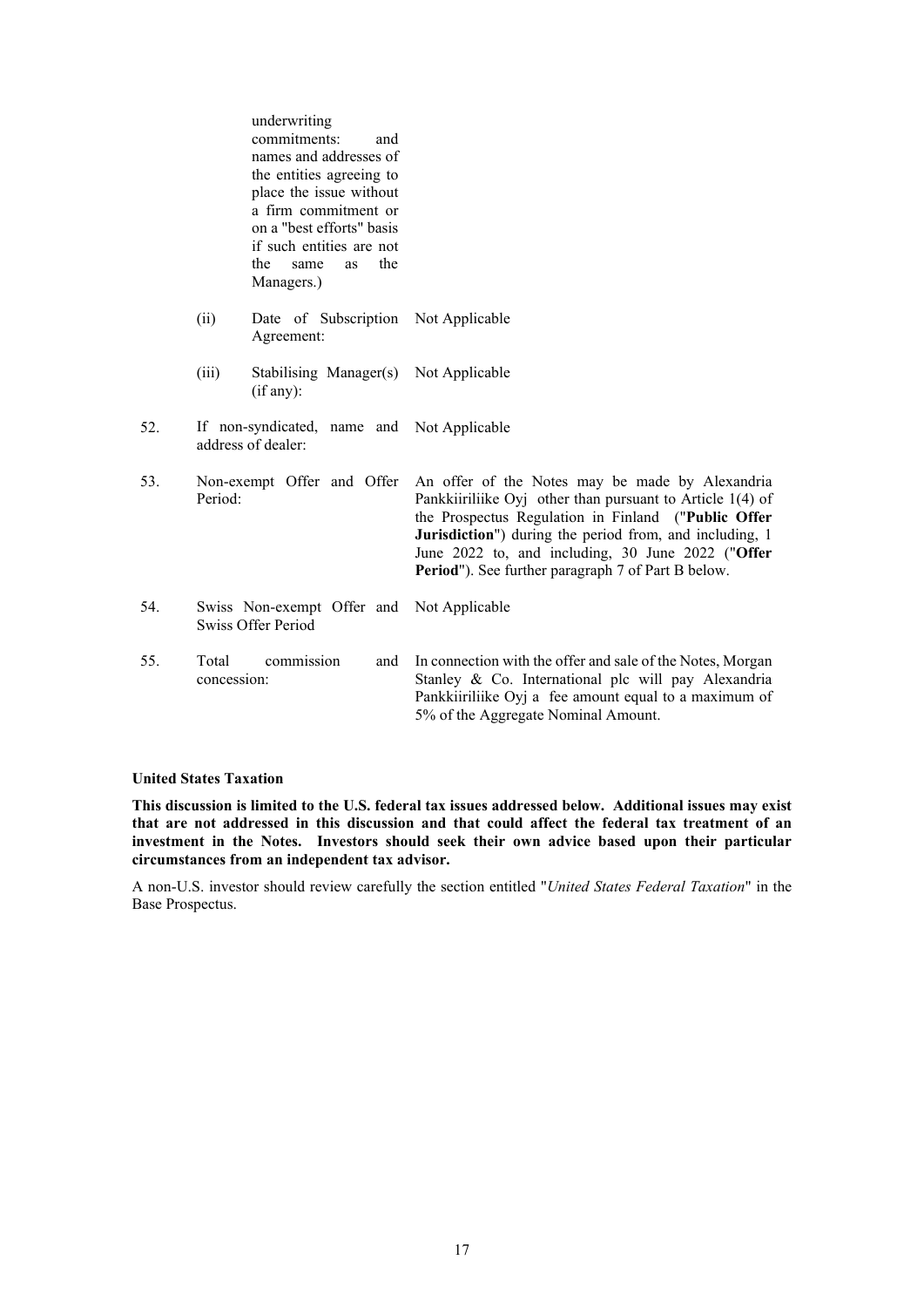Signed on behalf of the Issuer:

By: Duly authorised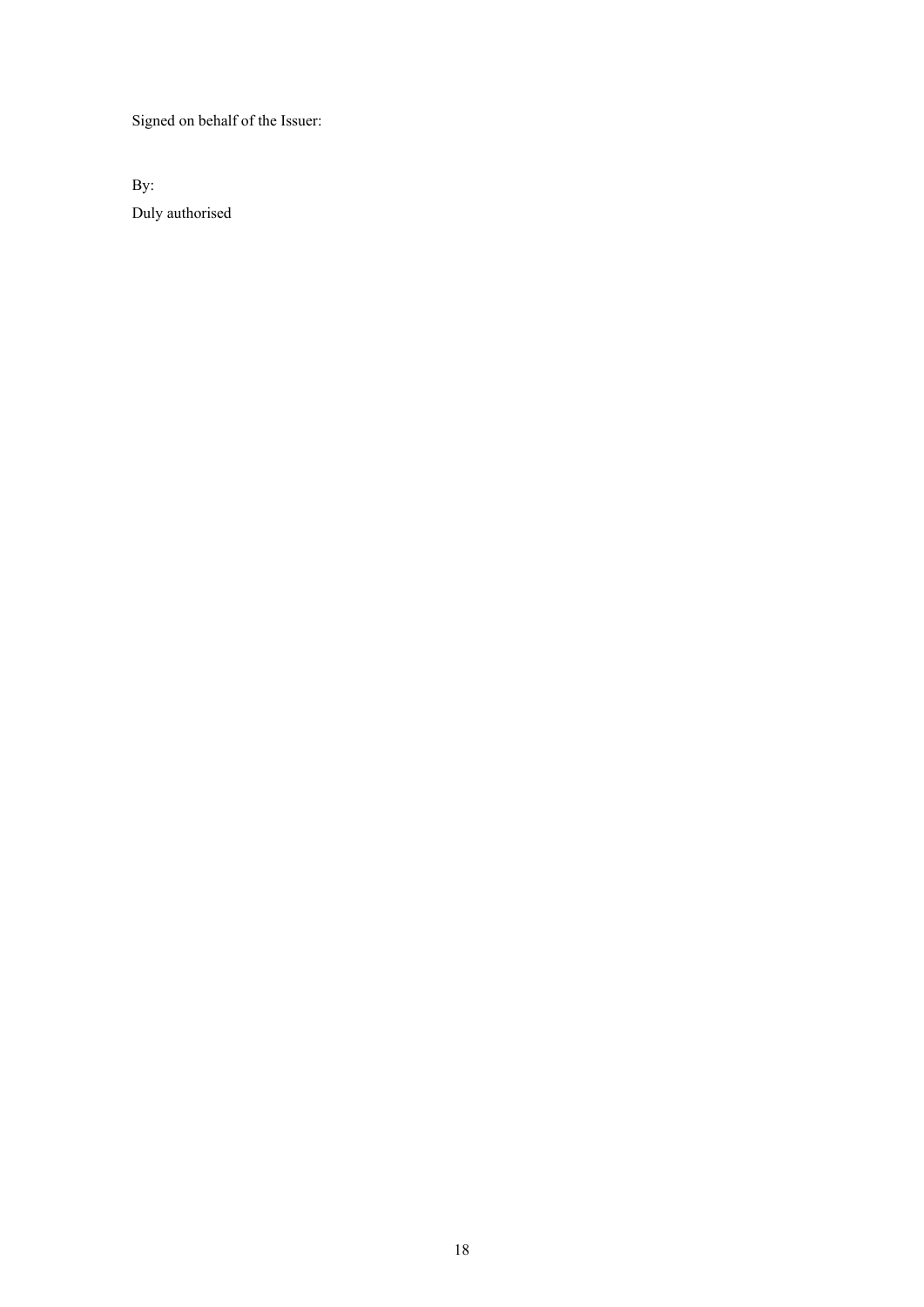### **PART B – OTHER INFORMATION**

# 1. **LISTING AND ADMISSION TO TRADING**

Listing and admission to Trading: Application is expected to be made by the Issuer (or on its behalf) for the Notes to be admitted to trading on the Luxembourg Stock Exchange's Regulated Market and to be listed on the official list of the Luxembourg Stock Exchange with effect from on or around the Issue Date.

> No assurances can be given that such application for listing and/or admission to trading will be granted (or, if granted, will be granted by the Issue Date. The Issuer has no duty to maintain the listing (if any) of the Notes on the relevant stock exchange(s) over their entire lifetime.

Last day of Trading: 14 July 2028

## 2. **RATINGS**

Ratings: The Notes will not be rated.

# 3. **INTERESTS OF NATURAL AND LEGAL PERSONS INVOLVED IN THE ISSUE/OFFER**

"So far as the Issuer is aware, no person involved in the offer of the Notes has an interest material to the offer".

## 4. **REASONS FOR THE OFFER, ESTIMATED NET PROCEEDS AND TOTAL EXPENSES**

- (i) Reasons for the offer: General corporate purposes
- (ii) Estimated net proceeds: Up to EUR 10,000,000

(If proceeds are intended for more than one use, will need to split out and present in order of priority. If proceeds insufficient to fund all proposed uses state amount and sources of other funding.)

(iii) Estimated total expenses: None

## 5. **PERFORMANCE OF UNDERLYING/EXPLANATION OF EFFECT ON VALUE OF INVESTMENT AND ASSOCIATED RISKS AND OTHER INFORMATION CONCERNING THE UNDERLYING**

The value of the Notes is linked to the positive or negative performance of the Underlying Share Basket. An increase in the value of the Underlying Share Basket will have a positive effect on the value of the Notes, and a decrease in the value of the Underlying Share Basket will have a negative effect on the value of the Notes.

The redemption amount payable on the Notes is dependent on the value or performance of the Relevant Underlying reaching a threshold or barrier and a small increase or decrease in the value or performance of the Relevant Underlying near to the threshold or barrier may lead to a significant increase or decrease in the return of the Notes and Noteholders may receive no interest at all.

The redemption amounts payable on the Notes is linked to the value or performance of the Relevant Underlying as of one or more predefined dates and, irrespective of the level of the Relevant Underlying between these dates, the values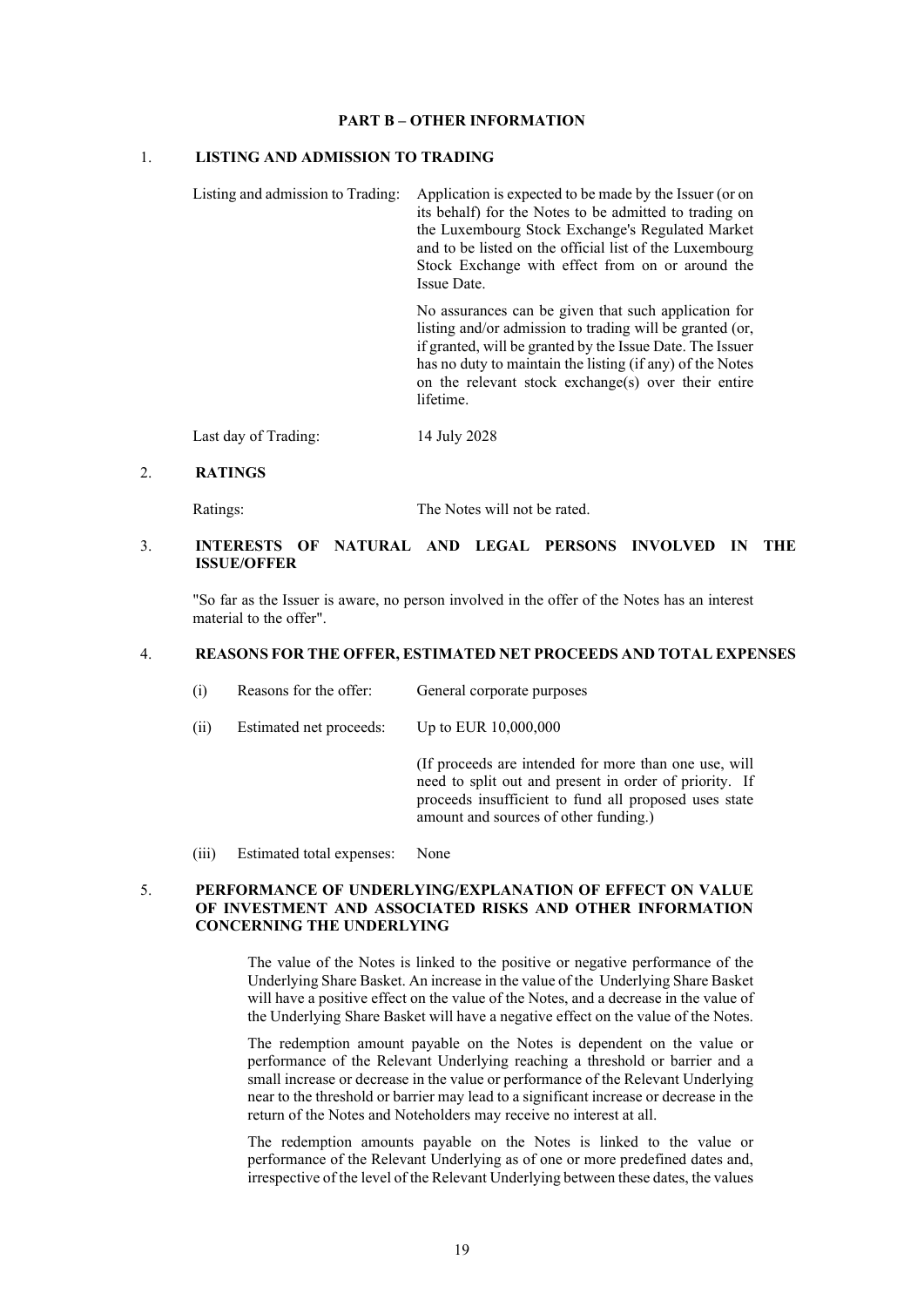or performance of the Relevant Underlying on these dates will affect the value of the Notes more than any other factor.

The Final Redemption Amount payable on the Notes is linked to a specified percentage of the performance of the Relevant Underlying and Noteholders may not receive the amount initially invested, and may receive a significantly lesser amount.

The market price or value of the Notes at any time is expected to be affected by changes in the value of the Relevant Underlying to which the Notes are linked.

The market price or value of the Notes could, in certain circumstances, be affected by fluctuations in the actual or anticipated rates of dividend (if any) or any other distributions on the Relevant Underlying.

# 6. **OPERATIONAL INFORMATION**

| <b>ISIN</b> Code:                                                                                                                                         | FI4000523535                                                                                           |
|-----------------------------------------------------------------------------------------------------------------------------------------------------------|--------------------------------------------------------------------------------------------------------|
| <b>CFI</b>                                                                                                                                                | <b>DBVUFR</b>                                                                                          |
| <b>FISIN</b>                                                                                                                                              | MORGAN STANLEY/Vari Regr 20280721                                                                      |
| Any clearing system(s) other than<br>Euroclear Bank S.A./N.V. and<br>Clearstream Banking société<br>anonyme and the relevant<br>identification number(s): | Finnish CSD: Euroclear Finland Oy, Urho Kekkosen<br>katu 5 C, Box 1110, FI-00101 Helsinki, Finland     |
| Delivery:                                                                                                                                                 | Delivery free of payment                                                                               |
| Names and addresses of initial<br>Paying Agent(s):                                                                                                        | Skandinaviska Enskilda Banken AB (publ) Helsinki<br>Branch, Eteläesplanadi 18, 00130 Helsinki, Finland |
| and addresses of Not Applicable<br>Names<br>additional Paying Agent(s) (if<br>any):                                                                       |                                                                                                        |
| Intended to be held in a manner<br>which would allow Eurosystem<br>eligibility:                                                                           | No                                                                                                     |
|                                                                                                                                                           | Whilst the designation is specified as "no" at the date                                                |

of these Final Terms, should the Eurosystem eligibility criteria be amended in the future such that the Notes are capable of meeting them the Notes may then be deposited with one of the ICSDs as common safekeeper , and registered in the name of a nominee of one of the ICSDs acting as common safekeeper. Note that this does not necessarily mean that the Notes will then be recognised as eligible collateral for Eurosystem monetary policy and intra day credit operations by the Eurosystem at any time during their life. Such recognition will depend upon the ECB being satisfied that Eurosystem eligibility criteria have been met.

# 7. **TERMS AND CONDITIONS OF THE OFFER**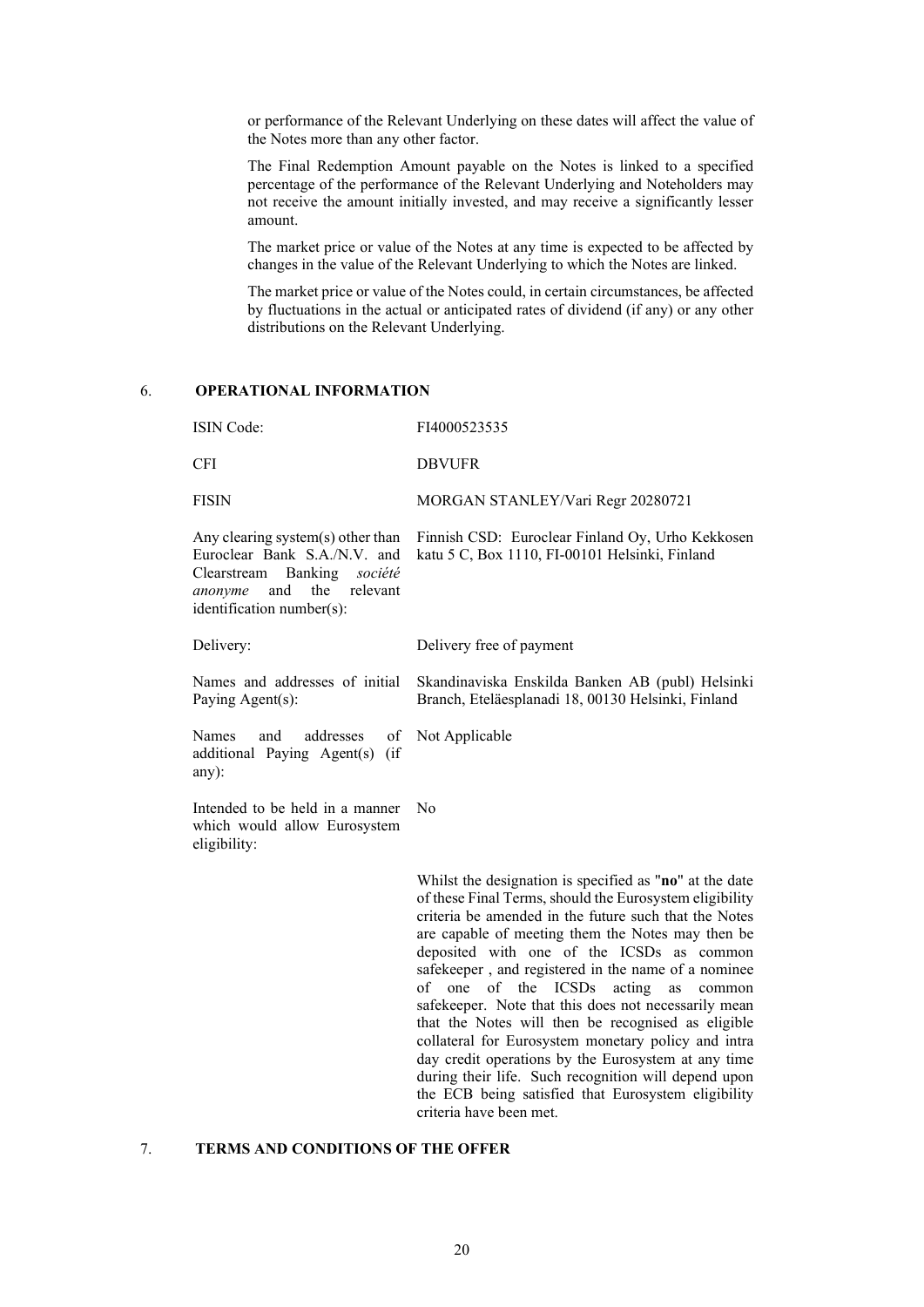| Offer Price:                                                                                                                                                               | <b>Issue Price</b>                                                                                                                                                                                                                                                                                                                                                                                                                                                                                                                                                                                                                                                           |
|----------------------------------------------------------------------------------------------------------------------------------------------------------------------------|------------------------------------------------------------------------------------------------------------------------------------------------------------------------------------------------------------------------------------------------------------------------------------------------------------------------------------------------------------------------------------------------------------------------------------------------------------------------------------------------------------------------------------------------------------------------------------------------------------------------------------------------------------------------------|
| Conditions to which the offer is<br>subject:                                                                                                                               | Offers of the Notes are conditional upon their issue.<br>The Issuer has the right to withdraw the offering of the<br>Notes and cancel the issuance of the Notes prior to the<br>end of the subscription period for any reason. Reasons<br>for the cancellation of the offer include, in particular:<br>(i) adverse market conditions, as determined by the<br>Issuer in its reasonable discretion (such as, for<br>example, increased equity market volatility and<br>increased currency exchange rate volatility) or (ii) that<br>the number of applications received at that time is<br>insufficient, in the Issuer's opinion, to make an<br>economically viable issuance. |
| Description of the application<br>process:                                                                                                                                 | Not Applicable                                                                                                                                                                                                                                                                                                                                                                                                                                                                                                                                                                                                                                                               |
| Description of possibility to<br>reduce subscriptions and manner<br>for refunding excess amount paid<br>by applicants:                                                     | Not Applicable                                                                                                                                                                                                                                                                                                                                                                                                                                                                                                                                                                                                                                                               |
| Details of the minimum and/or<br>maximum amount of application:                                                                                                            | Minimum investment of five (5) Notes                                                                                                                                                                                                                                                                                                                                                                                                                                                                                                                                                                                                                                         |
| Details of the method and time<br>limited for paying<br>up<br>and<br>delivering the Notes:                                                                                 | Not Applicable                                                                                                                                                                                                                                                                                                                                                                                                                                                                                                                                                                                                                                                               |
| Manner in and date on which<br>results of the offer are to be made<br>public:                                                                                              | Not Applicable                                                                                                                                                                                                                                                                                                                                                                                                                                                                                                                                                                                                                                                               |
| Procedure for exercise of any<br>of<br>pre-emption,<br>right<br>negotiability<br>of subscription<br>rights<br>and<br>treatment<br>0Ť<br>subscription rights not exercised: | Not Applicable                                                                                                                                                                                                                                                                                                                                                                                                                                                                                                                                                                                                                                                               |
| for notification to<br>Process<br>applicants of the amount allotted<br>and the indication<br>whether<br>before<br>dealing<br>begin<br>may<br>notification is made:         | Not Applicable                                                                                                                                                                                                                                                                                                                                                                                                                                                                                                                                                                                                                                                               |
| Amount of any expenses and<br>taxes specifically charged to the<br>subscriber or purchaser:                                                                                | Not Applicable                                                                                                                                                                                                                                                                                                                                                                                                                                                                                                                                                                                                                                                               |
| Name(s) and address(es), to the<br>extent known to the Issuer, of the<br>placers in the various countries<br>where the offer takes place.                                  | None                                                                                                                                                                                                                                                                                                                                                                                                                                                                                                                                                                                                                                                                         |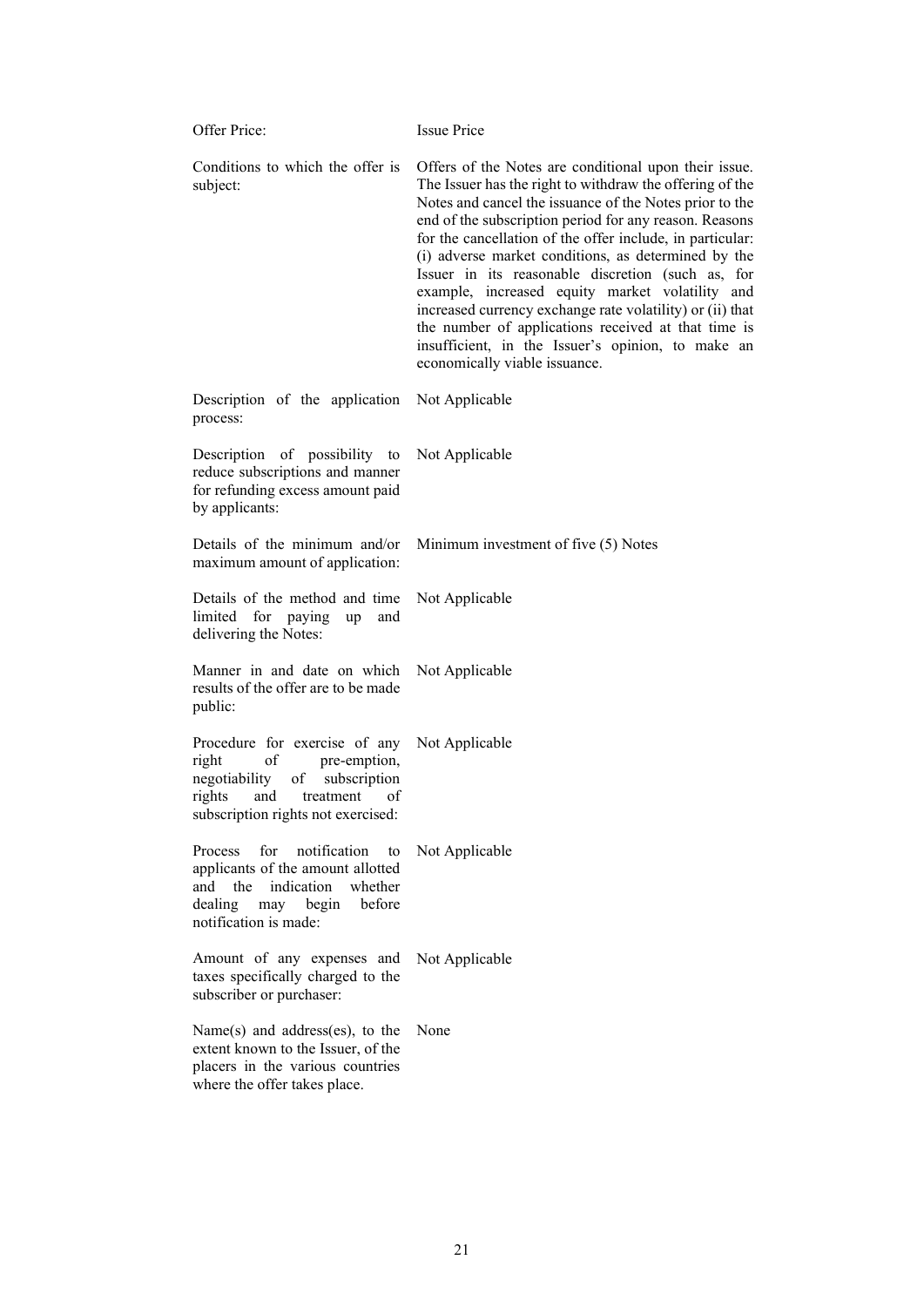# 8. **PLACING AND UNDERWRITING**

|     | Name and address of the co- Not Applicable<br>ordinator(s) of the global offer<br>and of single parts of the offer<br>and, to the extend known to the<br>issuer or to the offeror, of the<br>placers in the various countries<br>where the offer takes place:                            |                                                                                                                                                                                                                                                                                                        |
|-----|------------------------------------------------------------------------------------------------------------------------------------------------------------------------------------------------------------------------------------------------------------------------------------------|--------------------------------------------------------------------------------------------------------------------------------------------------------------------------------------------------------------------------------------------------------------------------------------------------------|
|     | Name and address of any paying<br>agents and depository agents in<br>each country:                                                                                                                                                                                                       | Not Applicable                                                                                                                                                                                                                                                                                         |
|     | Entities agreeing to underwrite<br>the issue on a firm commitment<br>basis, and entities agreeing to<br>place the issue without a firm<br>commitment or under "best<br>efforts" agreements. Where not<br>all of the issue is underwritten, a<br>statement of the portion not<br>covered: | Not Applicable                                                                                                                                                                                                                                                                                         |
| 9.  | <b>OTHER MARKETS</b>                                                                                                                                                                                                                                                                     |                                                                                                                                                                                                                                                                                                        |
|     | All the regulated markets or<br>equivalent markets on which, to<br>the knowledge of the issuer,<br>securities of the same class of<br>securities to be offered or<br>admitted to trading are already<br>admitted to trading:                                                             | None                                                                                                                                                                                                                                                                                                   |
| 10. | <b>POTENTIAL</b><br><b>SECTION</b><br>871(m) TRANSACTION                                                                                                                                                                                                                                 | The Issuer has determined that the Notes should not be<br>subject to withholding under Section $871(m)$ of the<br>Code, and hereby instructs its agents and withholding<br>agents that no withholding is required, unless such<br>agent or withholding agent knows or has reason to<br>know otherwise. |
| 11. | Prohibition of Sales to EEA Not Applicable<br><b>Retail Investors:</b>                                                                                                                                                                                                                   |                                                                                                                                                                                                                                                                                                        |
| 12. | Prohibition of Sales to UK Applicable<br><b>Retail Investors:</b>                                                                                                                                                                                                                        |                                                                                                                                                                                                                                                                                                        |
| 13. | Prohibition of Offer to Private Not Applicable<br><b>Clients in Switzerland:</b>                                                                                                                                                                                                         |                                                                                                                                                                                                                                                                                                        |
| 14. | <b>Swiss</b><br>withdrawal<br>right<br>pursuant to Article 63(5) of the<br><b>Swiss</b><br>Financial<br><b>Services</b><br>Ordinance:                                                                                                                                                    | Not Applicable                                                                                                                                                                                                                                                                                         |
|     |                                                                                                                                                                                                                                                                                          |                                                                                                                                                                                                                                                                                                        |

15. **Details of benchmarks**  Not Applicable **administrators and registration under Benchmarks Regulation:**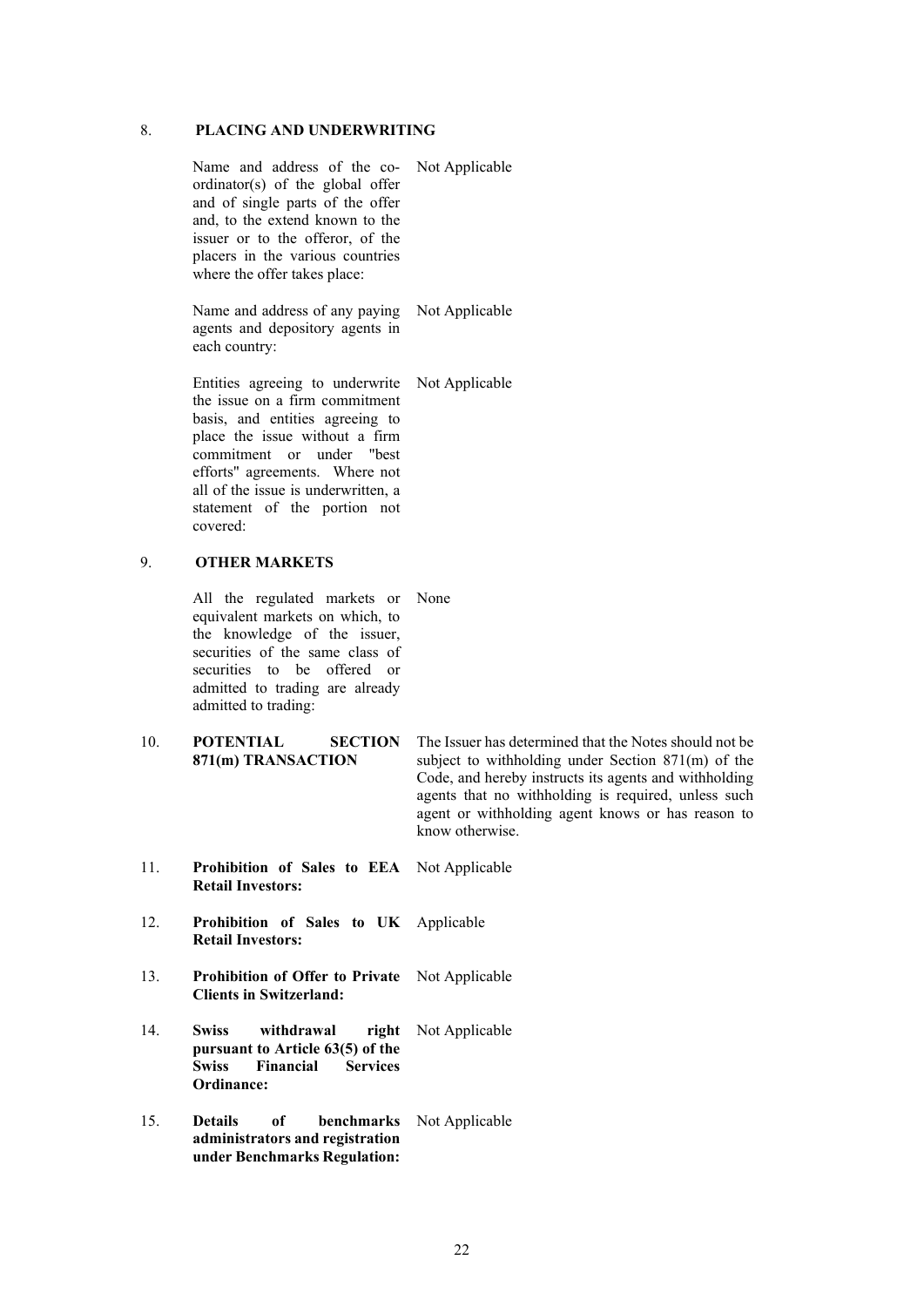|                                                                                                                                                                                                                                                                                                | <b>ISSUE-SPECIFIC SUMMARY OF THE NOTES</b>                                                                                                                                                                                                                                                                                                                                                                                                                                                                                                                                                                                                                                                                                                                                                                                                                                                                                                                                                                                                                                                                                                             |
|------------------------------------------------------------------------------------------------------------------------------------------------------------------------------------------------------------------------------------------------------------------------------------------------|--------------------------------------------------------------------------------------------------------------------------------------------------------------------------------------------------------------------------------------------------------------------------------------------------------------------------------------------------------------------------------------------------------------------------------------------------------------------------------------------------------------------------------------------------------------------------------------------------------------------------------------------------------------------------------------------------------------------------------------------------------------------------------------------------------------------------------------------------------------------------------------------------------------------------------------------------------------------------------------------------------------------------------------------------------------------------------------------------------------------------------------------------------|
|                                                                                                                                                                                                                                                                                                | A. INTRODUCTION AND WARNINGS                                                                                                                                                                                                                                                                                                                                                                                                                                                                                                                                                                                                                                                                                                                                                                                                                                                                                                                                                                                                                                                                                                                           |
| A.1.1                                                                                                                                                                                                                                                                                          | Name and international securities identifier number (ISIN) of the Notes                                                                                                                                                                                                                                                                                                                                                                                                                                                                                                                                                                                                                                                                                                                                                                                                                                                                                                                                                                                                                                                                                |
|                                                                                                                                                                                                                                                                                                | Tranche 1 of Series A upto EUR 10,000,000 Equity Linked Notes due 2028 (the "Notes"). ISIN Code: F14000523535                                                                                                                                                                                                                                                                                                                                                                                                                                                                                                                                                                                                                                                                                                                                                                                                                                                                                                                                                                                                                                          |
| A.1.2                                                                                                                                                                                                                                                                                          | Identity and contact details of the issuer, including its legal entity identifier (LEI)                                                                                                                                                                                                                                                                                                                                                                                                                                                                                                                                                                                                                                                                                                                                                                                                                                                                                                                                                                                                                                                                |
|                                                                                                                                                                                                                                                                                                | Morgan Stanley B.V. (the "Issuer" or "MSBV") is incorporated under the laws of The Netherlands and has its registered<br>office at Luna Arena, Herikerbergweg 238, 1101 CM Amsterdam, The Netherlands. MSBV's legal entity identifier (LEI) is<br>KG1FTTDCK4KNVM3OHB52.                                                                                                                                                                                                                                                                                                                                                                                                                                                                                                                                                                                                                                                                                                                                                                                                                                                                                |
| A.1.3                                                                                                                                                                                                                                                                                          | Identity and contact details of the competent authority approving the Base Prospectus                                                                                                                                                                                                                                                                                                                                                                                                                                                                                                                                                                                                                                                                                                                                                                                                                                                                                                                                                                                                                                                                  |
|                                                                                                                                                                                                                                                                                                | The Base Prospectus has been approved by the Commission de Surveillance du Secteur Financier (CSSF) as competent<br>authority, whose postal address is 283, Route, d'Arlon, L-2991 Luxembourg, telephone number (+352) 26 251 - 2601, in<br>accordance with Regulation (EU) 2017/1129 (the "Prospectus Regulation").                                                                                                                                                                                                                                                                                                                                                                                                                                                                                                                                                                                                                                                                                                                                                                                                                                   |
| A.1.4                                                                                                                                                                                                                                                                                          | Date of approval of the Base Prospectus                                                                                                                                                                                                                                                                                                                                                                                                                                                                                                                                                                                                                                                                                                                                                                                                                                                                                                                                                                                                                                                                                                                |
|                                                                                                                                                                                                                                                                                                | The Base Prospectus was approved on 16 July 2021.                                                                                                                                                                                                                                                                                                                                                                                                                                                                                                                                                                                                                                                                                                                                                                                                                                                                                                                                                                                                                                                                                                      |
| A.1.5                                                                                                                                                                                                                                                                                          | Warning                                                                                                                                                                                                                                                                                                                                                                                                                                                                                                                                                                                                                                                                                                                                                                                                                                                                                                                                                                                                                                                                                                                                                |
|                                                                                                                                                                                                                                                                                                | introduction to the Base Prospectus. Any decision to invest in the Noes should be based on consideration of the Base<br>Prospectus as a whole by the investor. Any investor could lose all or part of their invested capital and, where any investor's<br>liability is not limited to the amount of the investment, it could lose more than the invested capital. Where a claim relating to<br>the information contained in the Base Prospectus is brought before a court, the plaintiff investor might, under the national<br>legislation of the member states of the European Economic Area, have to bear the costs of translating the Base Prospectus<br>before the legal proceedings are initiated. Civil liability attaches only to those persons who have tabled the summary,<br>including any translation thereof, but only if the summary is misleading, inaccurate or inconsistent when read together with<br>the other parts of the Base Prospectus or if it does not provide, when read together with the other parts of the Base Prospectus,<br>key information in order to aid investors when considering whether to invest in the Notes. |
|                                                                                                                                                                                                                                                                                                | <b>B. KEY INFORMATION ON THE ISSUER</b>                                                                                                                                                                                                                                                                                                                                                                                                                                                                                                                                                                                                                                                                                                                                                                                                                                                                                                                                                                                                                                                                                                                |
| B.1                                                                                                                                                                                                                                                                                            | Who is the issuer of the Notes?                                                                                                                                                                                                                                                                                                                                                                                                                                                                                                                                                                                                                                                                                                                                                                                                                                                                                                                                                                                                                                                                                                                        |
| B.1.1                                                                                                                                                                                                                                                                                          | Domicile, legal form, LEI, jurisdiction of incorporation and country of operation                                                                                                                                                                                                                                                                                                                                                                                                                                                                                                                                                                                                                                                                                                                                                                                                                                                                                                                                                                                                                                                                      |
|                                                                                                                                                                                                                                                                                                | MSBV was incorporated as a private company with limited liability (besloten vennootschap met beperkte aansprakelijkheid)<br>under the laws of The Netherlands. MSBV is registered at the commercial register of the Chamber of Commerce (Kamer van<br>Koophandel). It has its corporate seat at Amsterdam. MSBV's legal entity identifier (LEI) is KG1FTTDCK4KNVM3OHB52.                                                                                                                                                                                                                                                                                                                                                                                                                                                                                                                                                                                                                                                                                                                                                                               |
| B.1.2                                                                                                                                                                                                                                                                                          | Principal activities                                                                                                                                                                                                                                                                                                                                                                                                                                                                                                                                                                                                                                                                                                                                                                                                                                                                                                                                                                                                                                                                                                                                   |
| issuances.                                                                                                                                                                                                                                                                                     | MSBV's principal activity is the issuance of financial instruments and the hedging of obligations arising pursuant to such                                                                                                                                                                                                                                                                                                                                                                                                                                                                                                                                                                                                                                                                                                                                                                                                                                                                                                                                                                                                                             |
| B.1.3                                                                                                                                                                                                                                                                                          | Major Shareholders                                                                                                                                                                                                                                                                                                                                                                                                                                                                                                                                                                                                                                                                                                                                                                                                                                                                                                                                                                                                                                                                                                                                     |
|                                                                                                                                                                                                                                                                                                | MSBV is ultimately controlled by Morgan Stanley.                                                                                                                                                                                                                                                                                                                                                                                                                                                                                                                                                                                                                                                                                                                                                                                                                                                                                                                                                                                                                                                                                                       |
| B.1.4                                                                                                                                                                                                                                                                                          | Key managing directors                                                                                                                                                                                                                                                                                                                                                                                                                                                                                                                                                                                                                                                                                                                                                                                                                                                                                                                                                                                                                                                                                                                                 |
|                                                                                                                                                                                                                                                                                                | H. Hermann, S. Ibanez, P.J.G. de Reus, TMF Management B.V., A Doppenberg                                                                                                                                                                                                                                                                                                                                                                                                                                                                                                                                                                                                                                                                                                                                                                                                                                                                                                                                                                                                                                                                               |
| B.1.5                                                                                                                                                                                                                                                                                          | Identity of the statutory auditors                                                                                                                                                                                                                                                                                                                                                                                                                                                                                                                                                                                                                                                                                                                                                                                                                                                                                                                                                                                                                                                                                                                     |
| Deloitte Accountants B.V.                                                                                                                                                                                                                                                                      |                                                                                                                                                                                                                                                                                                                                                                                                                                                                                                                                                                                                                                                                                                                                                                                                                                                                                                                                                                                                                                                                                                                                                        |
| B.2                                                                                                                                                                                                                                                                                            | What is the key financial information regarding the Issuer MS will need updating post August                                                                                                                                                                                                                                                                                                                                                                                                                                                                                                                                                                                                                                                                                                                                                                                                                                                                                                                                                                                                                                                           |
| The information in respect of the years ended 31 December 2021 and 31 December 2020 set out below is<br>derived from the audited financial statements included in the MSBV Annual Report for the years ended 31<br>December 2021 and 31 December 2020.<br><b>Consolidated income statement</b> |                                                                                                                                                                                                                                                                                                                                                                                                                                                                                                                                                                                                                                                                                                                                                                                                                                                                                                                                                                                                                                                                                                                                                        |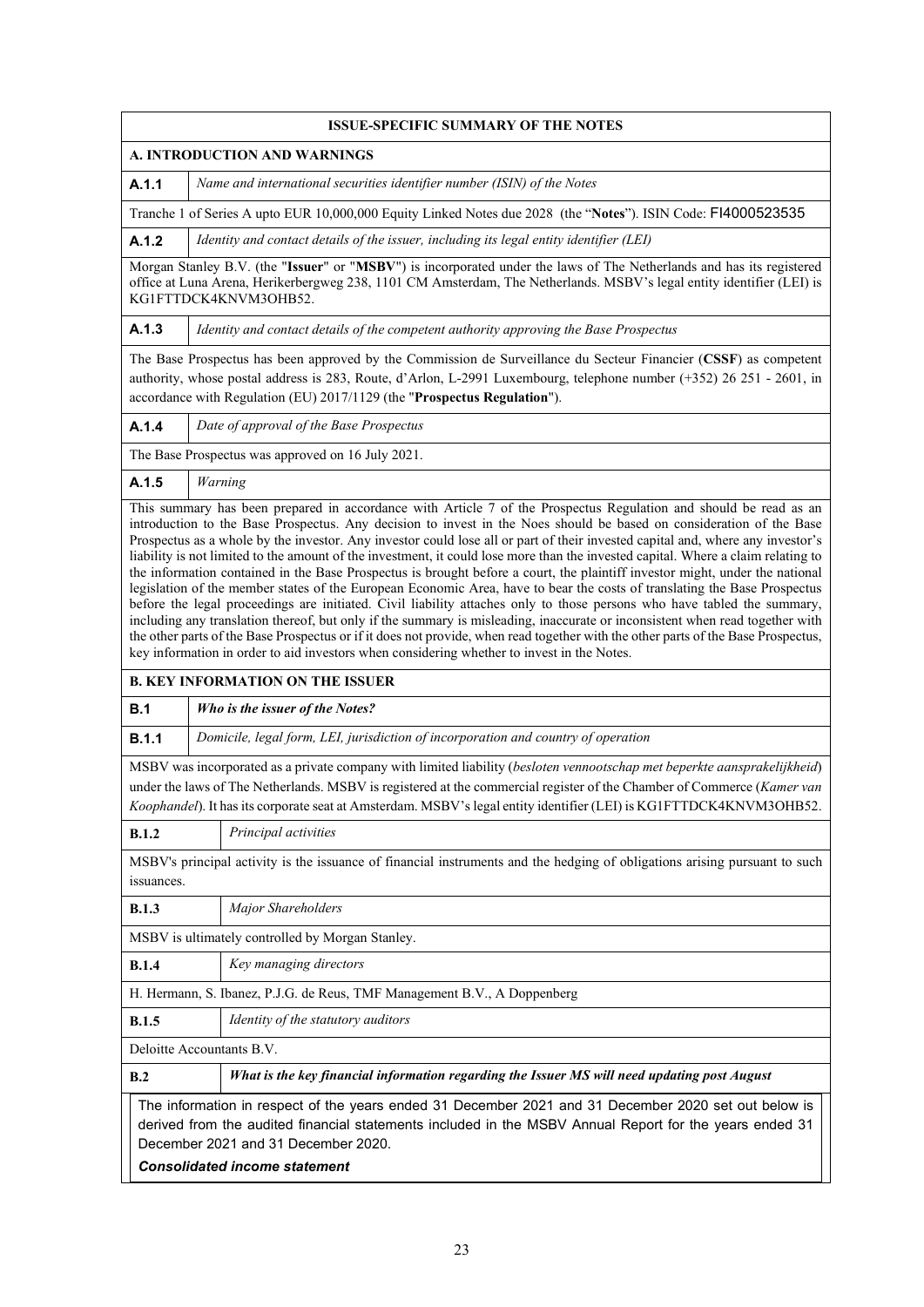| In EUR (million)                                                                 | 2021             | 2020             |
|----------------------------------------------------------------------------------|------------------|------------------|
| Profit before income tax                                                         | 2.825            | 4.031            |
| <b>Balance Sheet</b>                                                             |                  |                  |
| In EUR (million)                                                                 | 31 December 2021 | 31 December 2020 |
| Net financial debt (long term debt<br>plus short term debt minus cash)           | 9,759            | 8,392            |
| Current ratio (current assets/current<br>liabilities)                            | 1.009:1          | 1.012:1          |
| equity<br>ratio<br>(total<br>Debt<br>to<br>liabilities/total shareholder equity) | 309:1            | 285:1            |
| <b>Cash flow statement</b>                                                       |                  |                  |
| In EUR (million)                                                                 | 2021             | 2020             |
| Net Cash flows generated by/(used<br>in) operating activities                    | (5.0)            | 17.5             |
| Net Cash flows generated by/(used<br>in) financing activities                    | (11.2)           | (25.4)           |
| Net Cash flow from investing<br>activities                                       | 11.2             | 10.4             |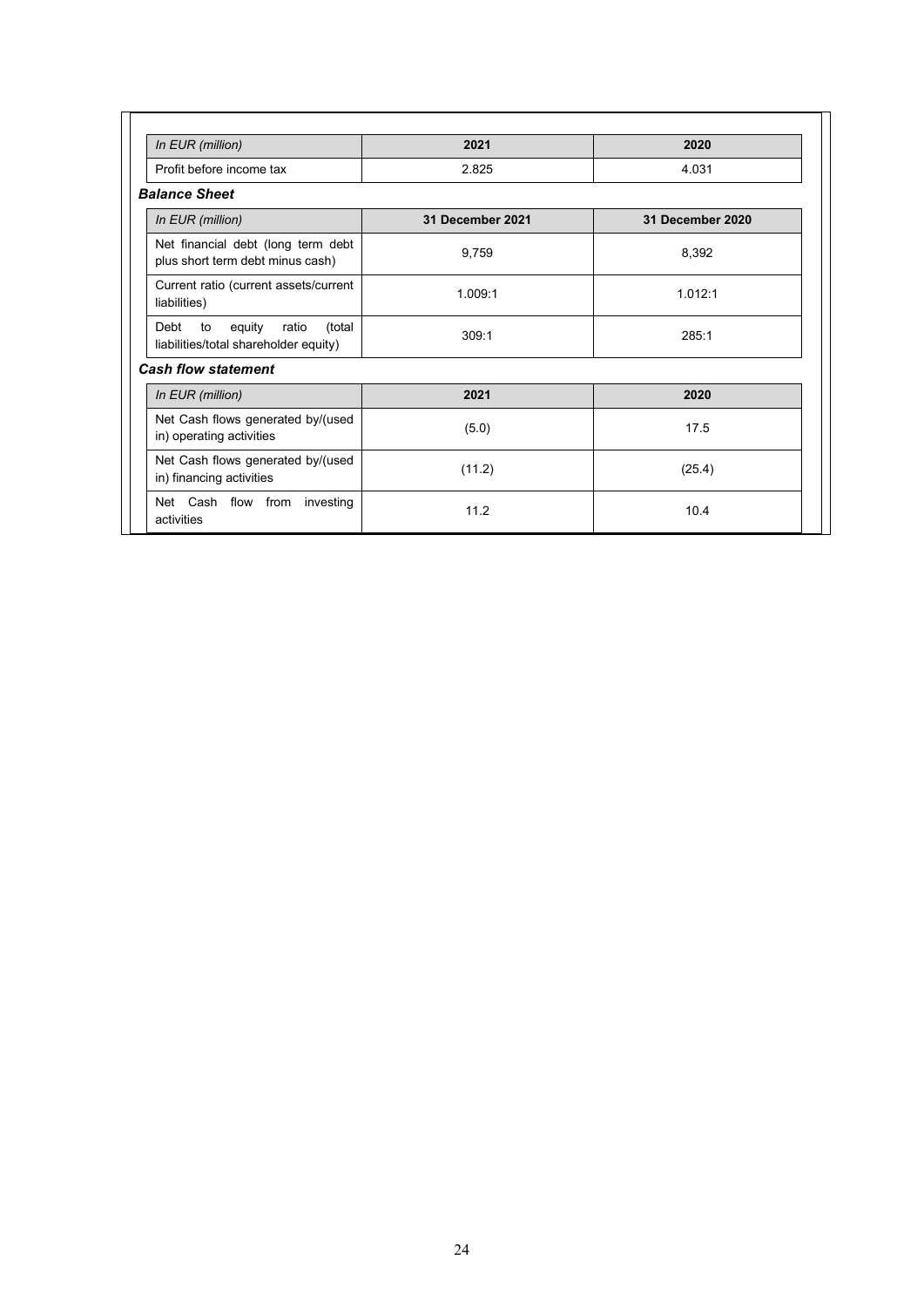#### **B.3** *What are the key risks that are specific to the Issuer?*

#### **Risk Relating to the Issuer and Guarantor**

Holders of Notes issued by the Issuer bear the credit risk of the Issuer and/or the Guarantor, that is the risk that the Issuer and/or the Guarantor is not able to meet its obligations under such Notes, irrespective of whether such Notes are referred to as capital or principal protected or how any principal, interest or other payments under Notes are to be calculated. If the Issuer and/or the Guarantor is not able to meet its obligations under the Notes, then that would have a significant negative impact on the investor's return on the Notes and an investor may lose up to its entire investment.

All material assets of MSBV are obligations of (or securities issued by) one or more Morgan Stanley Group companies. If any of these Morgan Stanley Group companies incurs losses with respect to any of its activities (irrespective of whether those activities relate to MSBV or not) the ability of such company to fulfil its obligations to MSBV could be impaired, thereby exposing holders of securities issued by MSBV to a risk of loss.

The following key risks affect Morgan Stanley and, since Morgan Stanley is the ultimate holding company of MSBV, also impact MSBV:

### **Risks relating to the financial situation of Morgan Stanley**

Morgan Stanley's results of operations may be materially affected by market fluctuations and by global and economic conditions and other factors, including changes in asset values. Holding large and concentrated positions may expose Morgan Stanley to losses. These factors may result in losses for a position or portfolio owned by Morgan Stanley. Morgan Stanley's results of operations may be adversely affected by the COVID-19 pandemic.

Morgan Stanley is exposed to the risk that third parties that are indebted to it will not perform their obligations, as well as that a default by a large financial institution could adversely affect financial markets. Such factors give rise to the risk of loss arising when a borrower, counterparty or issuer does not meet its financial obligations to Morgan Stanley.

Liquidity is essential to Morgan Stanley's businesses and Morgan Stanley relies on external sources to finance a significant portion of its operations. Morgan Stanley's borrowing costs and access to the debt capital markets depend on its credit ratings. Morgan Stanley is a holding company, has no operations and depends on dividends, distributions and other payments from its subsidiaries. Further, Morgan Stanley's liquidity and financial condition have in the past been, and in the future could be, adversely affected by U.S. and international markets and economic conditions. As a result of the foregoing, there is a risk that Morgan Stanley will be unable to finance its operations due to a loss of access to the capital markets or difficulty in liquidating its assets.

#### **Risks relating to the operation of Morgan Stanley's business activities**

Morgan Stanley is subject to operational risks, including a failure, breach or other disruption of its operations or security systems or those of Morgan Stanley's third parties (or third parties thereof), which could adversely affect its businesses or reputation. A cyber-attack, information or security breach or a technology failure could adversely affect Morgan Stanley's ability to conduct its business, manage its exposure to risk or result in disclosure or misuse of confidential or proprietary information and otherwise adversely impact its results of operations, liquidity and financial condition, as well as cause reputational harm. Morgan Stanley's risk management strategies, models and processes may not be fully effective in mitigating its risk exposures in all market environments or against all types of risk. Further, expected replacement of London Interbank Offered Rate and replacement or reform of other interest rates could adversely affect Morgan Stanley's business, financial condition and results of operations.

#### **Legal, Regulatory and Compliance Risk**

Morgan Stanley is subject to the risk of legal or regulatory sanctions, material financial loss including fines, penalties, judgments, damages and/or settlements, or loss to reputation it may suffer as a result of its failure to comply with laws, regulations, rules, related self-regulatory organization standards and codes of conduct applicable to its business activities. Morgan Stanley is also subject to contractual and commercial risk, such as the risk that a counterparty's performance obligations will be unenforceable. Additionally, Morgan Stanley is subject to anti-money laundering, anticorruption and terrorist financing rules and regulations.

## **Other risks relating to Morgan Stanley's business activities**

Morgan Stanley faces strong competition from other financial services firms, which could lead to pricing pressures that could materially adversely affect its revenue and profitability. Further, automated trading markets may adversely affect Morgan Stanley's business and may increase competition.

Morgan Stanley is subject to numerous political, economic, legal, tax, operational, franchise and other risks as a result of its international operations (including risks of possible nationalization, expropriation, price controls, capital controls,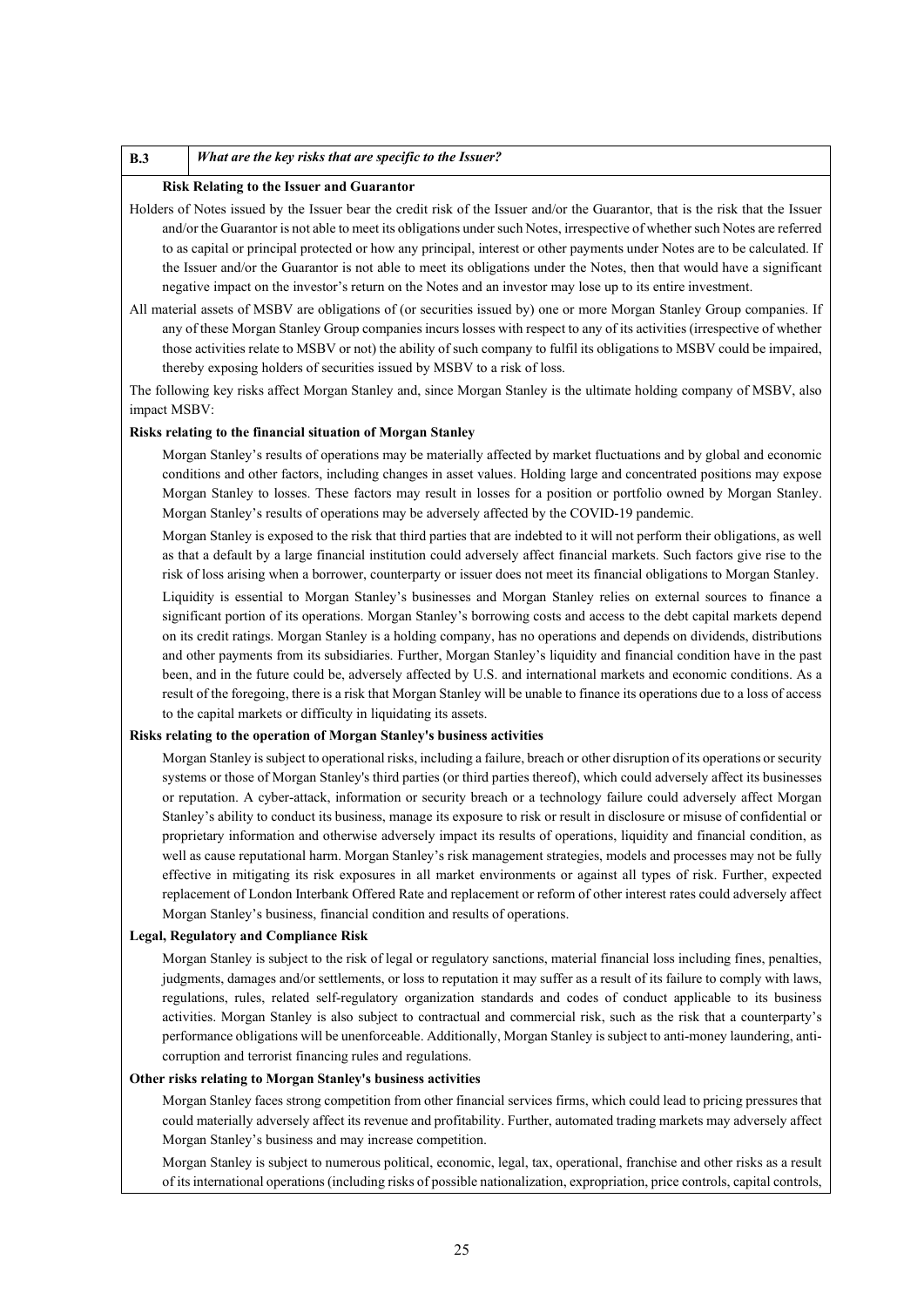exchange controls, increased taxes and levies and other restrictive governmental actions, as well as the outbreak of hostilities or political and governmental instability) which could adversely impact its businesses in many ways. The UK's withdrawal from the EU could adversely affect Morgan Stanley.

Morgan Stanley may be unable to fully capture the expected value from acquisitions, divestitures, joint ventures, minority stakes or strategic alliances.

The application of regulatory requirements and strategies in the United States or other jurisdictions to facilitate the orderly resolution of large financial institutions may pose a greater risk of loss for Morgan Stanley's security holders and subject Morgan Stanley to other restrictions.

|       | <b>KEY INFORMATION ON THE NOTES</b>             |
|-------|-------------------------------------------------|
| C.1   | <b>What are the main features of the Notes?</b> |
| C.1.1 | Type, class and ISIN                            |

The Notes are issued in dematerialised and uncertificated book-entry form with a Nordic central securities depositary ("**Nordic Notes**"). The ISIN Code of the Notes is FI4000523535. The Notes are not Notes in respect of which physical settlement may apply or may be elected to apply ("**Cash Settlement Notes**"). Interest is payable on the notes calculated by reference to the value or performance of shares ("**Equity-Linked Interest Notes**"). Redemption amounts payable in respect of the Notes are linked to the value or performance of shares ("**Equity-Linked Redemption Notes**").

**C.1.2** *Currency, denomination, par value, number of Notes issued and duration*

The specified currency of the Notes is Euro. The specified denomination of the Notes is EUR 1,000. The aggregate nominal amount of the Notes is up to EUR 10,000,000 and the issue price per Note is 100 per cent. of par. The Notes will be issued on 14 July 2022 and are scheduled to mature on 21 July 2028.The Notes may redeem earlier if an early redemption event occurs.

**C.1.3** *Rights attached to the Notes*

Notes are not ordinary debt securities and redemption amount is linked to the performance of the shares identified as the Relevant Underlying. Relevant Underlying: ArcelorMittal SA and SSAB AB

# *Interest*: **AUTOCALLABLE NOTES (BARRIER CONDITIONAL COUPON)**

The Notes are "**Autocallable Notes (Barrier Conditional Coupon)**". On an Interest Determination Date, if the Determination Agent determines that the Knock-in Value is greater than or equal to the Coupon Barrier Value in respect of that Interest Determination Date, the Issuer will pay the Coupon Amount on the immediately succeeding Interest Payment Date. No interest will otherwise be paid by the Issuer. The Coupon Amount, if payable, will be an amount per Calculation Amount calculated by the Determination Agent by multiplying the Coupon Rate in respect of that Interest Determination Date and the Calculation Amount and subtracting from this amount any interest which had been previously determined as being payable in respect of the Note.

Where: **Initial Reference Value** is, in respect of each of the Basket Components, the Relevant Underlying Value as of the Strike Date; **Strike Date** means 14 July 2022; **Knock-in Value** means the Relevant Underlying Value of the worst performing Basket Component, determined according to the Value Determination Terms specified below; **Relevant Underlying Value** means the value of the Relevant Underlying determined according to the Value Determination Terms specified below;

**Interest Payment Dates** means: 23 January 2023, 21 July 2023, 22 January 2024, 22 July 2024, 21 January 2025, 21 July 2025, 21 January 2026, 21 July 2026, 21 January 2027, 21 July 2027, 21 January 2028 and 21 July 2028

**Interest Determination Dates** means: 16 January 2023, 14 July 2023, 15 January 2024, 15 July 2024, 14 January 2025, 14 July 2025, 14 January 2026, 14 July 2026, 14 January 2027, 14 July 2027, 14 January 2028 and 14 July 2028

**Coupon Rate** means indicatively 6.75 per cent. provided that such percentage rate shall be not less than 6.00 per cent..;

**Coupon Barrier Value** means 70 pre cent. Initial Reference Value.

# *Final Redemption:* **AUTOCALLABLE NOTES (SINGLE BARRIER FINAL REDEMPTION)**

If, on the Determination Date, the Determination Agent determines that the Knock-in Value is greater than or equal to the Final Redemption Barrier Value, the Issuer will pay an amount per Calculation Amount equal to (i) the product of the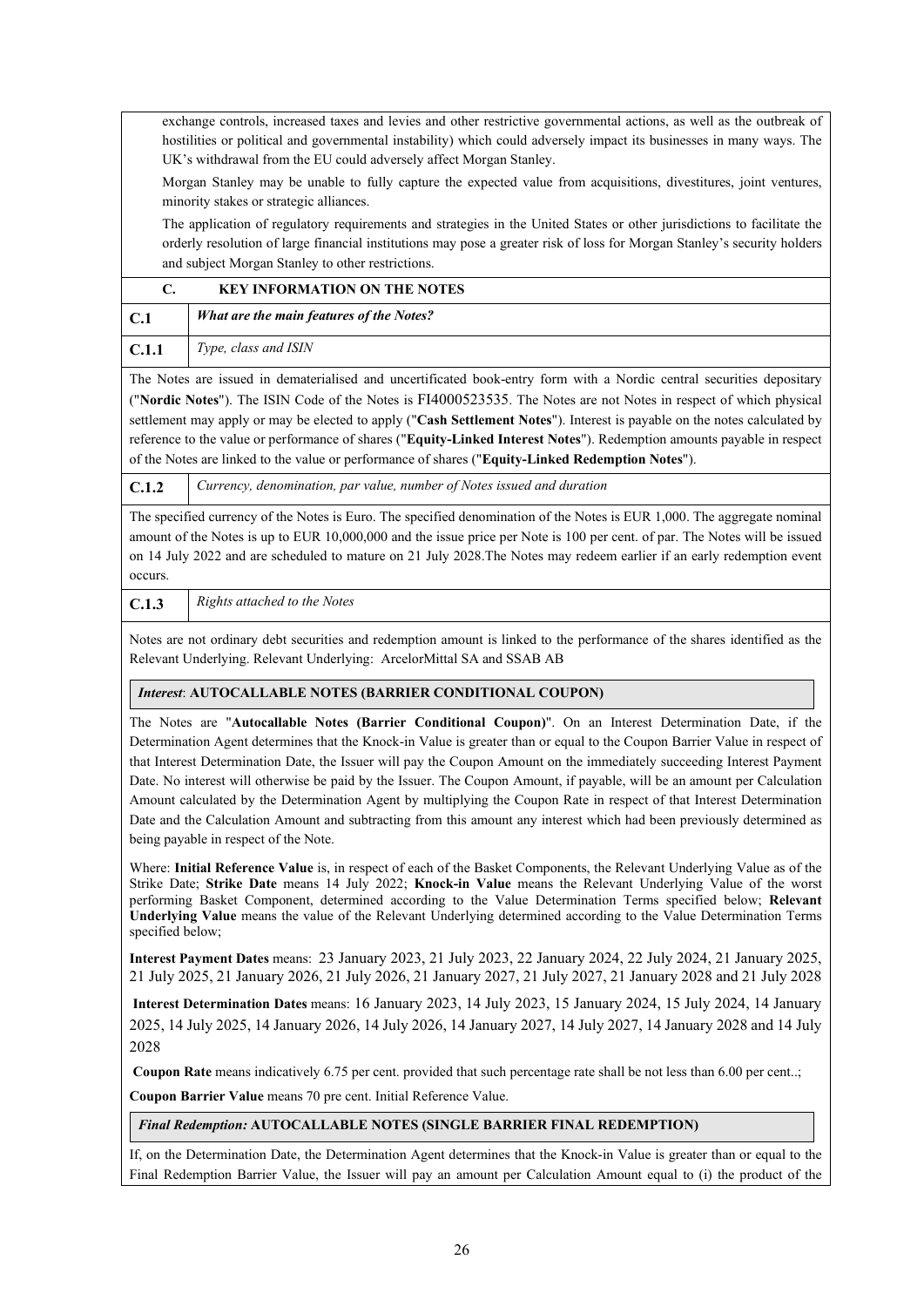Calculation Amount and (ii) the Specified Rate 1. In all other cases, the Issuer will pay an amount per Calculation Amount equal to the product of the Calculation Amount and the sum of (A) the Specified Rate 2 and (B) the product of the Participation Rate and the value which is the Final Reference Value of the worst performing Basket Component divided by the Initial Reference Value of the worst performing Basket Component.

## **DEFINED TERMS**

Where: **Initial Reference Value** is, in respect of each of the Basket Components, the Relevant Underlying Value as of the Strike Date; **Calculation Amount** is EUR 1,000; **Final Redemption Barrier Value** means, in respect of each of the Basket Components, 50 per cent. of the Initial Reference Value; **Determination Date** is 8 June 2028; **Strike Date** is 8 June 2022; **Knock-in Value** means the Relevant Underlying Value, determined according to the Value Determination Terms specified below**; Specified Rate 1** is 100 per cent.; **Specified Rate 2** is Not Applicable; **Participation Rate** is 100 per cent.

**Value Determination Terms** for determining Relevant Underlying Value:

The Determination Agent will determine the value of the Relevant Underlying as of the scheduled weekday closing time of the exchange on the relevant day.

## *Early Redemption*: **AUTOCALL NOTES (AUTOCALL 1)**

If, on any Automatic Early Redemption Determination Date, the Determination Agent determines that the Knock-in Value is greater than or equal to the Autocall Barrier Value in respect of such Automatic Early Redemption Determination Date, the Notes will be redeemed on the immediately succeeding Automatic Early Redemption Date at an amount per Calculation Amount equal to the product of (A) the Calculation Amount and (B) the Specified Rate.

## **DEFINED TERMS**

Where: **Initial Reference Value** means, in respect of each Basket Component the Relevant Underlying Value as of the Strike Date; **Calculation Amount** is EUR 1,000; **Early Redemption Dates** means: 21 July 2023, 22 January 2024, 22 July 2024, 21 January 2025, 21 July 2025, 21 January 2026, 21 July 2026, 21 January 2027, 21 July 2027, 21 January 2028 and 21 July 2028

**Knock-in Value** means the Relevant Underlying Value of the worst performing Basket Component, determined according to the Value Determination Terms specified below; **Specified Rate** is 100%;

**Automatic Early Redemption Determination Dates** means: 14 July 2023, 15 January 2024, 15 July 2024, 14 January 2025, 14 July 2025, 14 January 2026, 14 July 2026, 14 January 2027, 14 July 2027, 14 January 2028 and 14 July 2028

and the corresponding **Autocall Barrier Value** is 100 per cent. of the Initial Reference Value.

# **VALUE DETERMINATION TERMS**

For determining Relevant Underlying Value:

The Determination Agent will determine the value of the Relevant Underlying as of the scheduled weekday closing time of the exchange on the relevant date.

*Disruption Events*: The following disruption events apply in relation to the Relevant Underlying: Change in Law; Hedging Disruption; Loss of Stock Borrow; and increased Cost of Hedging.

Disruption Events can affect the Relevant Underlying and lead to adjustments and/or early redemption of the Notes. The Determination Agent shall determine whether the Notes or any exchanges or price sources are affected by such events on a relevant date of valuation, and may make adjustments to the Notes, or take any other appropriate action, to account for relevant adjustments or events in relation to the Relevant Underlying. In addition, in certain circumstances, the Issuer may redeem or terminate the Notes early following any such event. In this case, in relation to each Note, the Issuer will pay an amount (which amount may, in certain circumstances, be the fair market value of the Notes which may be less than the nominal value or face value).

If such event constitutes a force majeure event (being an event or circumstance that definitively prevents the performance of the Issuer's or the Determination Agent's obligations under the Notes and for which the Issuer or the Determination Agent are not accountable), the Issuer will, in relation to each Note, pay the Noteholder an amount on the relevant early redemption date equal to the fair market value of the Note, plus a *pro-rata* reimbursement of costs initially charged to investors by the Issuer for issuing the Note (as adjusted to take into account the time remaining to maturity).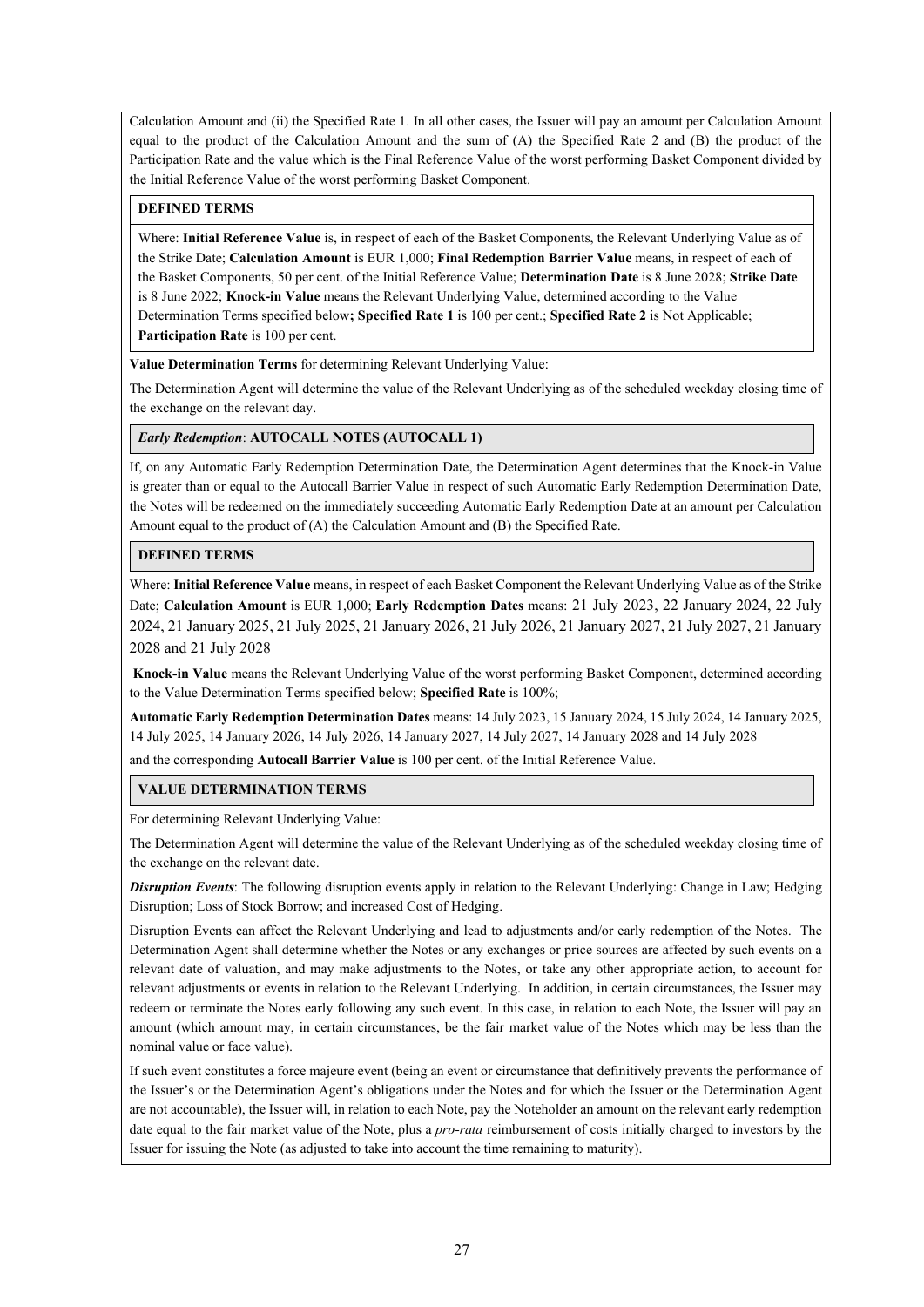These amounts payable by the Issuer may be less than the amounts that would have been paid had the Notes been redeemed at maturity.

*Tax Redemption*: The Notes may be redeemed early for tax reasons at an amount (determined by the Determination Agent, acting in good faith and in a commercially reasonable manner) equal to the fair market value of such Note on such day as is selected by the Determination Agent acting in good faith and in a commercially reasonable manner.

*Events of Default*: If an Event of Default occurs, the Notes may be redeemed prior to their Maturity Date at the Early Redemption Amount if the Noteholders of not less than 25% in aggregate principal amount of the Notes give written notice to the Issuer declaring the Notes to be immediately due and payable.

The Events of Default applicable to the Notes are as follows:

(1) non-payment of any amount of principal or any amount of interest (in each case, within 30 days of the due date) in respect of the Notes; and

(2) the Issuer becomes insolvent or is unable to pay its debts as they fall due, or an administrator or liquidator is appointed in respect of the Issuer or the whole or a substantial part of its undertaking, assets and revenues (otherwise than for the purposes of or pursuant to an amalgamation, reorganisation or restructuring whilst solvent), or the Issuer takes any action for a composition with or for the benefit of its creditors generally, or an order is made or an effective resolution is passed for the winding up, liquidation or dissolution of the Issuer (otherwise than for the purposes of or pursuant to an amalgamation, reorganisation or restructuring whilst solvent) and such order or effective resolution has remained in force and has not been rescinded, revoked or set aside for 60 days after the date on which such order is made or effective resolution is passed.

*Early Redemption Amount*: The Early Redemption Amount will be determined by the Determination Agent to be the amount a qualified financial institution (being a financial institution organised under the laws of any jurisdiction in the USA, European Union or Japan and which satisfies certain credit ratings requirements, which the Determination Agent selects for this purposes at the time when the Early Redemption Amount is to be determined) would charge to assume all of the Issuer's obligations in respect of the Notes or to undertake obligations that would have the effect of preserving the economic equivalent of any payments by the Issuer to the Noteholder with respect to the Notes.

*Governing Law*: The Notes will be governed by English law.

## *Limitations to the rights*:

*Prescription*. Claims for principal and interest on redemption in respect of the Notes shall become void unless the relevant note certificates are surrendered for payment within 10 years of the due date for payment.

| C.1.4                                                                                                                       | Rank of the Notes in the Issuer's capital structure upon insolvency                                                                                                                                                                                                                                                                                                                                                                                                                                                             |  |
|-----------------------------------------------------------------------------------------------------------------------------|---------------------------------------------------------------------------------------------------------------------------------------------------------------------------------------------------------------------------------------------------------------------------------------------------------------------------------------------------------------------------------------------------------------------------------------------------------------------------------------------------------------------------------|--|
|                                                                                                                             | The Notes constitute direct and general obligations of the Issuer ranking <i>pari passu</i> among themselves.                                                                                                                                                                                                                                                                                                                                                                                                                   |  |
| C.1.5                                                                                                                       | Restrictions on free transferability of the Notes                                                                                                                                                                                                                                                                                                                                                                                                                                                                               |  |
|                                                                                                                             | Interests in the Notes will be transferred in accordance with the procedures and regulations of the relevant clearing system,<br>subject to restrictions on sale of the Notes into certain jurisdictions. The Notes cannot be offered or sold in the U.S. or to U.S.<br>persons, nor held in the U.S. or by U.S. Persons at any time. The Notes may not be acquired or held by, or acquired with the<br>assets of, any employee benefit plan subject to Title I of the United States Employee Retirement Income Security Act of |  |
| 1974, as amended ("ERISA"), any individual retirement account or plan subject to Section 4975 of the United States Internal |                                                                                                                                                                                                                                                                                                                                                                                                                                                                                                                                 |  |

Revenue Code of 1986, or any entity whose underlying assets include "plan assets" within the meaning of Section 3(42) of ERISA by reason of any such employee benefit plan's account's or plan's investment therein.

# **C.2** *Where will the Notes be traded?*

Application is expected to be made by the Issuer (or on its behalf) for the Notes to be admitted to trading on the regulated market of the Luxembourg Stock Exchange

| C.3                                                                                                                      | <i><b>Guarantee</b></i>           |  |
|--------------------------------------------------------------------------------------------------------------------------|-----------------------------------|--|
| C.3.1                                                                                                                    | Nature and scope of the Guarantee |  |
| The payment obligations of MSBV in respect of the Notes are unconditionally and irrevocably guaranteed by Morgan Stanley |                                   |  |
| (the "Guarantor" or "Morgan Stanley") pursuant to a guarantee dated as of 16 July 2021 (the "Guarantee") which is        |                                   |  |

governed by New York law. The Guarantor's obligations under the Guarantee constitute direct, general and unsecured obligations of the Guarantor which rank without preference among themselves and *pari passu* with all other outstanding,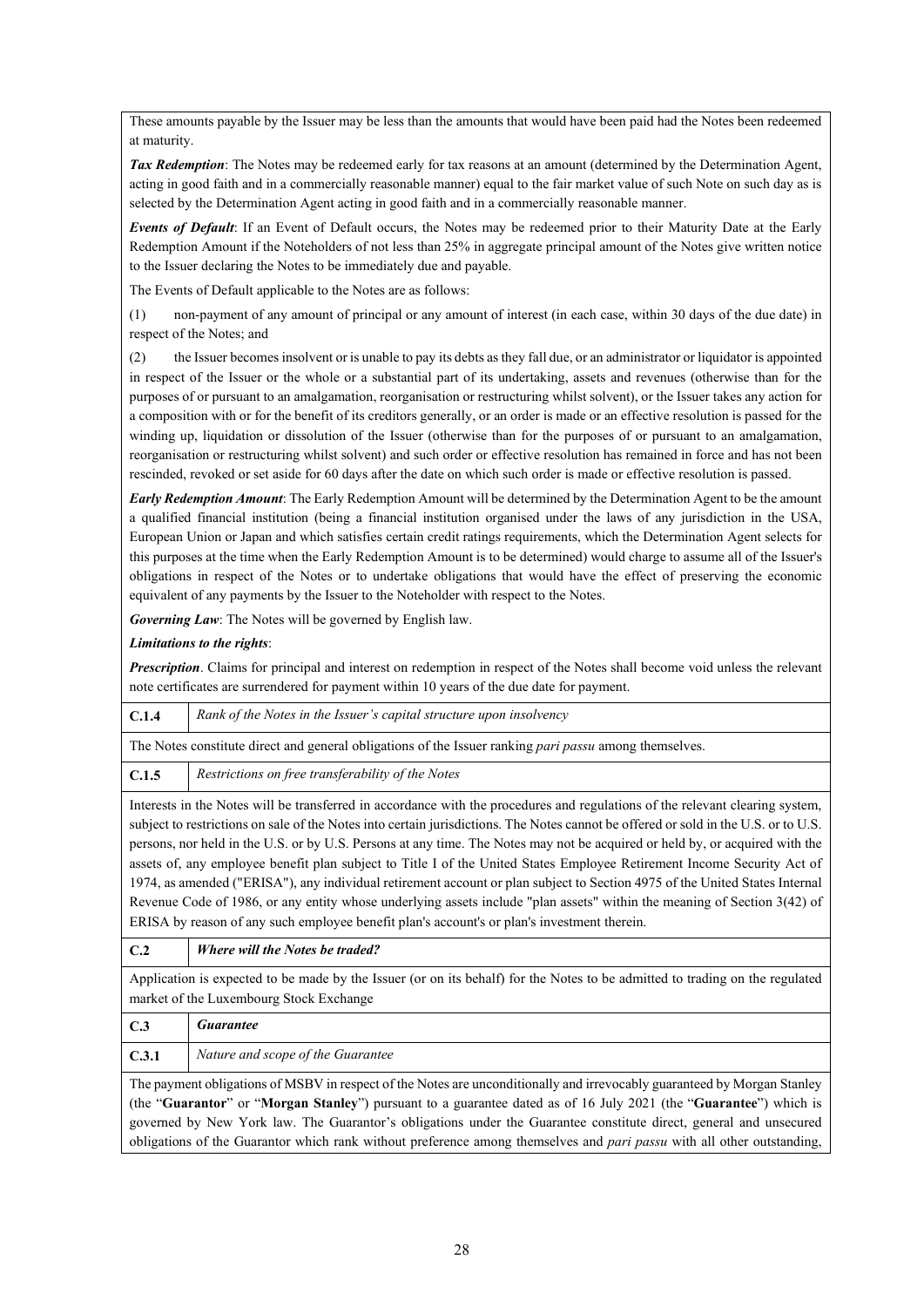unsecured and unsubordinated obligations of the Guarantor, present and future, but in the event of insolvency only to the extent permitted by laws affecting creditors' rights.

**C.3.2** *Brief description of the Guarantor*

Morgan Stanley is incorporated and has its registered address in the U.S.A. Its legal entity identifier is IGJSJL3JD5P30I6NJZ34. The Issuer is a financial holding company and is regulated by the Board of Governors of the Federal Reserve System under the Bank Holding Company Act of 1956, as amended.

**C.3.3** *Key financial information of the Guarantor*

The following selected key financial information relating to Morgan Stanley is extracted from Morgan Stanley's Annual Report on Form 10-K for the year ended 31 December 2021 and Morgan Stanley's Quarterly Report on Form 10-Q for the quarterly period ended 31 March 2022.

The information in respect of the three months ended 31 March 2022 set out below is derived from the unaudited financial statements included in Morgan Stanley's Quarterly Report on Form 10-Q for the quarterly period ended 31 March 2022:

# *Consolidated Income Statement*

| In USD (million)                         | Three months<br>ended 31 March<br>2022<br>(unaudited) | 2021   | 2020   |
|------------------------------------------|-------------------------------------------------------|--------|--------|
| Income before provision for income taxes | 4,588                                                 | 19.668 | 14.418 |

# *Balance Sheet*

| In USD (million) | Three months<br>ended 31 March<br>2022<br>(unaudited) | 31 December 2021 | 31 December 2020 |
|------------------|-------------------------------------------------------|------------------|------------------|
| Borrowings       | 229,817                                               | 233.127          | 217,079          |

# *Cash Flow Statement*

| In USD (million)                                        | Three months<br>ended 31 March<br>2022<br>(unaudited) | 2021      | 2020      |
|---------------------------------------------------------|-------------------------------------------------------|-----------|-----------|
| Net cash provided by (used for) operating<br>activities | 239                                                   | 33,971    | (25, 231) |
| Net cash provided by (used for) financing<br>activities | 9,291                                                 | 41.547    | 83,784    |
| Net cash provided by (used for) investing<br>activities | 158                                                   | (49, 897) | (37, 898) |

**C.3.4** *Most material risk factors pertaining to the Guarantor*

The most material risk factors pertaining to Morgan Stanley are listed under section B.3 "*What are the key risks that are specific to the Issuer?*" above.

# **C.4** *What are the key risks that are specific to the Notes?*

Investors may lose all or a substantial portion of their investment if the value/performance of the Relevant Underlying does not move in the anticipated direction.

The terms of certain Notes differ from those of ordinary debt securities because the Notes may not pay interest and, on maturity, depending on the performance of the Relevant Underlying, may return less than the amount invested or nothing, or may return assets or securities of an issuer that is not affiliated with the Issuer, the value of which is less than the amount invested.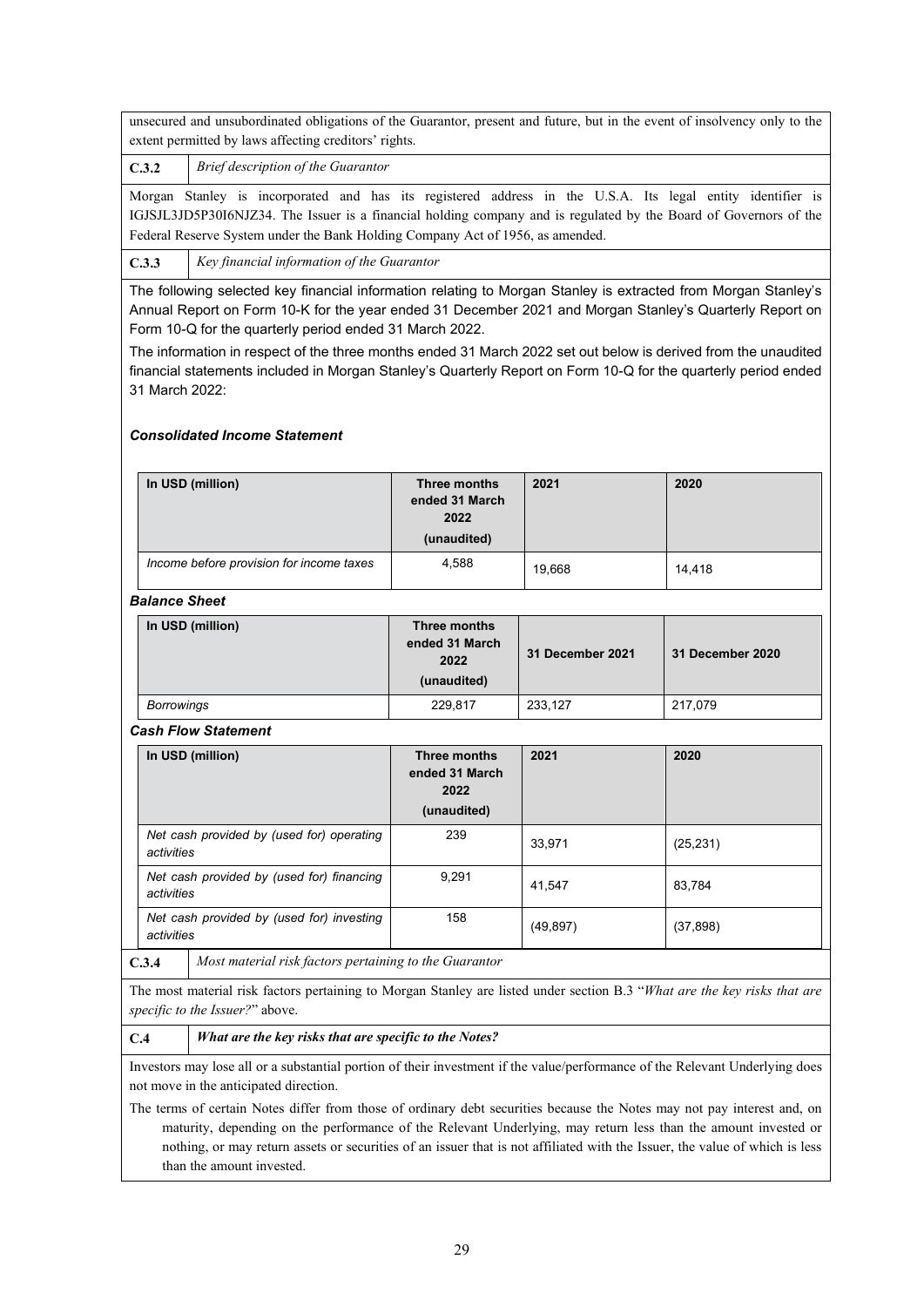- An investment in the Notes bears the risk that the Issuer is not able to fulfil its obligations in respect of such Notes at maturity or before maturity of the Notes. In certain circumstances, holders may lose all or a substantial portion of their principal or investment. The Issuer has the right to withdraw the offering of the Notes and cancel the issuance of the Notes prior to the end of the subscription period for any reason. Reasons for the cancellation of the offer include, in particular: (i) adverse market conditions, as determined by the Issuer in its reasonable discretion (such as, for example, increased equity market volatility and increased currency exchange rate volatility); or (ii) that the number of applications received at that time is insufficient, in the Issuer's opinion, to make an economically viable issuance.
- It is impossible to predict how the level of the Relevant Underlying will vary over time. The historical performance value (if any) of the Relevant Underlying does not indicate the future performance of the Relevant Underlying. Factors such as volatility, interest rates, remaining term of the Notes or exchange rates will influence the price investors will receive if an investor sells its Notes prior to maturity.
- The Determination Agent may determine that a Disruption Event has occurred and such events can affect the Relevant Underlying and lead to adjustments and/or early redemption of the Notes.
- The investors will bear the risk of the performance of each of the Basket Components. A high correlation of Basket Components may have a significant effect on amounts payable. The negative performance of a single Basket Component may outweigh a positive performance of one or more other Basket Components.
- Amounts payable in respect of the Notes are linked to the value/performance of the worst performing Basket Component, irrespective on the value/performance of the other Basket Components
- Payment of redemption and early redemption amounts on the Notes is conditional on the value or performance of the Relevant Underlying being greater than or equal to a specified barrier value, and if such condition (a "barrier condition") is not satisfied. Further, the barrier condition needs to be satisfied by the value/performance of the worst performing Basket Component, irrespective of the performance of the other Basket Components.
- The Notes will be redeemed early if the Relevant Underlying Value of the worst performing Basket Component on any Automatic Early Redemption Valuation Date is greater than or equal to a specified barrier value.

# **D. KEY INFORMATION ON THE OFFER OF NOTES TO THE PUBLIC AND THE ADMISSION TO TRADING ON A REGULATED MARKET**

**D.1** *Under which conditions and timetable can I invest in the Notes?* 

The Offer Period is the period from, and (including), 1 June 2022 to, and (including), 30 June 2022.

*Plan of distribution and allotment* The Notes are being offered in Finland.

*Pricing* The Notes will be offered at the Issue Price, being 100 per cent.

**Indicative amounts**: If the Notes are being offered by way of a public offer and any specified product values are not fixed or determined at the commencement of the Offer Period, these specified product values will specify an indicative amount, indicative minimum amount, an indicative maximum amount or any combination thereof. In such case, the relevant specified product value(s) shall be the value determined based on market conditions by the Issuer on or around the end of the Offer Period. Notice of the relevant specified product value will be published www.alexandria.fi/FI4000523535, prior to the Issue Date.

*Placing and Underwriting* Calculation Agent: Skandinaviska Enskilda Banken AB (publ) Helsinki Branch

**Determination Agent:** Morgan Stanley & Co. International plc.

*Estimated Expenses charged to the investor by the Issuer or the offeror* Not applicable. There are no estimated expenses charged to the investor by the Issuer or the Authorised Offeror

**D.2** *Why has the prospectus been produced?* 

*Reasons for offer, use and estimated net amount of proceeds*: The net proceeds of the issue of the Notes will be used by the Issuer for general corporate purposes.

*Underwriting agreement on a firm commitment basis:* The offer of the Notes is not subject to an underwriting agreement on a firm commitment basis.

*Conflicts of interest:* Potential conflicts of interest may exist between the investor and the Determination Agent, who, under the terms of the Notes, may make such adjustments to the Notes as it considers appropriate as a consequence of certain events affecting the payment currency for the Notes, and in doing so, is entitled to exercise substantial discretion.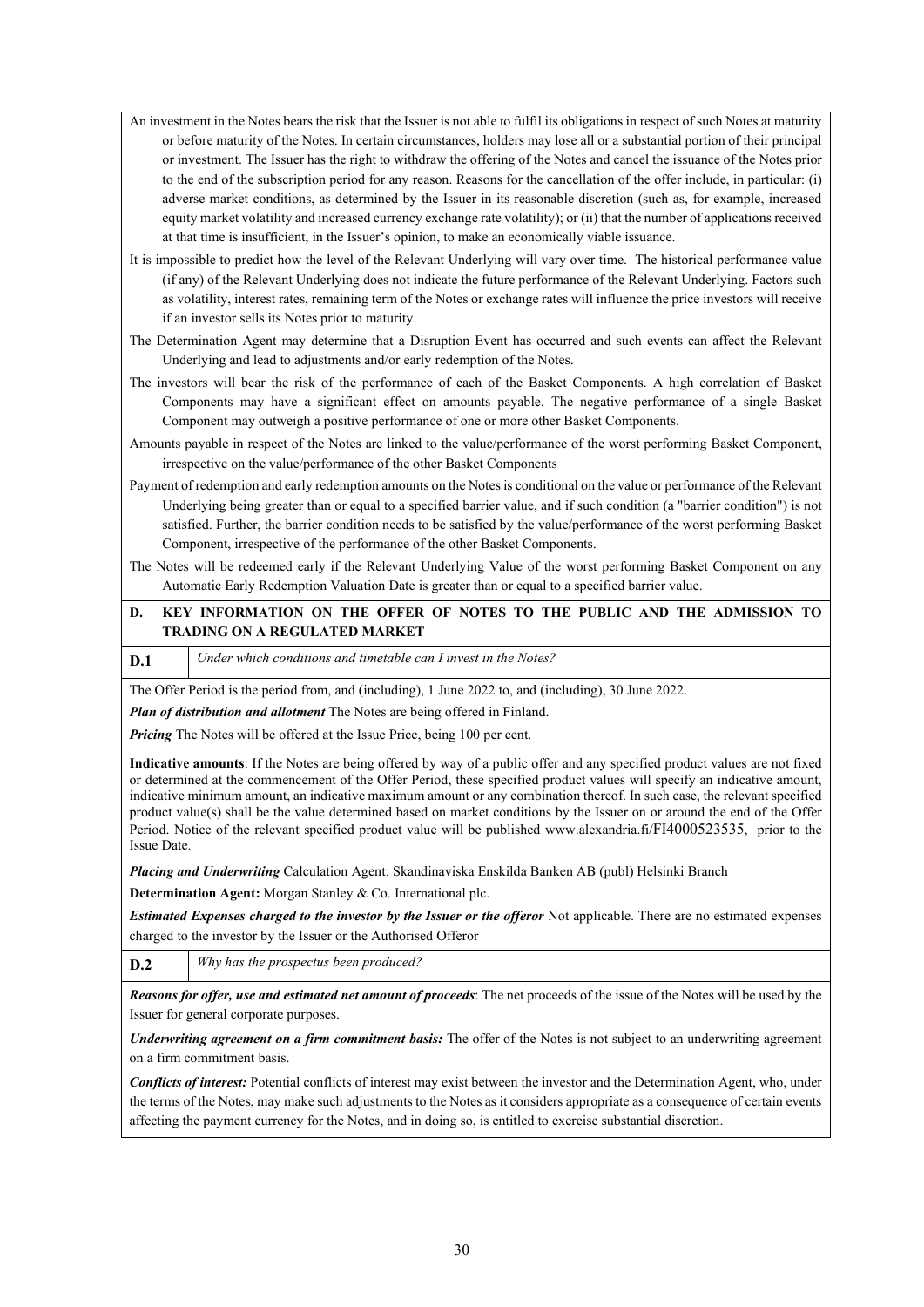|              | EMISSIONSSPECIFIK SAMMANFATTNING AV OBLIGATIONERNA                                                                                                                                                                                                                                                                                                                                                                                                                                                                                                                                                                                                                                                                                                                                                                                                                                                                                                                                                                                                             |  |  |  |
|--------------|----------------------------------------------------------------------------------------------------------------------------------------------------------------------------------------------------------------------------------------------------------------------------------------------------------------------------------------------------------------------------------------------------------------------------------------------------------------------------------------------------------------------------------------------------------------------------------------------------------------------------------------------------------------------------------------------------------------------------------------------------------------------------------------------------------------------------------------------------------------------------------------------------------------------------------------------------------------------------------------------------------------------------------------------------------------|--|--|--|
|              | A. INTRODUKTION OCH VARNINGAR                                                                                                                                                                                                                                                                                                                                                                                                                                                                                                                                                                                                                                                                                                                                                                                                                                                                                                                                                                                                                                  |  |  |  |
| A.1.1        | Namn och Internationellt Identifikationsnummer (ISIN) för Obligationerna                                                                                                                                                                                                                                                                                                                                                                                                                                                                                                                                                                                                                                                                                                                                                                                                                                                                                                                                                                                       |  |  |  |
|              | Tranche 1 av Serie A upp till EUR 10 000 000 Aktierelaterade Obligationer med förfall 2028 ("Obligationerna").<br>ISIN: FI4000523535.                                                                                                                                                                                                                                                                                                                                                                                                                                                                                                                                                                                                                                                                                                                                                                                                                                                                                                                          |  |  |  |
| A.1.2        | Identitet och kontaktuppgifter till emittenten, inklusive dess identifieringskod för juridiska personer (LEI)                                                                                                                                                                                                                                                                                                                                                                                                                                                                                                                                                                                                                                                                                                                                                                                                                                                                                                                                                  |  |  |  |
|              | Morgan Stanley B.V. ("Emittenten" eller "MSBV") är bildat enligt lagstiftningen i Nederländerna och har sitt säte på Luna<br>Arena, Herikerbergweg 238, 1101 CM Amsterdam, Nederländerna. MSBV:s identifieringskod för juridiska personer (LEI)<br>är KG1FTTDCK4KNVM3OHB52.                                                                                                                                                                                                                                                                                                                                                                                                                                                                                                                                                                                                                                                                                                                                                                                    |  |  |  |
| A.1.3        | Identitet och kontaktuppgifter till den behöriga myndighet som godkänner Grundprospektet                                                                                                                                                                                                                                                                                                                                                                                                                                                                                                                                                                                                                                                                                                                                                                                                                                                                                                                                                                       |  |  |  |
|              | Grundprospektet har godkänts av Commission de Surveillance du Secteur Financier (CSSF) som behörig<br>myndighet, vars postadress är 283, Route, d'Arlon, L-2991 Luxemburg, telefonnummer (+352) 26 251 - 2601, i<br>enlighet med Förordning (EU) 2017/1129 ("Prospektförordningen").                                                                                                                                                                                                                                                                                                                                                                                                                                                                                                                                                                                                                                                                                                                                                                           |  |  |  |
| A.1.4        | Dag för godkännande av Grundprospektet                                                                                                                                                                                                                                                                                                                                                                                                                                                                                                                                                                                                                                                                                                                                                                                                                                                                                                                                                                                                                         |  |  |  |
|              | Grundprospektet godkändes den 16 juli 2021.                                                                                                                                                                                                                                                                                                                                                                                                                                                                                                                                                                                                                                                                                                                                                                                                                                                                                                                                                                                                                    |  |  |  |
| A.1.5        | Varning<br>Denna sammanfattning har upprättats i enlighet med Artikel 7 i Prospektförordningen och ska läsas som en introduktion till                                                                                                                                                                                                                                                                                                                                                                                                                                                                                                                                                                                                                                                                                                                                                                                                                                                                                                                          |  |  |  |
|              | Grundprospektet. Varje beslut att investera i Obligationerna ska ske med beaktande av Grundprospektet i dess helhet utav<br>investeraren. En investerare kan förlora hela eller delar av sitt investerade kapital och, där en investerares ansvar inte är<br>begränsat till investeringens belopp, kan denne förlora mer än det investerade beloppet. Om krav med bäring på informationen<br>i Grundprospektet framställs i domstol kan käranden, enligt nationell rätt i Medlemsstaterna, vara skyldig att stå för kostnaden<br>för att översätta Grundprospektet innan den juridiska processen inleds. Civilrättsligt ansvar kan uppkomma för de personer<br>som har lagt fram denna Sammanfattning, inklusive varje översättning härav, men endast om Sammanfattningen är<br>missvisande, felaktig eller oförenlig när den läses tillsammans med övriga delar av Grundprospektet eller om den inte,<br>tillsammans med andra delar av Grundprospektet, ger nyckelinformation för att hjälpa investerare när de överväger att<br>investera i Obligationerna. |  |  |  |
|              | <b>B. NYCKELINFORMATION OM EMITTENTEN</b>                                                                                                                                                                                                                                                                                                                                                                                                                                                                                                                                                                                                                                                                                                                                                                                                                                                                                                                                                                                                                      |  |  |  |
| B.1          | Vem är Emittent av Värdepapperen?                                                                                                                                                                                                                                                                                                                                                                                                                                                                                                                                                                                                                                                                                                                                                                                                                                                                                                                                                                                                                              |  |  |  |
| B.1.1        | Hemvist, juridisk form, identifieringskod för juridiska personer (LEI), enligt vilken lagstiftning Emittenten<br>bedriver verksamhet och i vilket land bolaget har bildats                                                                                                                                                                                                                                                                                                                                                                                                                                                                                                                                                                                                                                                                                                                                                                                                                                                                                     |  |  |  |
|              | MSBV bildades som ett privat bolag med begränsat ägaransvar (besloten vennootschap met beperkte<br>aansprakelijkheid) underkastat lagstiftningen i Nederländerna. MSBV är registrerat i handelsregistret hos<br>handelskammaren (Kamer van Koophandel). Dess säte är i Amsterdam. MSBV:s identifieringskod för juridiska<br>personer (LEI) är KG1FTTDCK4KNVM3OHB52.                                                                                                                                                                                                                                                                                                                                                                                                                                                                                                                                                                                                                                                                                            |  |  |  |
| <b>B.1.2</b> | Huvudsaklig verksamhet                                                                                                                                                                                                                                                                                                                                                                                                                                                                                                                                                                                                                                                                                                                                                                                                                                                                                                                                                                                                                                         |  |  |  |
|              | MSBV:s huvudsakliga verksamhet är emission av finansiella instrument och hedgning av åtaganden med<br>anledning av sådana emissioner.                                                                                                                                                                                                                                                                                                                                                                                                                                                                                                                                                                                                                                                                                                                                                                                                                                                                                                                          |  |  |  |
| <b>B.1.3</b> | Stora aktieägare                                                                                                                                                                                                                                                                                                                                                                                                                                                                                                                                                                                                                                                                                                                                                                                                                                                                                                                                                                                                                                               |  |  |  |
|              | MSBV kontrolleras ytterst av Morgan Stanley.                                                                                                                                                                                                                                                                                                                                                                                                                                                                                                                                                                                                                                                                                                                                                                                                                                                                                                                                                                                                                   |  |  |  |
| <b>B.1.4</b> | De viktigaste befattningshavarna                                                                                                                                                                                                                                                                                                                                                                                                                                                                                                                                                                                                                                                                                                                                                                                                                                                                                                                                                                                                                               |  |  |  |
|              | H. Hermann, S. Ibanez, P.J.G. de Reus, TMF Management B.V., A Doppenberg                                                                                                                                                                                                                                                                                                                                                                                                                                                                                                                                                                                                                                                                                                                                                                                                                                                                                                                                                                                       |  |  |  |
| <b>B.1.5</b> | Identitet på de lagstadgade revisorerna                                                                                                                                                                                                                                                                                                                                                                                                                                                                                                                                                                                                                                                                                                                                                                                                                                                                                                                                                                                                                        |  |  |  |
|              | Deloitte Accountants B.V.                                                                                                                                                                                                                                                                                                                                                                                                                                                                                                                                                                                                                                                                                                                                                                                                                                                                                                                                                                                                                                      |  |  |  |
| B.2          | Vad är Emittentens finansiella nyckelinformation?                                                                                                                                                                                                                                                                                                                                                                                                                                                                                                                                                                                                                                                                                                                                                                                                                                                                                                                                                                                                              |  |  |  |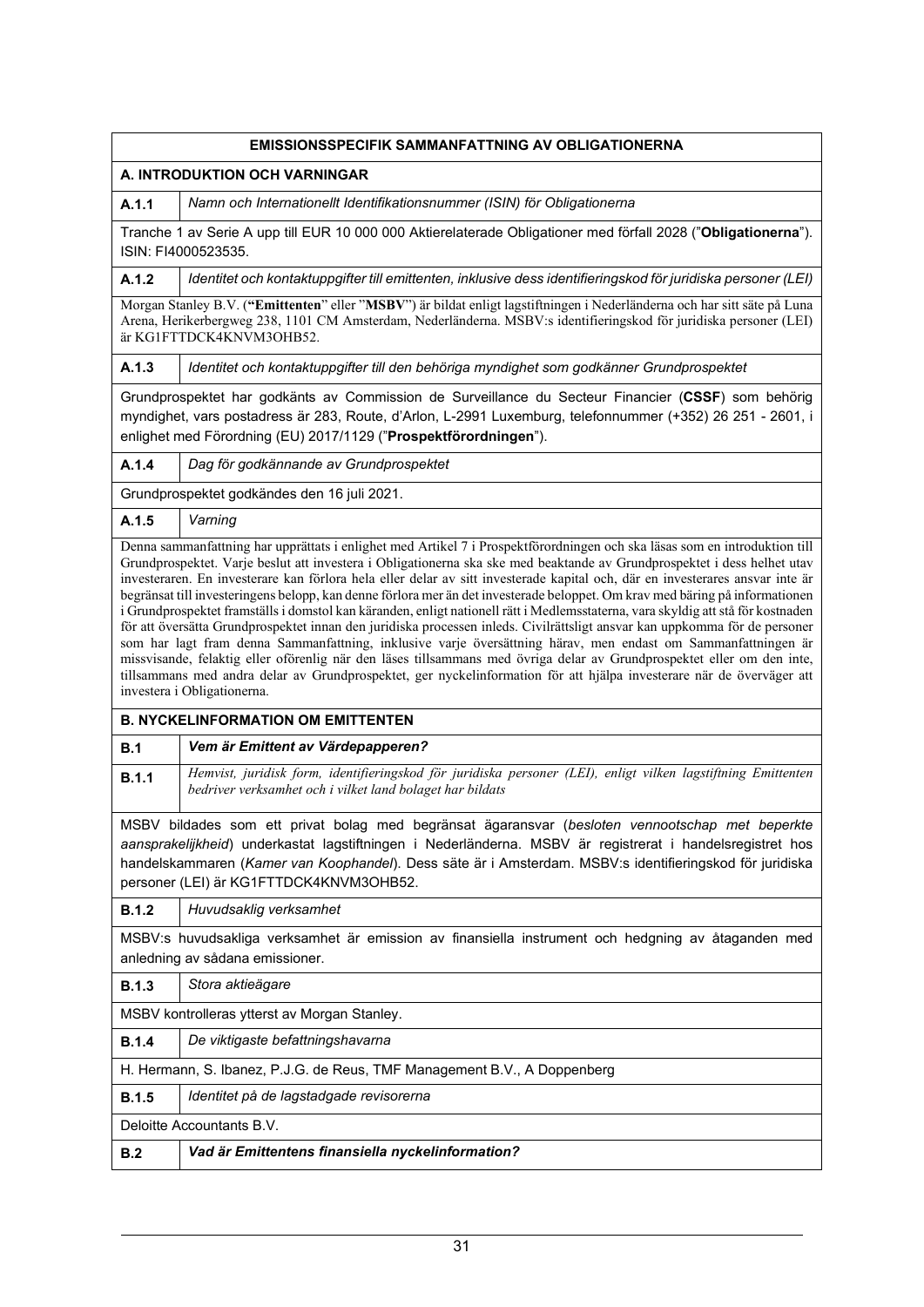Informationen avseende åren som slutade den 31 december 2021 och den 31 december 2020 angiven nedan är hämtad från de reviderade finansiella räkenskaperna inkluderat i MSBV:s Årsredovisning för åren som slutade den 31 december 2021 och den 31 december 2020.

# *Konsoliderad resultaträkning*

| I miljoner EUR                                                                     | 2021    | 2020    |  |  |
|------------------------------------------------------------------------------------|---------|---------|--|--|
| Vinst innan inkomstskatt                                                           | 2,825   | 4,031   |  |  |
| Balansräkning                                                                      |         |         |  |  |
| I miljoner EUR<br>31 december 2021<br>31 december 2020                             |         |         |  |  |
| Finansiell nettoskuld (långfristig plus kortfristig skuld minus<br>kontanta medel) | 9759    | 8 3 9 2 |  |  |
| Balanslikviditet (omsättningstillgångar/kortfristiga skulder)                      | 1,009:1 | 1,012:1 |  |  |
| Skuldsättningsgrad (totala skulder/totalt eget kapital)                            | 309:1   | 285:1   |  |  |
| <b>Kassaflödesanalys</b>                                                           |         |         |  |  |
| I miljoner EUR                                                                     | 2021    | 2020    |  |  |
| Nettokassaflöde från verksamhetsaktiviteter                                        | (5,0)   | 17,5    |  |  |
| Nettokassaflöde från finansieringsaktiviteter                                      | (11,2)  | (25, 4) |  |  |
| Nettokassaflöde från investeringsaktiviteter                                       | 11,2    | 10,4    |  |  |

# • **Risker relaterade till Emittenten och Garanten**

Innehavare av Obligationer emitterade av Emittenten bär kreditrisken för den relevanta Emittenten och/eller Garanten, som är risken att den relevanta Emittenten och/eller Garanten inte kan uppfylla sina åtaganden enligt Obligationerna, oavsett huruvida sådana Obligationer är kapitalskyddade eller principalskyddade eller hur kapitalbelopp, räntebelopp eller andra betalningar enligt sådana Obligationer ska beräknas. Om Emittenten och/eller Garanten inte kan uppfylla sina åtaganden enligt Obligationerna, kommer det ha en betydande negativ påverkan på investerarens avkastning på Obligationerna och en investerare kan förlora hela sin investering.

Samtliga betydande tillgångar för MSBV är åtaganden för (eller värdepapper emitterade av) ett eller flera företag inom Morgan Stanley-Koncernen. Om något av dessa företag inom Morgan Stanley-Koncernen drabbas av förluster avseende någon av dess verksamheter (oavsett om dessa verksamheter är relaterade till MSBV eller inte) kan förmågan hos sådant företag att fullgöra sina åtaganden gentemot MSBV, försämras och därigenom exponera innehavare av värdepapper emitterade av MSBV mot risk för förlust.

De följande nyckelriskerna påverkar Morgan Stanley, och eftersom Morgan Stanley är det yttersta holdingmoderbolaget för MSBV, påverkar de även MSBV:

# • **Risker relaterade till Morgan Stanleys finansiella ställning**

Morgan Stanleys verksamhetsresultat kan väsentligen påverkas av marknadsfluktuationer och av globala och ekonomiska händelser och andra faktorer, inklusive förändringar i tillgångsvärdering. Att inneha stora och koncentrerade positioner exponerar Morgan Stanley för stora förluster. Dessa faktorer kan resultera i förluster för en position eller portfölj som ägs av Morgan Stanley. Morgan Stanleys verksamhetsresultat kan påverkas negativt av COVID-19-pandemin.

Morgan Stanley är exponerat för risken att tredje parter som är skuldsatta till företaget inte kommer uppfylla sina åtaganden, såväl som att ett förfall av en stor finansiell institution negativt kan påverka finansiella marknader. Sådana faktorer ger upphov till risken för förlust som uppstår när en låntagare, motpart eller emittent inte uppfyller sina finansiella åtaganden gentemot Morgan Stanley.

Likviditet är essentiellt för Morgan Stanleys verksamhet och Morgan Stanley förlitar sig på externa källor för att finansiera en betydande del av sin verksamhet. Morgan Stanleys lånekostnader och tillgång till skuldkapitalmarknader är beroende av dess kreditbetyg. Morgan Stanley är ett holdingbolag, har ingen verksamhet och är beroende av dess utdelning, distribution och andra betalningar från dess dotterföretag. Vidare har Morgan Stanleys likviditet och finansiella ställning historiskt varit, och kan i framtiden vara,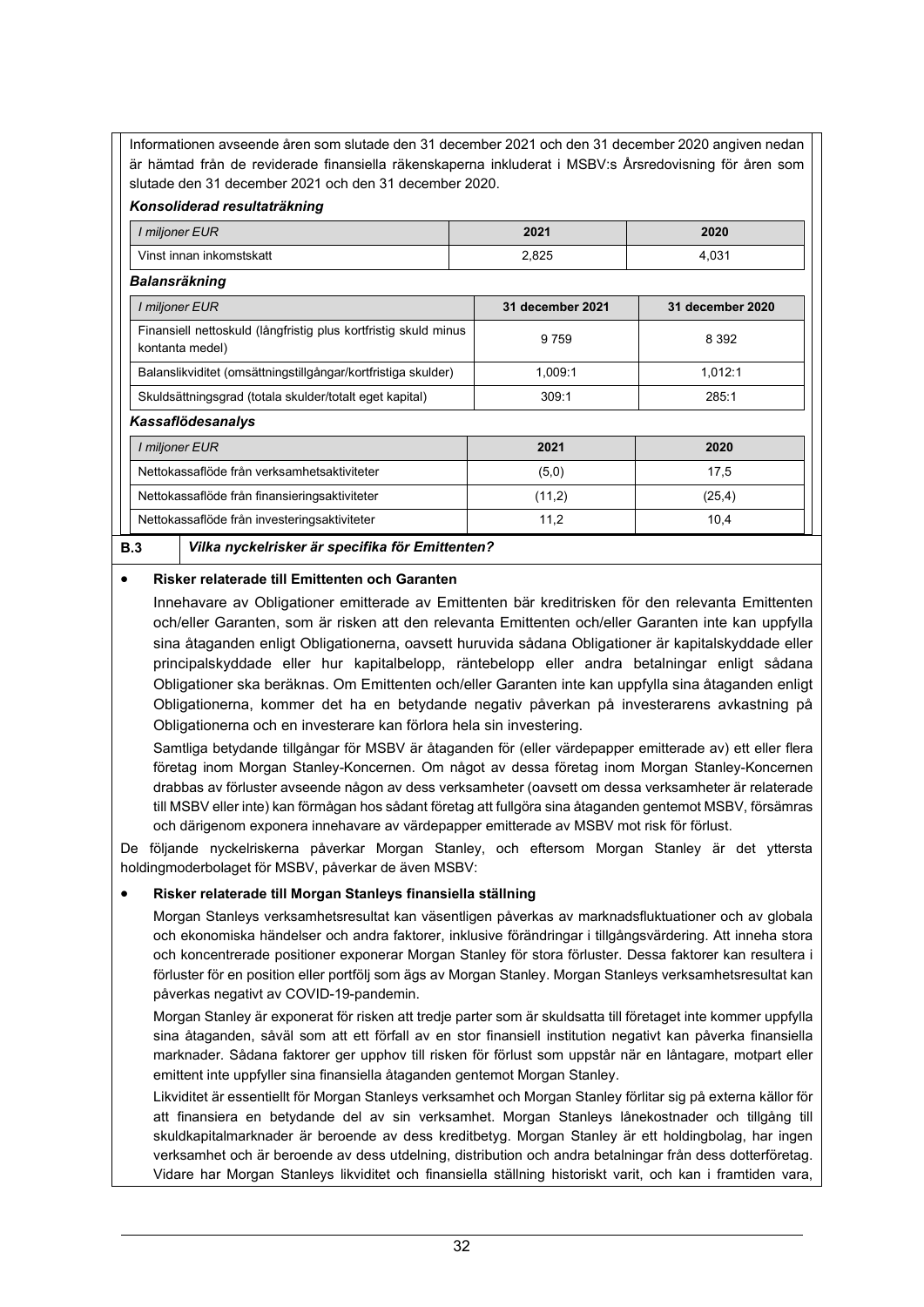negativt påverkad av amerikanska och internationella marknader och ekonomiska händelser. Som en följd av det föregående, finns det en risk att Morgan Stanley kan vara oförmöget att finansiera sin verksamhet på grund av förlorad tillgång till kapitalmarknaderna eller svårigheter att avyttra sina tillgångar.

# • **Risker relaterade till bedrivandet av Morgan Stanleys verksamhet**

Morgan Stanley är föremål för operationella risker, inklusive misslyckande, avbrott eller annan störning av dess verksamhet eller säkerhetssystem eller de för Morgan Stanleys tredje parter (eller dess tredje parter), vilket negativt kan påverka dess verksamhet eller rykte. En cyberattack, informations- eller säkerhetsavbrott eller teknisk störning kan negativt påverka Morgan Stanleys förmåga att utöva sin verksamhet, hantera sin riskexponering eller resultera i avslöjande eller olaglig användning av konfidentiell eller proprietär information och i övrigt negativt påverka dess verksamhetsresultat, likviditet och finansiella ställning, såväl som orsaka en skada på dess rykte.

Morgan Stanleys riskhanteringsstrategier, modeller och processer kanske inte är till fullo effektiva vad avser lindring av dess riskexponering i alla marknadsmiljöer eller mot alla typer av risk. Vidare kan förväntat utbyte av London Interbank Offered Rate och utbyte eller reformering av andra räntesatser negativt påverka Morgan Stanleys verksamhet, finansiella ställning och verksamhetsresultat.

# • **Juridisk, regulatorisk och regelefterlevnadsrisk**

Morgan Stanley är föremål för risker avseende juridiska eller regulatoriska sanktioner, betydande finansiella förluster inklusive böter, straff, domar, skadestånd och/eller förlikning, eller förlust av rykte som det kan lida som ett resultat av dess oförmåga att efterleva lagar, förordningar och regler, relaterade till självregleringsorganisationers standarder och uppförandekoder tillämpliga på dess verksamhet. Morgan Stanley är även föremål för kontraktuell och kommersiell risk, såsom risken att en motparts prestationsåtaganden inte kommer vara möjliga att verkställa. Vidare är Morgan Stanley föremål för regler och förordningar för att motverka penningtvätt, korruption och terroristfinansiering.

# • **Andra risker relaterade till Morgan Stanleys verksamhet**

Morgan Stanley möter stark konkurrens från andra bolag som erbjuder finansiella tjänster, vilket kan leda till prissättningspress som kan påverka dess avkastning och lönsamhet betydande negativt. Vidare kan automatiserade handelsplatser negativt påverka Morgan Stanleys verksamhet och kan öka konkurrensen.

Morgan Stanley är föremål för åtskilliga politiska, legala, skatterättsliga, franchise och andra risker som ett resultat av dess internationella verksamhet (inklusive risker avseende nationalisering, expropriation, priskontroller, kapitalkontroller, börskontroller, ökad beskattning och avgifter samt andra restriktiva myndighetsåtgärder, såväl som utbrott av fientlighet eller politiskt och myndighetsrelaterad instabilitet) vilken negativt kan påverka dess verksamhet på många sätt. Storbritanniens utträde ur EU kan negativt påverka Morgan Stanley.

Morgan Stanley kan vara oförmöget att till fullo fånga det förväntade värdet från avyttringar, joint ventures, minoritetsposter eller strategiska allianser.

Tillämpligheten av regulatoriska krav och strategier i USA eller andra jurisdiktioner för att främja en ordnad upplösning av stora finansiella institutioner kan utgöra en större risk för förlust för Morgan Stanleys Värdepappersinnehavare och för Morgan Stanley för andra restriktioner.

| C.    | NYCKELINFORMATION OM VÄRDEPAPPEREN                                                                                                                                                                                                                                                                                                                                                                                                                                                                                                                                         |  |  |  |
|-------|----------------------------------------------------------------------------------------------------------------------------------------------------------------------------------------------------------------------------------------------------------------------------------------------------------------------------------------------------------------------------------------------------------------------------------------------------------------------------------------------------------------------------------------------------------------------------|--|--|--|
| C.1   | Vilka är Obligationernas viktigaste egenskaper?                                                                                                                                                                                                                                                                                                                                                                                                                                                                                                                            |  |  |  |
| C.1.1 | Typ, klass och ISIN                                                                                                                                                                                                                                                                                                                                                                                                                                                                                                                                                        |  |  |  |
|       | Obligationerna är emitterade i dematerialiserad och icke-certifierad kontobaserad form hos en Nordisk central<br>värdepappersförvarare ("Nordiska Obligationer"). Obligationernas ISIN är FI4000523535. Obligationerna är inte<br>Obligationer avseende vilka fysisk avveckling kan tillämpas för eller kan välja att tillämpas för ("Kontant<br>Avvecklade Obligationer"). Ränta som ska betalas avseende Obligationerna beräknad genom referens till<br>värdet på eller utvecklingen för aktier ("Obligationer med Aktierelaterad Ränta"). Inlösenbelopp som ska betalas |  |  |  |

avseende Obligationerna är relaterade till värdet på eller utvecklingen för aktier ("**Obligationer med Aktierelaterad Inlösen**").

| ۰.      |  |  |
|---------|--|--|
| ×<br>۰. |  |  |

**C.1.2** *Valuta, denominering, parvärde, antal Obligationer som emitteras och löptid*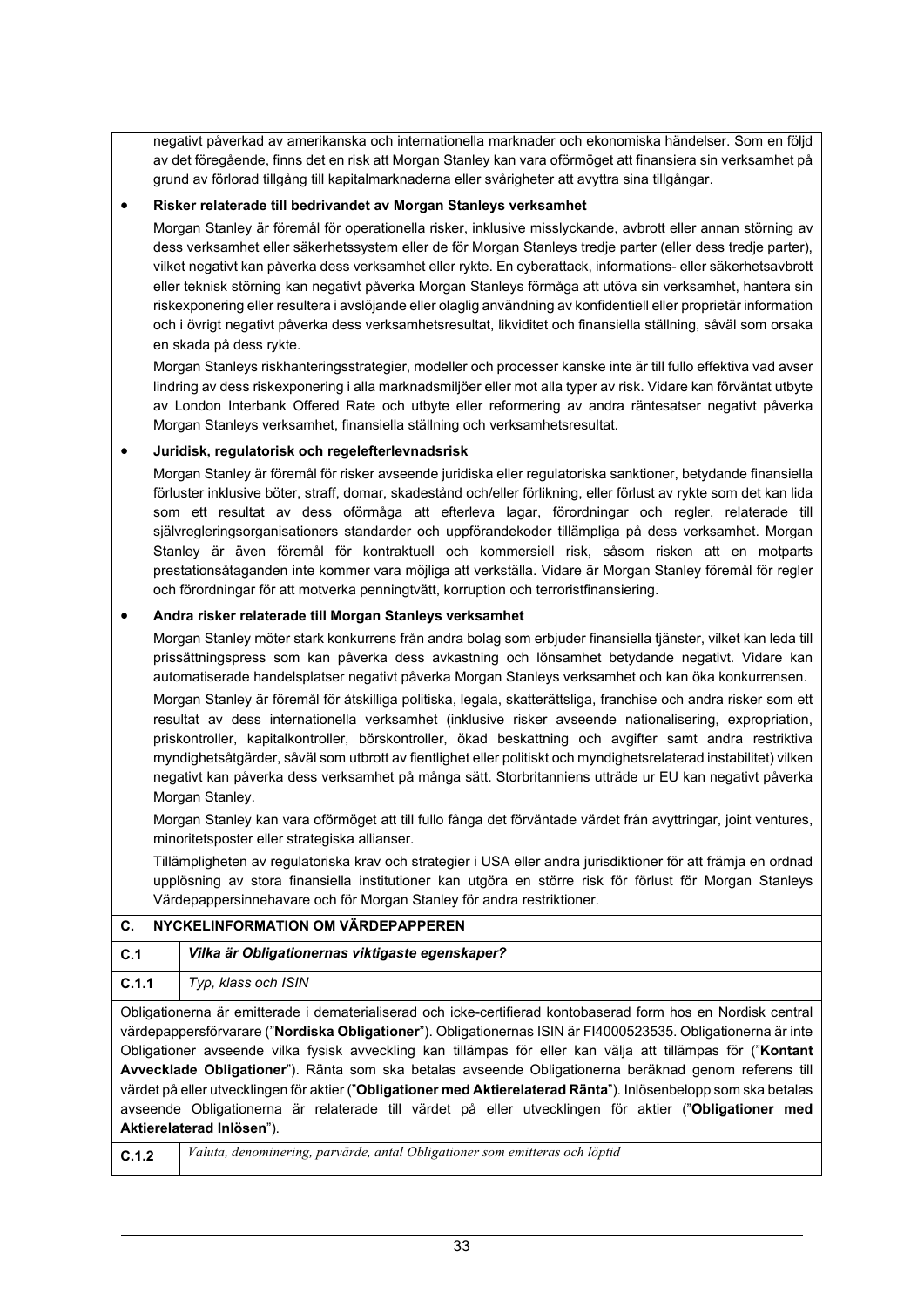Den angivna valutan för Obligationerna är euro. Den angivna valören för Obligationerna är EUR 1 000. Det sammanlagda nominella beloppet Obligationer är upp till EUR 10 000 000 och emissionskursen per Obligation är 100 procent av par. Obligationerna är emitterade den 14 juli 2022 och är planerade att förfalla den 21 juli 2028. Obligationerna kan lösas in i förtid om en händelse för förtida inlösen inträffar.

**C.1.3** *Rättigheter förknippade med Obligationerna*

Obligationerna är inte vanliga skuldvärdepapper och inlösenbeloppet är relaterat till utvecklingen för aktierna identifierade som Relevant Underliggande Tillgång. Relevant Underliggande Tillgång: ArcelorMittal SA och SSAB AB.

# *Ränta:* **OBLIGATIONER MED AUTOMATISK FÖRTIDA INLÖSEN (KUPONG VILLKORAD AV BARRIÄR)**

Obligationerna är "**Obligationer med Automatisk Förtida Inlösen (Kupong Villkorad av Barriär)**". På en Räntefastställelsedag, om Fastställelseagenten fastställer att Knock-in Värdet är större än eller lika med Värdet för Kupongbarriären avseende den Räntefastställelsedagen, kommer Emittenten att erlägga Kupongbeloppet på den omedelbart följande Räntebetalningsdagen. Ingen ränta kommer annars att betalas av Emittenten. Kupongbeloppet, om det ska erläggas, kommer att vara ett belopp per Beräkningsbelopp som beräknas av Fastställelseagenten genom att multiplicera Kupongräntesatsen avseende den Räntefastställelsedagen och Beräkningsbeloppet och subtrahera från detta belopp varje ränta som det tidigare har fastställts att den ska erläggas avseende Obligationerna.

Där: **Initialt Referensvärde** är avseende var och en av Korgkomponenterna, Värdet för Relevant Underliggande per Startdagen; **Startdag** betyder den 14 juli 2022; **Knock-in Värde** betyder Värdet för Relevant Underliggande för den sämst presterande Korgkomponenten, fastställd i enlighet med Villkoren för Fastställande av Värde angivna nedan; **Värde för Relevant Underliggande** betyder värdet för Relevant Underliggande fastställt i enlighet med Villkoren för Fastställande av Värde angivna nedan; **Räntebetalningsdagar** betyder: den 23 januari 2023, 21 juli 2023, 22 januari 2024, 22 juli 2024, 21 januari 2025, 21 juli 2025, 21 januari 2026, 21 juli 2026, 21 januari 2027, 21 juli 2027, 21 januari 2028 och 21 juli 2028; **Räntefastställensedagar** betyder: den 16 januari 2023, 14 juli 2023, 15 januari 2024, 15 juli 2024, 14 januari 2025, 14 juli 2025, 14 januari 2026, 14 juli 2026, 14 januari 2027, 14 juli 2027, 14 januari 2028 och 14 juli 2028; **Kupongräntesats** betyder indikativt 6,75 procent förutsatt att sådan räntesats inte ska vara mindre än 6,00 procent; **Värde för Kupongbarriär** betyder 70 procent av Initialt Referensvärde.

# *Slutlig Inlösen:* **OBLIGATIONER MED AUTOMATISK FÖRTIDA INLÖSEN (EN SLUTLIG BARRIÄR FÖR INLÖSEN)**

Om, på Fastställelsedagen, Fastställelseagenten fastställer att Knock-in Värdet är större än eller lika med Värdet för den Slutliga Barriären vid Inlösen, kommer Emittenten att erlägga ett belopp per Beräkningsbelopp som motsvarar (i) produkten av Beräkningsbeloppet och (i) den Angivna Kursen 1. I alla andra fall kommer Emittenten att erlägga ett belopp per Beräkningsbelopp som motsvarar produkten av Beräkningsbeloppet och summan av (A) den Angivna Kursen 2 och (B) produkten av Deltagandegraden och värdet som är det Slutliga Referensvärdet för den sämst presterande Korgkomponenten dividerat med det Tillämpliga Initiala Referensvärdet för den sämst presterande Korgkomponenten.

# **DEFINIERADE TERMER**

Där:

**Initialt Referensvärde** är, avseende Vardera av Korgkomponenterna, Värdet för Relevant Underliggande per Startdagen; **Beräkningsbelopp** är EUR 1 000; **Värde för Slutlig Barriär vid Inlösen** betyder, avseende vardera av Korgkomponenterna, 50 procent av det Initiala Referensvärdet; **Fastställelsedagen** är den 8 juni 2028; **Startdagen** är den 8 juni 2022; **Knock-in Värdet** betyder det Relevanta Underliggande Värdet, fastställt i enlighet med Villkoren för Fastställande av Värde angivna nedan; **Angiven Kurs 1** är 100%; **Angiven Kurs 2** är Inte Tillämplig**; Deltagandegrad** är 100%.

**Villkoren för Fastställande av Värde** för att fastställa Relevant Underliggande Värde: Fastställelseagenten kommer fastställa värdet på den Relevanta Underliggande vid den planerade stängningstiden på veckodagar för börsen på den relevanta dagen.

# *Förtida inlösen:* **OBLIGATIONER MED AUTOMATISK INLÖSEN (AUTOMATISK INLÖSEN 1)**

Om, på någon Fastställelsedag för Automatisk Förtida Inlösen, Fastställelseagenten fastställes att Knock-in Värdet är större än eller lika med Barriärvärdet för Automatisk Förtida Inlösen avseende sådan Fastställelsedag för Automatisk Förtida Inlösen, så kommer Obligationerna att lösas in på den omedelbart följande Inlösendagen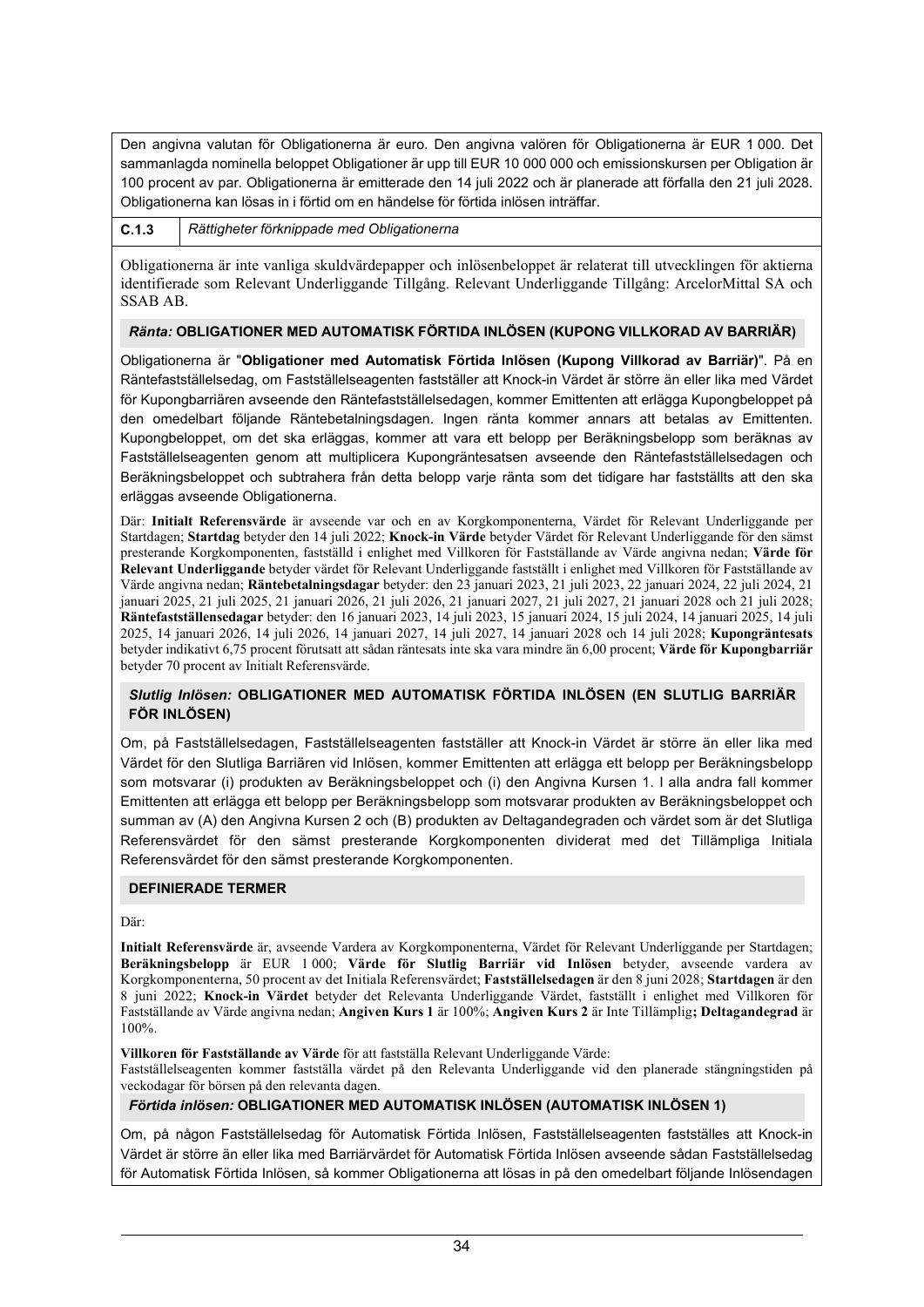vid Automatisk Förtida Inlösen till ett belopp per Beräkningsbelopp motsvarande produkten av (A) Beräkningsbeloppet och (B) den Angivna Kursen.

## **DEFINIERADE TERMER**

Där: **Initialt Referensvärde** är, avseende vardera av Korgkomponenterna, Värdet för Relevant Underliggande per Startdagen; **Beräkningsbelopp** är EUR 1 000; **Inlösendagar för Automatisk Förtida Inlösen** betyder: den 21 juli 2023, 22 januari 2024, 22 juli 2024, 21 januari 2025, 21 juli 2025, 21 januari 2026, 21 juli 2026, 21 januari 2027, 21 juli 2027, 21 januari 2028 och 21 juli 2028; **Knock-in Värde** betyder det Relevanta Underliggande Värdet för den sämst presterande Korgkomponenten, fastställt i enlighet med Villkoren för Fastställande av Värde angivna nedan; den **Angivna Kursen** är 100%; **Fastställelsedagar för Automatisk Förtida Inlösen** betyder: den 14 juli 2023, 15 januari 2024, 15 juli 2024, 14 januari 2025, 14 juli 2025, 14 januari 2026, 14 juli 2026, 14 januari 2027, 14 juli 2027, 14 januari 2028 och 14 juli 2028 och det motsvarande **Barriärvärdet för Automatisk Förtida Inlösen** är 100 procent av det Initiala Referensvärdet.

## **VILLKOR FÖR FASTSTÄLLANDE AV VÄRDE**

För att fastställa Relevant Underliggande Värde:

Fastställelseagenten kommer fastställa värdet på den Relevanta Underliggande vid den planerade stängningstiden på veckodagar för börsen för den relevanta dagen.

*Avbrottshändelser*: De följande avbrottshändelserna är tillämpliga avseende den Relevanta Underliggande: Förändring i Lag; Hedgningsavbrott; Förlust av Aktielån; och Ökad Kostnad för Hedgning.

Avbrottshändelser kan påverka den Relevanta Underliggande och kan leda till justeringar och/eller förtida inlösen av Obligationerna. Fastställelseagenten ska fastställa huruvida Obligationerna eller några börser eller priskällor påverkas av sådana händelser på en relevant dag för värdering och kan komma att göra justeringar i Obligationerna eller vidta andra lämpliga åtgärder, för att beakta relevanta justeringar eller händelse avseende den Relevanta Underliggande. Dessutom, under vissa omständigheter, kan Emittenten lösa in eller avsluta Obligationerna i förtid efter varje sådan händelse. I sådant fall, avseende varje Obligation, kommer Emittenten att erlägga ett belopp (vilket belopp kan, under visa omständigheter, vara det rimliga marknadsvärdet för Obligationerna vilket kan vara mindre än det nominella värdet eller värdet angivet därpå).

Om sådan händelse utgör en force majeure-händelse (som är en händelse eller omständighet som definitivt förhindrar fullgörande av Emittentens eller Fastställelseagentens skyldigheter under Obligationerna och som Emittenten eller Fastställelseagenten inte är ansvariga för), kommer Emittenten, avseende respektive Obligation, betala Obligationsinnehavaren ett belopp på den relevanta förtida inlösendagen som är lika med det rimliga marknadsvärdet på Obligationen plus en pro-rata andel av ersättandet av kostnaderna som ursprungligen debiterades investerarna av Emittenten för att emittera Obligationen (så som justerat för att beakta tiden återstående till förfall).

Dessa belopp som ska erläggas av Emittenten kan vara mindre än de belopp som skulle har erlagts om Obligationerna hade lösts in vid förfall.

*Skatteinlösen:* Obligationerna kan lösas in i förtid av skatteskäl vid ett belopp (fastställt av Fastställelseagenten, agerandes i god tro och på ett kommersiellt försvarbart sätt) motsvarande det rimliga marknadsvärdet för sådan Obligation på sådan dag så som utvald av Fastställelseagenten i god tro och på ett kommersiellt försvarbart sätt.

*Uppsägningsgrundande Händelser*: Om en Uppsägningsgrundande Händelse inträffar, kan Obligationerna lösas in före dessas Förfallodag till Inlösenbeloppet vid Förtida Inlösen om Obligationsinnehavare representerande inte mindre än 25% av det sammanlagda kapitalbeloppet för Obligationerna ger skriftligt meddelande till Emittenten med förklaring att Obligationerna är omedelbart förfallna till betalning.

Uppsägningsgrundande Händelser tillämpliga på Obligationerna är som följer:

- (1) utebliven betalning av något belopp av kapital (inom 30 dagar från förfallodagen) eller något belopp av ränta (inom 30 dagar från förfallodagen) avseende Obligationerna; och
- (2) Emittenten blir insolvent eller oförmögen att betala sina skulder när dessa förfaller, eller en förvaltare eller likvidator utsedd avseende Emittenten, eller helheten av eller en betydande del av dess företag, tillgångar eller intäkter (förutom när det gäller för att genomföra eller som ett led i genomförandet av en sammanslagning, rekonstruktion eller omorganisering medan den är solvent) eller Emittenten vidtar någon åtgärd för att ingå ett ackord med eller till förmån för sina borgenärer i allmänhet, eller en order ges eller ett effektivt beslut fattas om att Emittenten ska upplösas, likvideras eller upplösas (förutom när det gäller för att genomföra eller som ett led i genomförandet av en sammanslagning, rekonstruktion eller omorganisering medan den är solvent) och sådan order ges eller ett effektivt beslut är fortsatt i kraft och har inte upphävts, återkallats eller åsidosatts under 60 dagar efter det datum då sådan order gavs eller effektivt beslut fattades.

*Förtida Inlösenbelopp*: Det Förtida Inlösenbeloppet kommer fastställas av Fastställelseagenten som det belopp som en kvalificerad finansiell institution (som är en finansiell institution organiserad under lagarna i någon av följande jurisdiktioner: USA, Europeiska Unionen eller Japan och som uppfyller vissa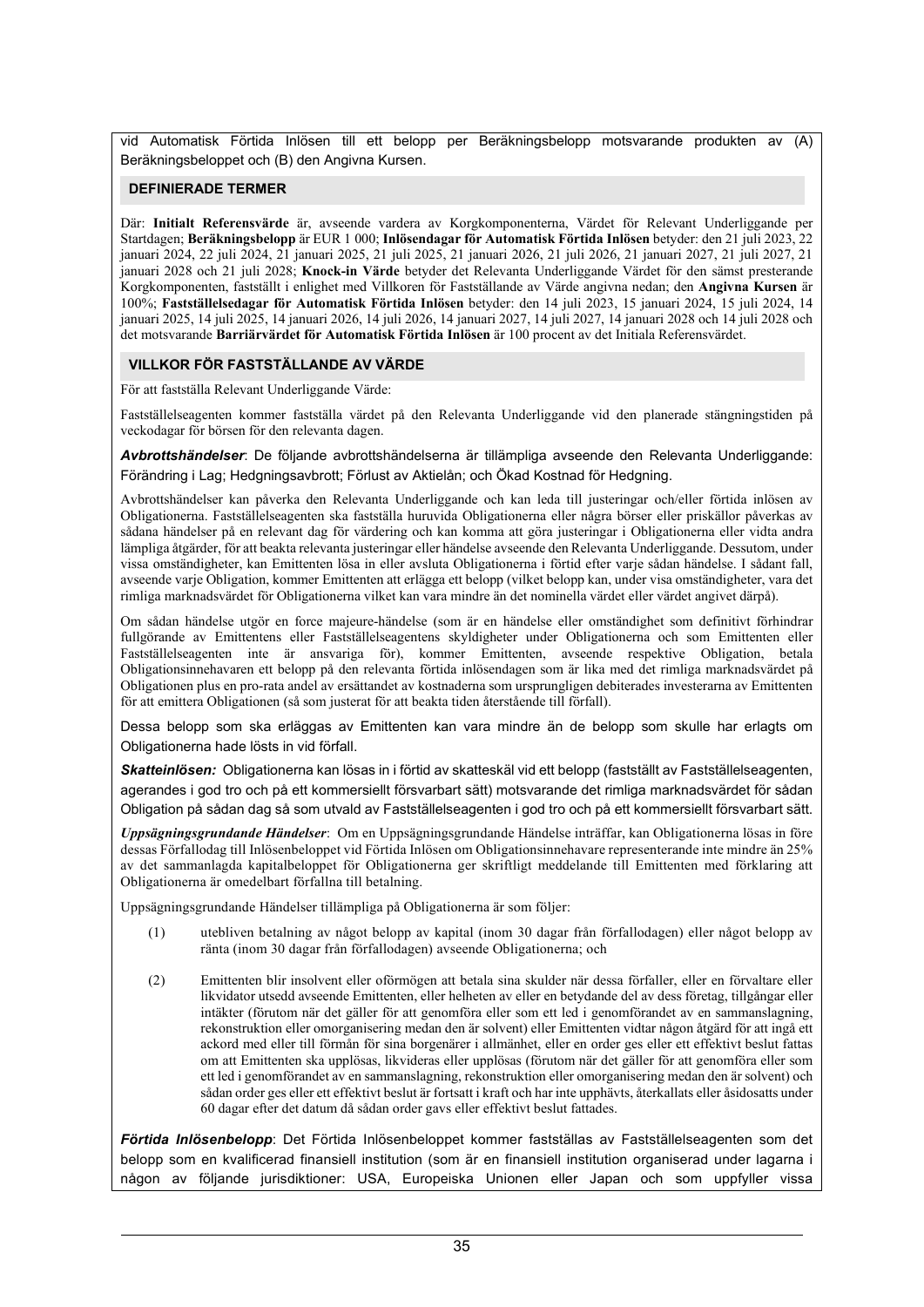kreditvärderingskriterier, som Fastställelseagenten utser för detta ändamål vid tidpunkten när det Förtida Inlösenbeloppet ska fastställas) skulle ta ut för att överta samtliga av Emittentens åtaganden under Obligationerna eller att ikläda sig förpliktelser som skulle få effekten att bevara den ekonomiska motsvarigheten av varje betalning av Emittenten till Obligationsinnehavarna avseende Obligationerna.

*Tillämplig rätt*: Obligationerna kommer vara underkastade engelsk rätt.

# *Begränsning av rättigheterna*

*Preskription.* Anspråk på kapitalbelopp och ränta vid inlösen avseende Obligationerna ska bli ogiltiga, såvida inte de relevanta certifikaten avseende obligationerna överlämnas för betalning inom 10 år från förfallodagen för betalning.

**C.1.4** *Obligationernas rangordning i Emittentens kapitalstruktur vid insolvens*

Obligationerna utgör direkta och generella obligationer för Emittenten och rangordnas lika sinsemellan (*pari passu*).

**C.1.5** *Begränsningar av Obligationernas fria överlåtbarhet*

Ränta i Obligationerna kommer att överföras i enlighet med det relevanta clearingsystemets förfaranden och förordningar, med förbehåll för restriktioner i försäljningen av Obligationerna till vissa jurisdiktioner. Obligationerna kan inte erbjudas eller säljas i USA eller till Amerikanska Personer, och kan inte heller innehas i USA eller av någon Amerikansk Person, vid någon tidpunkt. Obligationerna får inte köpas eller innehas av, eller köpas med tillgångar av, någon förmånsplan för anställda som är föremål för *Title I United States Employee Retirement Income Security Act of 1974*, så som förändrad ("**ERISA**"), något individuellt pensionskonto eller pensionsplan som är föremål för *Section 4975* i *United States Internal Revenue Code of 1986* eller någon enhet vars underliggande tillgångar inkluderar "plantillgångar" enligt innebörden av *Section 3(42)* i ERISA pga. något sådant konto för förmånsplan för anställda eller investeringsplan däri.

# **C.2** *Var kommer Obligationerna att handlas?*

Ansökan förväntas göras av Emittenten (eller å dess vägnar) för att ta upp Obligationerna till handel på den reglerade marknaden hos Euronext Dublin.

| C.3   | Omfattas Obligationerna av en garanti?                                                                             |
|-------|--------------------------------------------------------------------------------------------------------------------|
| C.3.1 | Garantins art och omfattning                                                                                       |
|       | Betalningsförpliktelserna för MSBV avseende Obligationerna är ovillkorligen och oåterkalleligen garanterade av     |
|       | Morgan Stanley ("Garanten" eller "Morgan Stanley") i enlighet med en garanti daterad den 16 juli 2021              |
|       | ("Garantin"), vilken är underkastad New York-rätt. Garantens förpliktelser under Garantin utgör direkta, generella |
|       | och icke säkerställda förpliktelser för Garanten som kommer rangordnas utan företräde sinsemellan och lika med     |

alla andra utestående, icke säkerställda och icke efterställda förpliktelser för Garanten, nutida och framtida, men i händelse av konkurs, endast i den utsträckning som tillåts enligt lagar som påverkar borgenärers rättigheter.

**C.3.2** *Kort beskrivning av Garanten*

Morgan Stanley är bildat i och har sitt säte i USA. Dess identifieringskod för juridiska personer (LEI) är IGJSJL3JD5P30I6NJZ34. Emittenten är ett finansiellt holdingbolag och är reglerat av The Board of Governors of the Federal Reserve System i enlighet med the Bank Holding Company Act av 1956, så som ändrad.

**C.3.3** *Garantens finansiella nyckelinformation*

Den följande utvalda finansiella nyckelinformationen hänförlig till Morgan Stanley är hämtad från Morgan Stanleys Årsrapport på Form 10-K för året som slutade den 31 december 2021 och för Morgan Stanleys Kvartalsrapport på Form 10-Q för kvartalet som slutade den 31 mars 2022.

Informationen avseende de tre månaderna som slutade den 31 mars 2022 angiven nedan är hämtad från de oreviderade finansiella räkenskaperna inkluderat i Morgan Stanleys Kvartalsrapport på Form 10-Q för kvartalet som slutade den 31 mars 2022.

*Konsoliderad resultaträkning*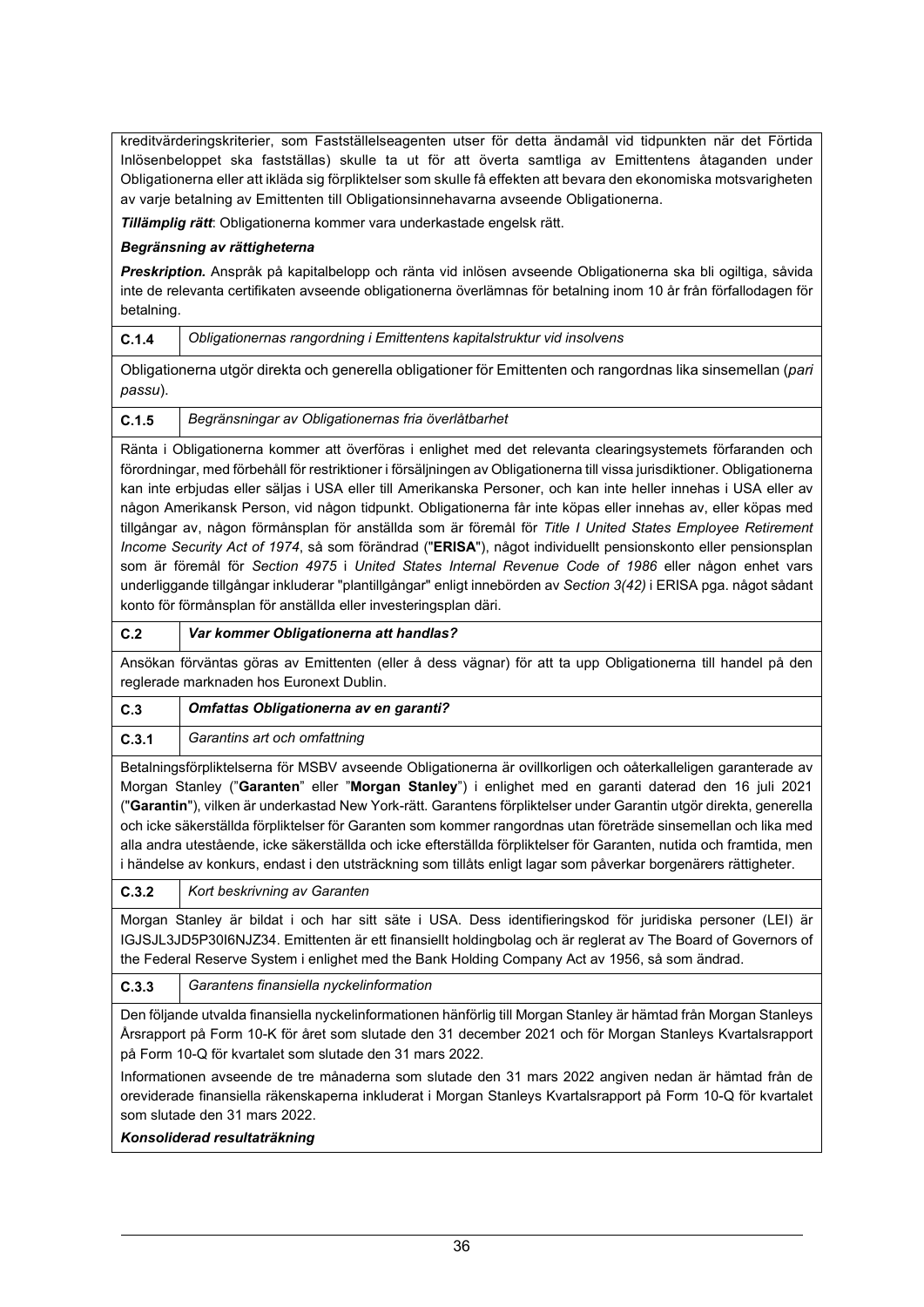| I miljoner USD                                                          | Tre månader som<br>slutade den 31 mars<br>2022 (oreviderad)              | 2021             | 2020             |  |
|-------------------------------------------------------------------------|--------------------------------------------------------------------------|------------------|------------------|--|
| Intäkter från<br>löpande verksamhet före<br>inkomstskatt                | 4 5 8 8                                                                  | 19668            | 14 4 18          |  |
| <b>Balansräkning</b>                                                    |                                                                          |                  |                  |  |
| I miljoner USD                                                          | månader<br><b>Tre</b><br>som<br>slutade den 31 mars<br>2022 (oreviderad) | 31 december 2021 | 31 december 2020 |  |
| Lån                                                                     | 229 817                                                                  | 233 127          | 217 079          |  |
| <b>Kassaflödesanalys</b>                                                |                                                                          |                  |                  |  |
| I miljoner USD                                                          | Tre månader som<br>slutade den 31 mars<br>2022 (oreviderad)              | 2021             | 2020             |  |
| Kassaflöde<br>från<br>verksamhetsaktiviteter.<br>löpande verksamhet     | 239                                                                      | 33 971           | (25 231)         |  |
| Kassaflöde från<br>finansieringsaktiviteter,<br>löpande verksamhet      | 9 2 9 1                                                                  | 41 547           | 83784            |  |
| Kassaflöde<br>från<br>investeringsaktiviteter,<br>löpande verksamhet    | 158                                                                      | (49897)          | (37898)          |  |
| De mest väsentliga riskfaktorerna som hänför sig till Garanten<br>C.3.4 |                                                                          |                  |                  |  |

De mest väsentliga riskfaktorerna som hänför sig till Morgan Stanley finns angivna i avsnitt B.3 "*Vilka nyckelrisker är specifika för Emittenten?*" ovan.

# **C.4** *Vilka nyckelrisker är specifika för Obligationerna?*

- Investerare kan förlora hela eller en betydande del av sin investering om värdet/utvecklingen för den Relevanta Underliggande Tillgången inte rör sig i den förväntade riktningen.
- Villkoren för vissa Obligationer kan skilja sig från de för vanliga skuldinstrument eftersom Obligationerna kanske inte betalar ränta och, vid förfallodagen, beroende på utvecklingen för den Relevanta Underliggande Tillgången, kan återbetala mindre än det investerade beloppet eller ingenting, eller kan återbetala tillgångar eller värdepapper från en emittent som inte är förknippad med Emittenten, vars värde kan vara mindre än det investerade beloppet.
- En investering i Obligationerna bär risken att Emittenten eller Garanten inte kan uppfylla sina skyldigheter avseende sådana Obligationer vid förfallodagen eller före Obligationens förfallodag. Under vissa omständigheter kan innehavarna förlora hela eller en betydande del av sitt ursprungliga kapital eller investering. Emittenten har rätt att dra tillbaka erbjudandet av Obligationerna och avbryta emissionen av Obligationerna före teckningsperiodens utgång av någon anledning. Skälen för annullering av erbjudandet inkluderar särskilt: (i) ogynnsamma marknadsförhållanden, som bestämts av Emittenten i sitt rimliga gottfinnande (till exempel ökad volatilitet på aktiemarknaden och ökad valutakursvolatilitet); eller (ii) att antalet ansökningar som mottagits vid den tiden inte är tillräckligt, enligt Emittentens åsikt, för att göra en ekonomiskt genomförbar emission.
- Det är omöjligt att förutsäga hur nivån på den Relevanta Underliggande Tillgången kommer att variera över tid. Det historiska utvecklingsvärdet (om det finns någon) för den Relevanta Underliggande Tillgången indikerar inte det framtida resultatet för den Relevanta Underliggande Tillgången. Faktorer som volatilitet, fördelningar på den Relevanta Underliggande Tillgången, räntesatser, återstående löptid för Obligationerna eller växelkurser kommer att påverka priset som investerarna får om en investerare säljer sina Obligationer före förfallodagen.
- Fastställelseagenten kan fastställa att en Störningshändelse har inträffat och sådana händelser kan påverka den Relevanta Underliggande Tillgången och leda till justeringar och/eller förtida inlösen av Obligationerna.